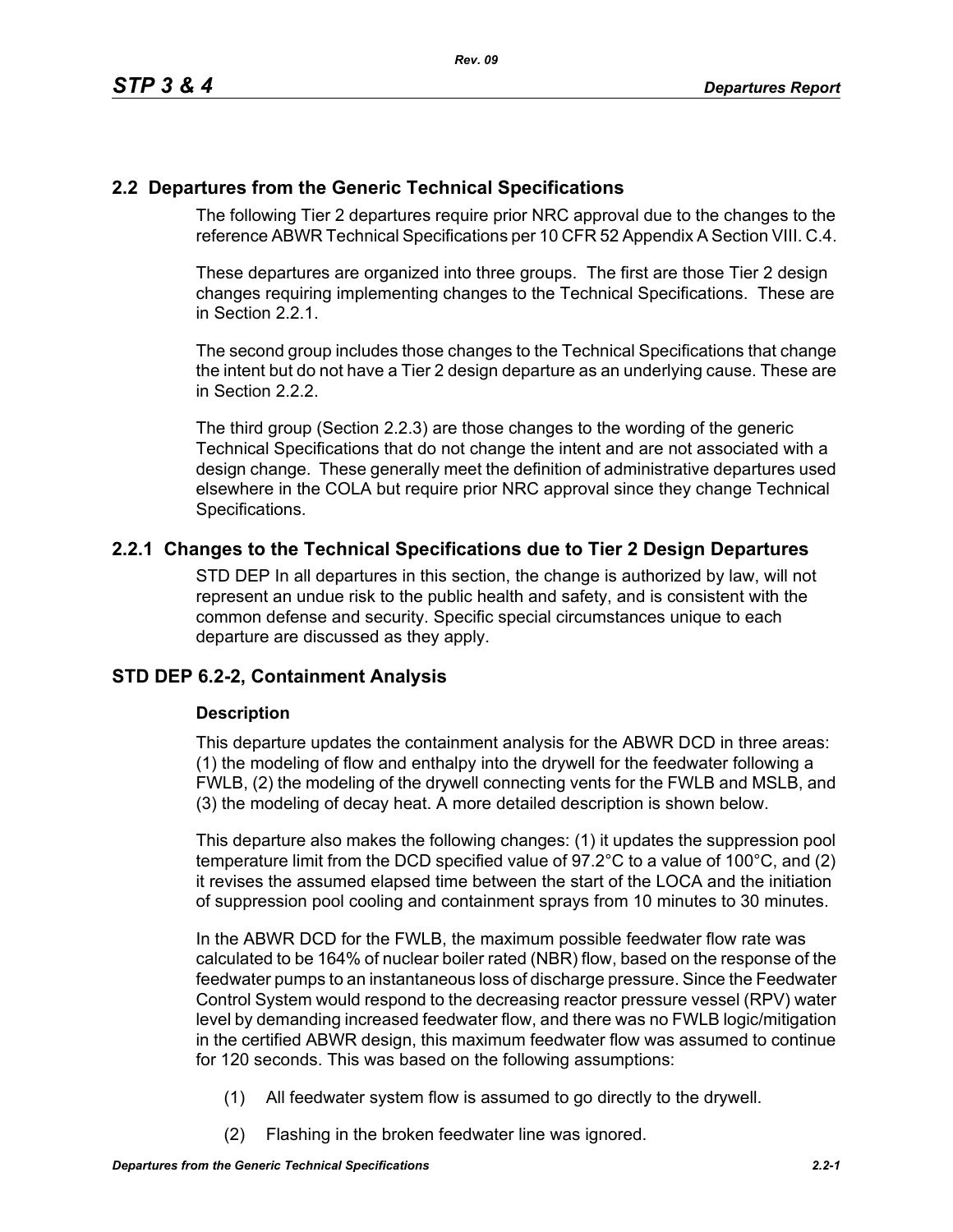- (3) Initial feedwater flow was assumed to be 105% NBR.
- (4) The feedwater pump discharge flow will coast down as the feedwater system pumps trip due to low suction pressure. During the inventory depletion period, the flow rate is less than 164% because of the highly subcooled blowdown. A feedwater line length of 100 meters was assumed on the feedwater system side.

Subsequent to certification, analysis for plant-specific ABWRs revealed that these assumptions were non-conservative.

For the containment analysis, the feedwater system side of the FWLB has been changed using a revised time variant feedwater mass flow rate and enthalpy directly to the drywell airspace. The time histories of the mass flow and enthalpy have been determined from the predicted characteristics of a typical feedwater system. The conservatism of the assumed mass flow and enthalpies will be confirmed based on the containment analyses to be performed for ITAAC Item No. 4 in Part 2, Tier 1, Table 2.14.1, which will reflect the as-built condensate and feedwater piping configuration, pipe lengths, and pump characteristics. In addition, to provide added assurance of acceptable results, safety related FWLB mitigation has been added to the STP 3 & 4 ABWR design which adds safety related instrumentation to sense and confirm a FWLB based on high differential pressure between feedwater lines coincident with high drywell pressure to trip the condensate pumps (Ref. STD DEP T1 2.4-2). This automated condensate pump trip is not credited in the containment analysis.

The analysis is further revised to reflect the characteristics of the horizontal vents configuration that had not been modeled in the DCD. The certified DCD model did not properly simulate the horizontal vent portion of the vent system and incorrectly modeled the vent clearing time. The revised STP 3 & 4 ABWR containment analysis has been performed using the drywell connecting vent (DCV) loss coefficients and considering the horizontal vents. The total DCV loss coefficient is based on a summation of losses.

Further analysis done based on ANSI/ANS-5.1 (1994), including the 2-sigma uncertainty, has determined that the decay heat curves used in the DCD based on best estimate ANSI/ANS-5.1 (1979) were non-conservative for long-term analysis. To address this, the decay heat curves used in the revised containment analysis were revised to reflect the ANSI/ANS-5.1 (1979) with 2-sigma uncertainty included.

The revised containment analysis uses the GOTHIC code and is documented in WCAP-17058. The analysis uses the same assumptions and inputs that were used in the DCD with consideration of the revised modeling as noted above. The report describes all input assumptions, baselining of the GOTHIC code results to those used in the DCD and all containment time-dependent pressure and temperature results. The report also evaluates the impact on the analysis results of the few unavoidable modeling differences due to certain features in the GOTHIC code.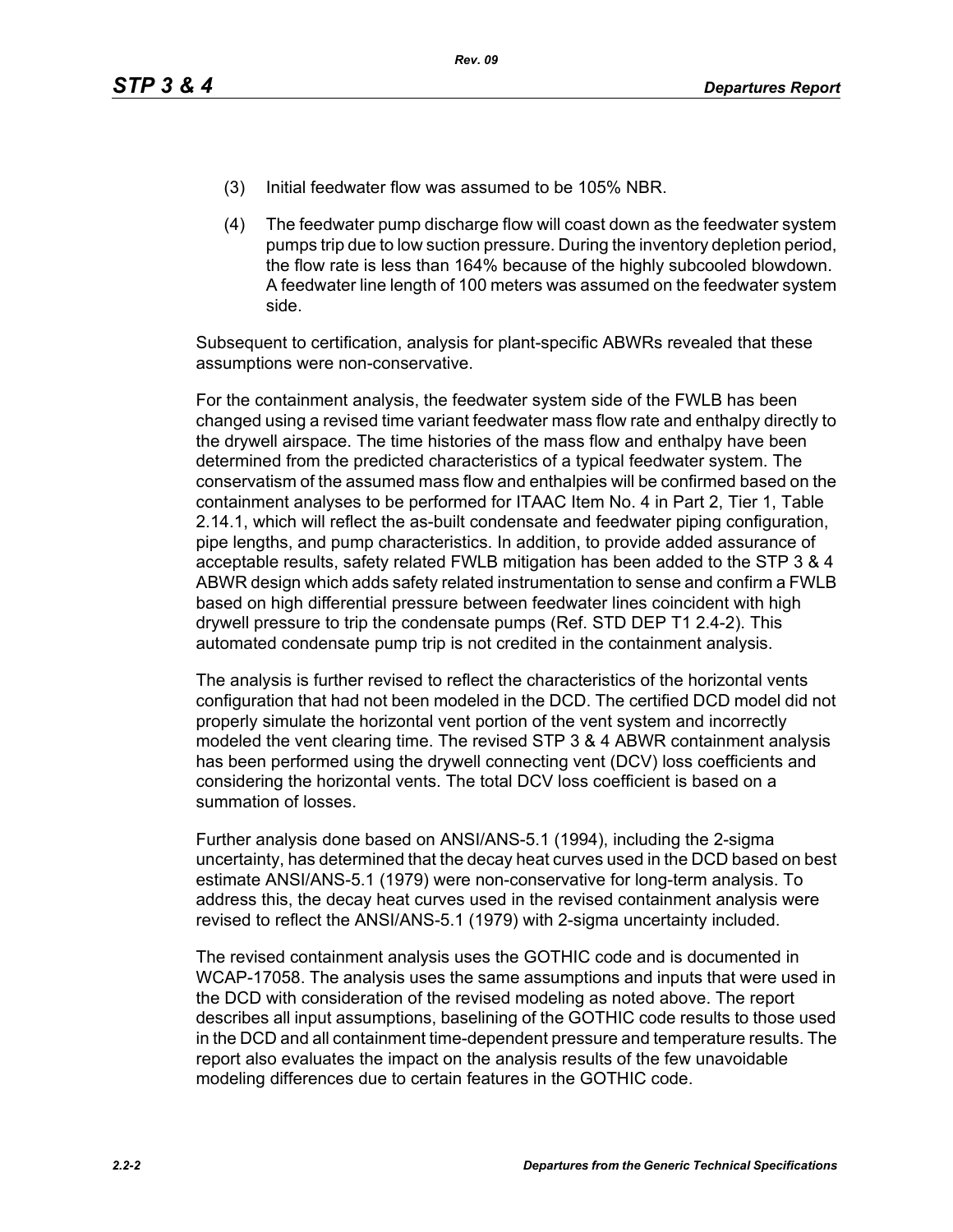The impact of the revised pressure and temperature results on pool swell velocity and height described in Appendix 3B is evaluated in a new departure which is STD DEP 3B-2.

Technical Specification 3.6.1.1, 3.6.1.2, and 3.6.1.4 Bases (Applicable Safety Analyses) are changed based upon the containment analysis. These changes show the peak containment pressure  $(P_a)$  from the containment analysis.

#### **Evaluation Summary**

This departure which updates the containment analysis for STP 3 & 4 does not affect Tier 1, Tier 2\*, or any operational requirements. However, it does affect the Bases for Technical Specifications 3.6.1.1, 3.6.1.2, and 3.6.1.4 and therefore requires NRC approval.

There is no impact on environmental qualification of equipment due to the higher predicted drywell temperatures and pressures. The qualification of equipment is based on the containment design pressures and temperatures. The calculated containment pressure and temperature for both the FWLB and MSLB remain below the design values except for a two second period when the drywell temperature exceeds the design temperature by 2.1°C for the MSLB. Due to thermal inertia, components in the drywell would not have sufficient time to reach the design limit temperature in such a short time.

The change in the design suppression pool temperature limit is to align the limit with the NPSH calculation assumptions to determine that adequate NPSH exists for the HPCF and RHR pumps. These calculations represent the limiting condition for determining maximum allowable suppression pool temperature. These calculations use a suppression pool temperature of 100°C. Therefore, the allowable design limit for the peak suppression pool temperature is being changed to 100°C.

The change in the assumed elapsed time between start of LOCA and initiation of suppression pool cooling and containment sprays from 10 minutes to 30 minutes is conservative relative to the DCD as heat removal from these systems is not credited until later in the accident sequence. This also brings the assumption for operator action into alignment with current safety analysis practices.

This departure was evaluated per Section VIII.C.4 of Appendix A to 10CFR part 52 and:

(1) This exemption is not inconsistent with the Atomic Energy Act or any other statute and therefore is authorized by law. The design change and revised containment analysis represents an improvement and therefore will not present an undue risk to the public health and safety. The change does not relate to security and does not otherwise pertain to the common defense and security.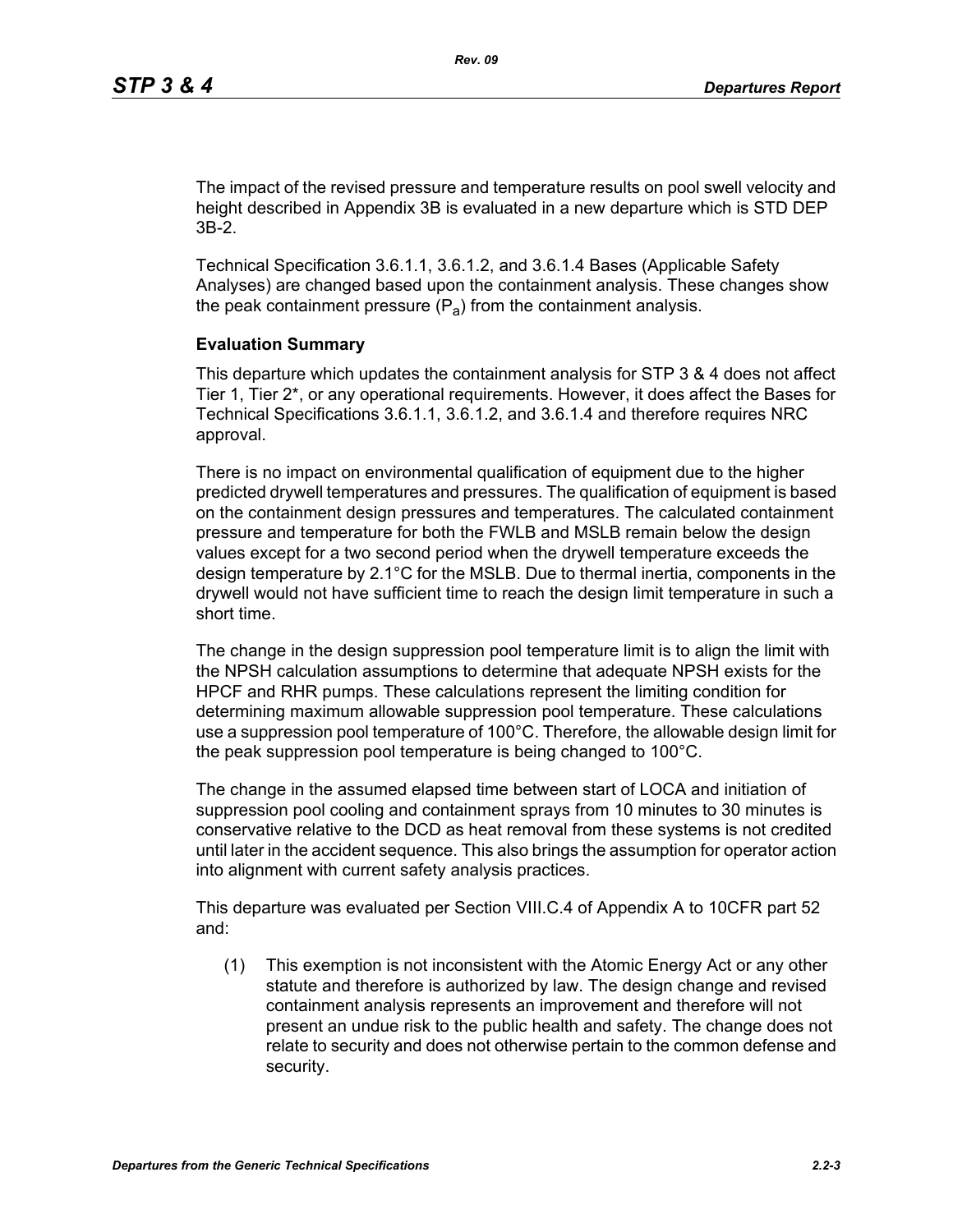(2) Special circumstance (iv) applies in that this represents a benefit in public health and safety. The incorporation of these modeling changes as well as the use of an analysis method which has been baselined to the certified DCD analysis method provide a more accurate prediction of peak containment conditions post-accident. These results show that the peak containment pressure and temperature conditions calculated following an accident based on these improved analyses are acceptable.The FWLB mitigation to the ABWR design will provide added assurance that the revised containment analysis results will remain conservative when detailed feedwater and condensate system design and procurement work is completed.

As discussed above, the change satisfies the exemption criteria per the requirements in 10 CFR 52 Appendix A Section VIII.C.4.

# **STD DEP 7.3-7, Automatic Depressurization Subsystem (ADS) Manual Operation**

This departure summary is relocated to Part 7, Section 3.0.

## **STD DEP 7.3-12, Leak Detection and Isolation System Sump Monitoring**

#### **Description**

Subsection 7.3.1.1.2(m) of the reference ABWR DCD provides alarm setpoints (nominal values) to support Technical Specification limits for Reactor Coolant Pressure Boundary Leakage. The leakage rate values are also discussed in Subsections 5.2.5.4.1, 5.2.5.5.1, 5.2.5.5.2 and 5.2.5.9. The original values were based on a leakbefore-break option (not used on STP 3 & 4) that allowed the use of a lower unidentified leakage limit. In lieu of providing a plant-specific Leak Before Break analysis, drywell leakage rate limits are provided as follows:

- **Total leakage averaged over the previous 24-hour period is changed from 95 L/min** to 114 L/min
- Unidentified leakage is changed from 3.785 L/min to 19 L/min

The 8 L/min increase in 4 hours is a plant computer based control room alarm that will provide an early warning to control room operators so they can take action well below the Technical Specification limit for unidentified leakage of 19 L/min. This alarm initiates on an increase in leakage above normal leakage values.

Technical Specification LCO 3.4.3 and its associated Bases are changed to show the revised leakage limits.

#### **Evaluation Summary**

This departure changes the Technical Specification 3.4.3 LCO and associated Bases, but does not change the intent of the generic Technical Specification. However since it affects a Technical Specification it requires prior NRC approval. This departure was evaluated per Section VIII.C.4 of Appendix A to 10CFR part 52 and: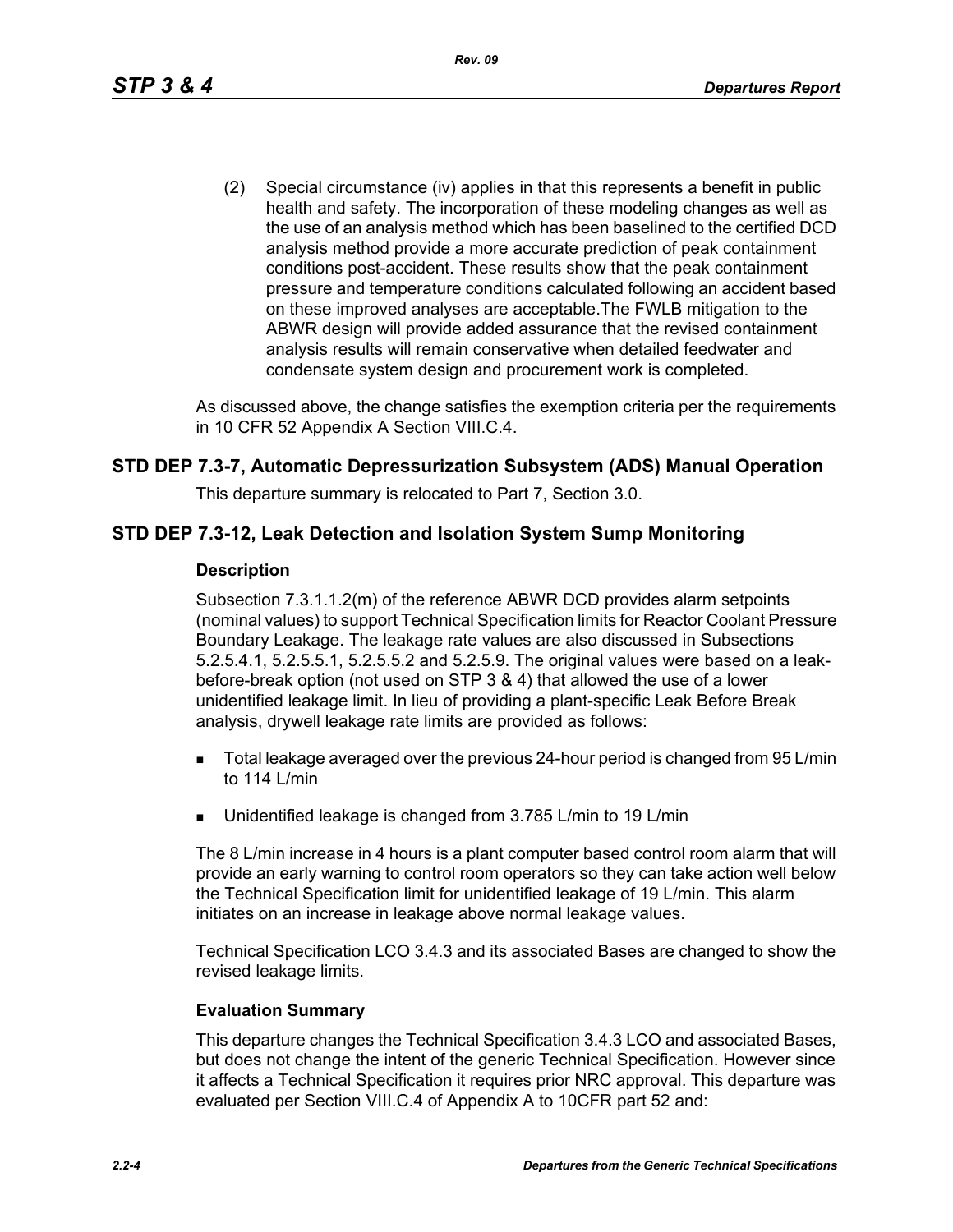Special circumstance (iv) of 10 CFR 50.12(a)(2) applies in that substituting the operationally proven leakage limits was judged to be more conservative than applying the Leak Before Break criteria so that a net benefit to public health and safety results.

This exemption is not inconsistent with the Atomic Energy Act or any other statute and therefore is authorized by law. As discussed above, the design change represents an improvement and therefore will not present an undue risk to the public health and safety. The design change does not relate to security and does not otherwise pertain to the common defense and security.

## **STD DEP 7.3-17, Automatic Depressurization System (ADS) Electrical Interface**

#### **Description**

Subsection 7.3.2.1.2 (3e) of the reference ABWR DCD describes compliance with RG 1.75. The following information has been added to provide a more complete description of ECCS compliance with this RG:

"Sensor input signals are in Division I, II, III and IV. Control logic is performed in Divisions I, II and III."

These words are added to clarify that control logic is only in Div I, II and III to conform to the three divisions of ECCS. However, sensor signals come from all four electrical Divisions.

Technical Specification 3.3.1.4 Bases (Background) is changed to show that there are three divisions of ESF logic (Divisions I, II, and III), not four.

#### **Evaluation Summary**

This departure changes Technical Specification 3.3.1.4 Bases but does not change the intent of the generic Technical Specification. However, since it is a change to the Technical Specification it requires prior NRC approval. This departure was evaluated per Section VIII.C.4 of Appendix A to 10CFR part 52 and:

Special circumstances are present as specified in 10 CFR 50.12(a)(2). Special circumstance (ii) applies in that the departure represents no change in the underlying purpose of the design but clarifies the Technical Specifications and conforms them to the standard design.

This exemption is not inconsistent with the Atomic Energy Act or any other statute and therefore is authorized by law. As discussed above, the change represents an improvement to the Technical Specification and therefore will not present an undue risk to the public health and safety. The design change does not relate to security and does not otherwise pertain to the common defense and security. As demonstrated above, the exemption complies with the requirements in Section VIII.C.4.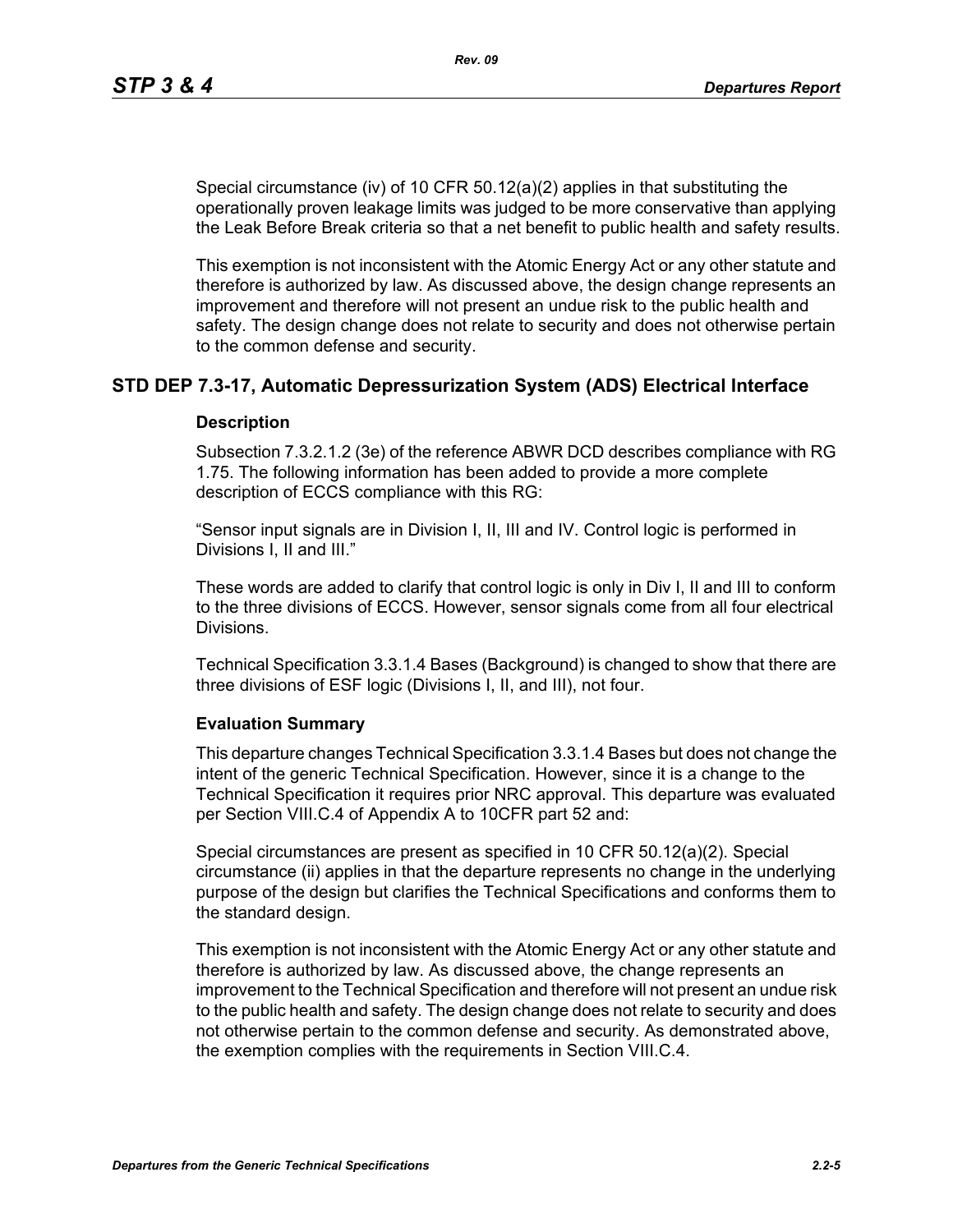# **STD DEP 7.5-1, Post-Accident Monitoring (Drywell Pressure) Description**

The following changes are to assure the system designs meet the post-accident monitoring (PAM) design requirements of RG 1.97.

- **Add variable Type A classification to the Drywell Pressure in Subsection 7.5.2.1.** This information is to be used by the control room operator in determining an initiation of the drywell spray to maintain the reinforced concrete containment vessel below temperature limits under a LOCA condition. Table 7.5-3 has also been revised to add drywell pressure as a Type A variable.
- **Correct the variable ranges for the Drywell Pressure and Meteorological Data in** Table 7.5-2.
- **Delete the Secondary Containment Air Temperature from the list of PAM variables** in Table 7.5-2.
- Add Suppression Chamber (Wetwell) Spray Flow, variable Type D. Category 2, to the list of PAM variables in Table 7.5-2.
- Add the Type A wetwell pressure parameter to the large display panel in Subsection 18.4.2.11 to be used by the control room operator in determining a manual initiation of the wetwell spray to limit the bypass leakage.
- Add additional event items to Table 7.5-4 to align it with DCD Table 15A-9.

TS Bases B3.3.6.1 (LCO discussion for Function 5.a) is changed to show that Drywell Pressure and Wetwell Pressure are Type A Instruments (post-accident monitoring variables), and to show that Wetwell Atmosphere Temperature is a Category I variable and is a required function for post-accident monitoring. The Bases are also changed to provide a discussion for Wetwell Atmosphere Temperature (Function 13) and to show the correct reference to Wetwell Pressure, rather than Containment Wide Range Pressure.

TS Table 3.3.6.1-1 is changed so that Function 5.b shows Wetwell Pressure instead of Containment Wide Range Pressure, and Wetwell Atmosphere Temperature is added to that Table as Function 13.

## **Evaluation Summary**

The PAM design requirements were updated to more closely follow the guidance of RG 1.97, BTP HICB-10 and TMI-related criteria 10 CFR 50.34. The identified changes are requirements that were exempted in the reference ABWR DCD but are now redesigned to better comply with RG 1.97.

From RG 1.97, Type A variables provide the primary information required to permit the control room operator to take the specified manually controlled actions for which no automatic control is provided and that are required for safety systems to accomplish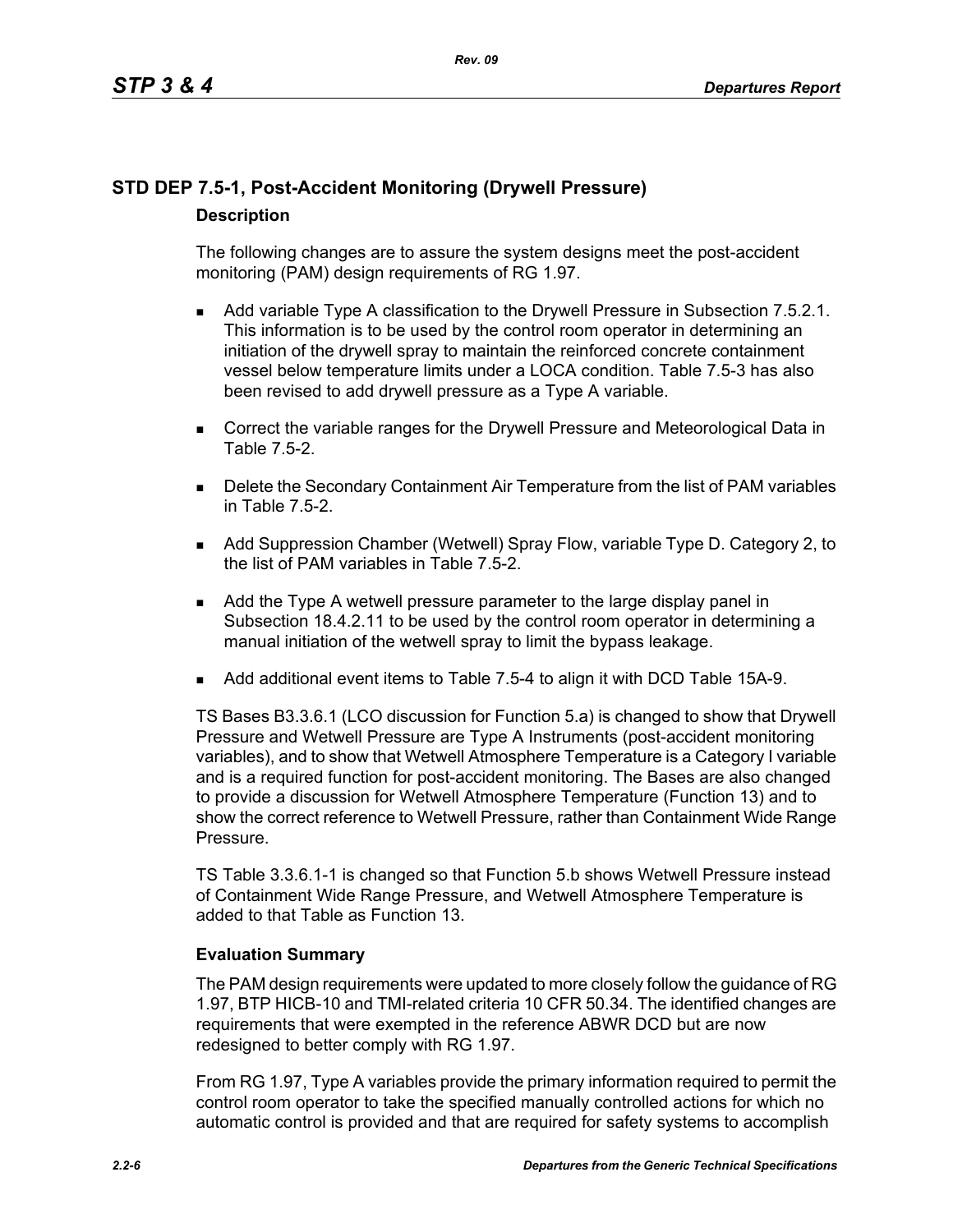*Rev. 09*

their safety function for design basis accident events. Based on that, the drywell and wetwell pressure readings are categorized as Type A variables as they are used by the operator to determine whether to initiate drywell or wetwell sprays to protect primary containment from exceeding pressure or temperature limits. Secondary containment air temperature is deleted as a PAM variable as it is not a required PAM variable in Table 2 of RG 1.97 or in 10 CFR 50.34.

Special circumstance (iv) applies in that the departure represents a net benefit to the public health and safety by providing a set of instruments for post-accident monitoring that are more closely in adherence with regulatory guidance. These include additional areas monitored for radiation, high profile display of containment conditions important to post-accident response, and modified instrument ranges to better bracket expected parameters post-accident.

This exemption is not inconsistent with the Atomic Energy Act or any other statute and therefore is authorized by law. As discussed above, the design change represents an improvement and therefore will not present an undue risk to the public health and safety. The design change does not relate to security and does not otherwise pertain to the common defense and security.

## **STD DEP 7.7-10, Control Rod Drive Control System Interfaces**

#### **Description**

Subsection 7.7.1.2.1 of the reference ABWR DCD provides the Rod Control and Information System (RCIS) interfaces with the Control Rod Drive (CRD) Control System for Single Rod Movement (Subsection 7.7.1.2.1(1)), Withdrawal Cycle (Subsection 7.7.1.2.1(2)), Insert Cycle (Subsection 7.7.1.2.1(3)), and Ganged Rod Motion (Subsection 7.7.1.2.1(4)). This COLA change implements the following revisions in the listed DCD subsections:

- **The Performance and Monitoring Control System (PMCS) normal operational** manual mode CRT display is replaced with the RCIS Dedicated Operator Interface on the Main Control Room Panel.
- The description of allowed operator single and ganged rod movement manual commands is revised.
- The name of the subsection "Introduction" is changed to "Single Rod Movement."
- A discussion of the Rod Action and Position Information (RAPI) rod block operations is added.
- **The description of RAPI normal rod movement operations is revised. The revised** text includes description of operation of the Rod Server Modules (RSMs), the Rod Brake Controllers (RBCs), the Synchro-to-Digital Converters (SDCs), and the Fine Motion Control Rod Drives (FMCRDs).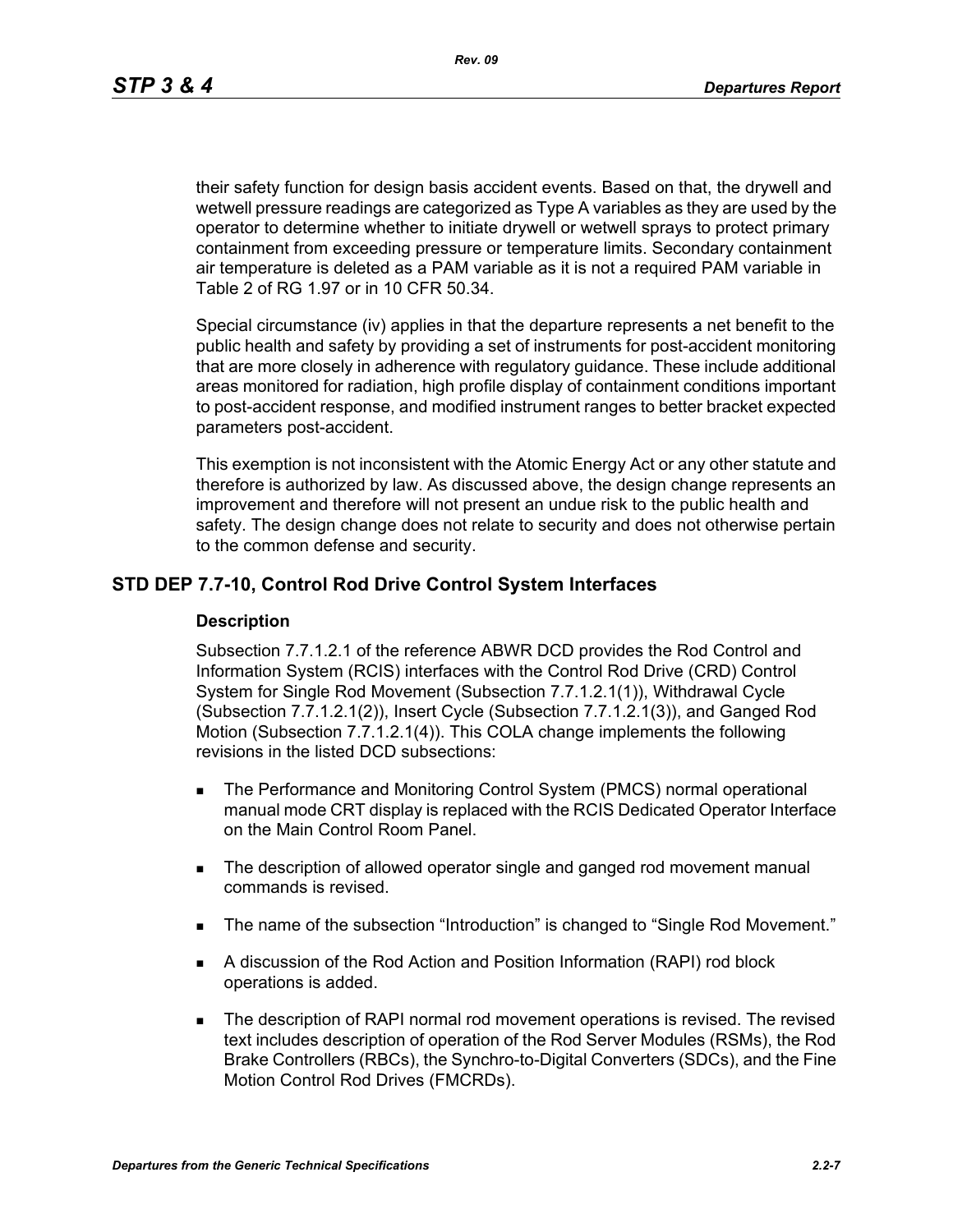- The name of the subsection "Ganged Rod Motion" is changed to "Ganged Rod Movement."
- The description of ganged rod movement interface is revised.

Subsection B 3.9.4, "Bases," of Section 16.0, "Technical Specifications" of ABWR DCD, Rev. 0, describes "Actions" to take to bypass an inoperable full-in position indication channel of the RCIS to allow refueling operations to proceed. The actions include identifying an alternate method to use to ensure the affected control rod is fully inserted. A possible option is described which uses the synchros of the affected FMCRD to verify rod full-in position. This COLA change implements a revision to the specific method described in Subsection B 3.9.4 to use the synchros to verify rod fullin position.

## **Evaluation Summary**

This proposed change provides a more clear and complete description of this nonsafety RCIS design implementation and operation. These RCIS changes are a result of ABWR DCD I&C design evolution based on multiple years of operating experience at a Japanese ABWRs. The approved ABWR DCD design and functional requirements still are satisfied with improved, state-of-the-art, I&C equipment systems.

# **STD DEP 7.7-18, Rod Control and Information System Operator Information**

## **Description**

Subsection 7.7.1.2.3 of the reference ABWR DCD provides the Rod Control and Information System (RCIS) Reactor Operator Information. This COLA change implements the following revisions in Subsection 7.7.1.2.3:

- The list of RCIS annunciation activations at the main control panel is revised to be consistent with the current RCIS design.
- The list of RCIS status information provided on the RCIS dedicated operators interface on the main control panel is revised to be consistent with the current RCIS design.
- The list of RCIS operator functions allowed through the RCIS dedicated operators interface panel, and related RCIS displays, indications and associated controls provided on the main control room panel and on the RCIS cabinets and panels, is revised to be consistent with the current RCIS design.
- **The list of RCIS related information displayed for the operator by main control room** equipment other than the RCIS dedicated operator interface is revised to be consistent with the current RCIS design.

Bases Subsections B 3.9.3, "Background", B 3.10.3, "Background" and "Applicable Safety Analyses", B 3.10.4, "Background" and "Applicable Safety Analyses", and B 3.10.5, "Background" and "Applicable Safety Analyses" of Section 16.0, "Technical Specifications" of the DCD reference use of an RCIS "Rod Test Switch" to allow two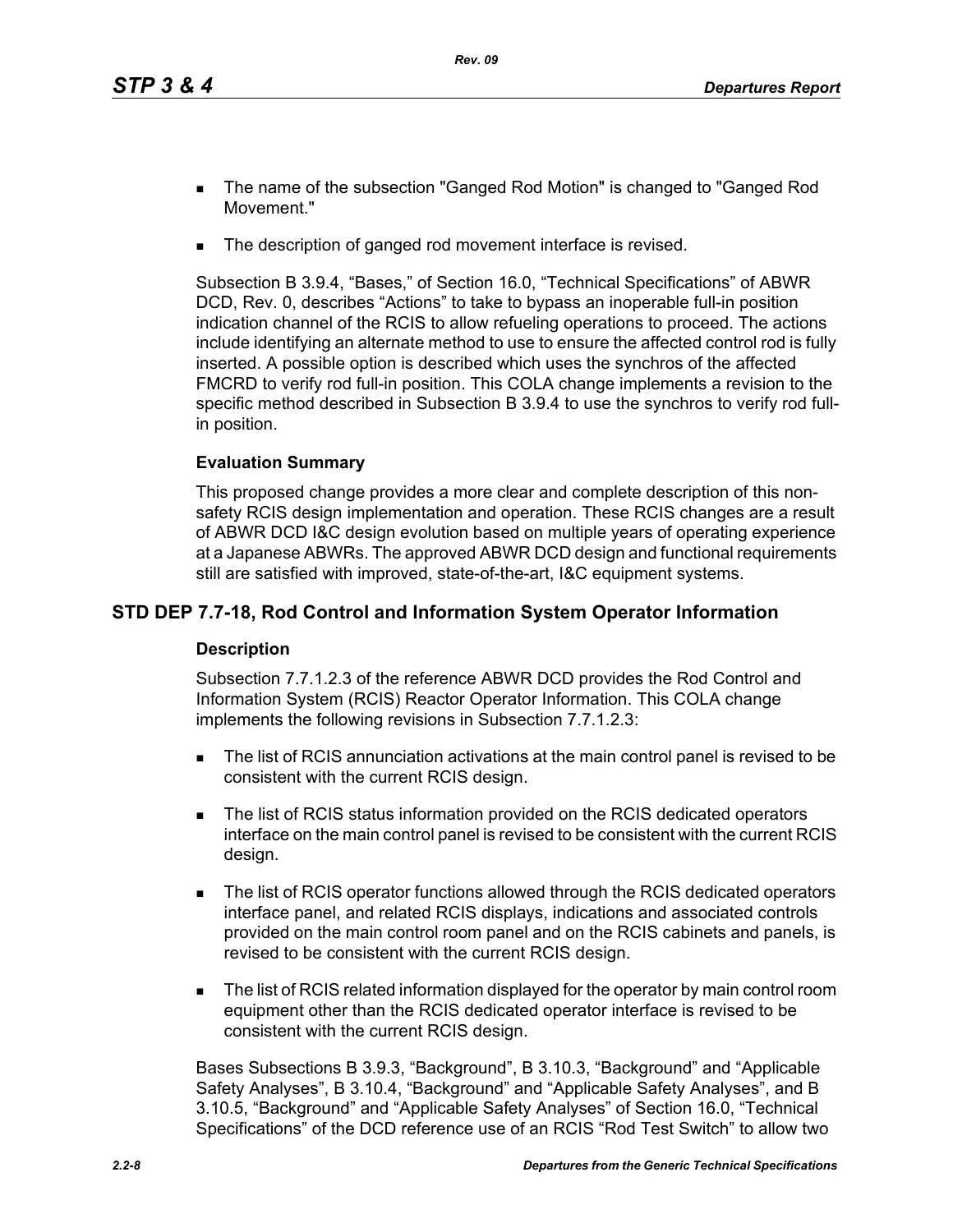*Rev. 09*

control rods to be withdrawn for scram testing. This "Rod Test Switch" is placed in Scram Test Mode through use of the RCIS Dedicated Operators Interface (DOI) panel (i.e., the switch is now a touch panel button). This COLA change implements a revision to Subsections B 3.9.3, B 3.10.3, B 3.10.4 and B 3.10.5 of the Technical Specifications to revise the manner in which the RCIS is placed in Scram Test Mode.

## **Evaluation Summary**

This proposed change does not affect Tier 1 or Tier 2\* information, however it does affect the bases of Technical Specifications 3.9.3, 3.10.3, 3.10.4 and 3.10.5 and therefore requires prior NRC approval. This proposed change was evaluated per Section VIII.C.4 of Appendix A to 10CFR part 52 and:

- (1) This proposed change is not inconsistent with the Atomic Energy Act or any other statute and therefore is authorized by law. This proposed change consists only of rewording for clarification and editorial correction with no change to the meaning or intent of the original bases of Technical Specifications 3.9.3, 3.10.3, 3.10.4 and 3.10.5 and therefore will not present an undue risk to the public health and safety. This proposed change does not pertain to the common defense and security.
- (2) Special circumstances are present as specified in 10 CFR 50.12 (a) (2) which states, "Application of the regulation in the particular circumstances would not serve the underlying purpose of the rule or is not necessary to achieve the underlying purpose of the rule."

The description of the manner in which the RCIS is placed in Scram Test Mode requires revision in order to be consistent with the current design. Application of the regulation as stated in the Bases for Technical Specifications 3.9.3, 3.10.3, 3.10.4 and 3.10.5 is not necessary to serve the underlying purpose of the rule because the proposed change consists only of rewording for clarification and editorial correction with no change to the meaning or intent of the original bases of Technical Specifications.

As demonstrated above, the exemption complies with the requirements in Section VIII.C.4.

# **STD DEP 8.3-1, Plant Medium Voltage Electrical System Design**

## **Description**

The ABWR DCD provided a single 6.9 kV electrical system. This departure changes the medium-voltage electrical distribution system to a dual voltage system consisting of 13.8 kV and 4.16 kV. This departure will change the following:

- Medium voltage rating of the Power Generation (PG) buses increased to 13.8 kV,
- Medium voltage rating of the Plant Investment Protection (PIP) buses decreased to 4.16 kV,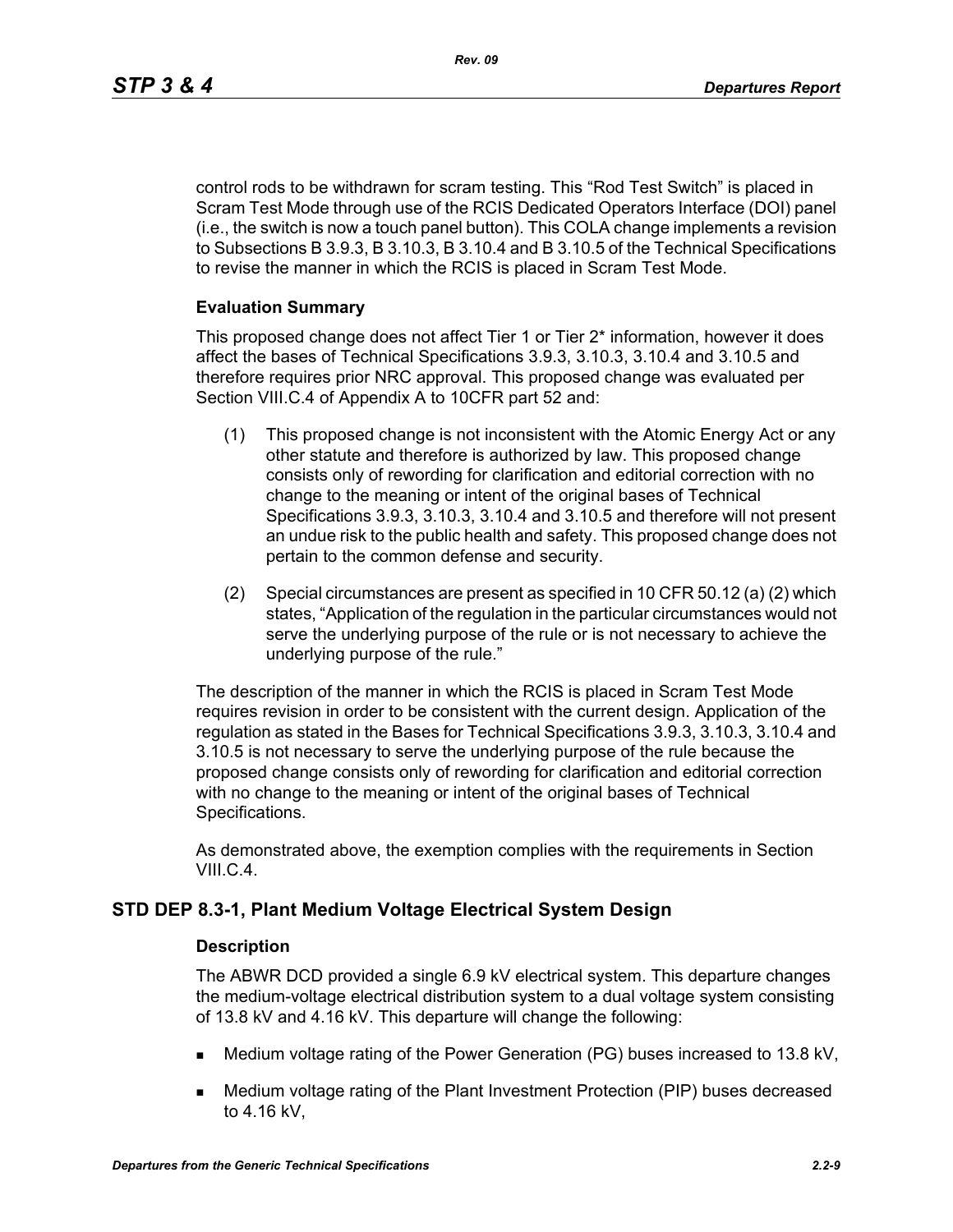- Medium voltage rating of the Class 1E buses decreased to 4.16 kV,
- EDG ratings increased to 7200 kW and 4.16 kV,
- Combustion turbine generator (CTG) ratings increased to 13.8 kV and at least 20 MWe,
- **Time required for CTG to start and achieve steady state voltage and frequency** increased from two minutes to "less than 10 minutes" as required by RG 1.155 for a Station Blackout (SBO) alternate AC source.
- **Addition of a second reserve auxiliary transformer from offsite power.**

The 13.8 kV PG buses are nonsafety-related while the three emergency diesel generators provide power to divisional 4.16 kV safety buses for a more typical US practice. The change is necessary to allow the plant electrical distribution system to be designed and built using commercially available equipment. This will allow higher voltage (13.8 kV) to supply pumps at a greater distance, which will reduce starting impact on voltage regulation. Stub buses to the 4.16 kV will be included to accommodate the NRC required "direct connect to transformers" and to provide transformer differential current protection. An additional reserve auxiliary transformer from off-site power will be included.

10 CFR 50.63 states that if the CTG (alternate AC source) is available to power the Class 1E buses within 10 minutes of the onset of an SBO, then no coping analysis is required. The change in CTG startup time from two to < 10 minutes does not affect plant safety in the station blackout event since the CTG is not required to provide immediate core inventory or reactor pressure control.

As a result of this design change, Technical Specifications 3.3.1.4 (Table 3.3.1.4-1), and Bases 3.3.1.1 (Background) and 3.3.1.4 (Applicable Safety Analysis, LCO, and Applicability, Actions) are changed to show the medium voltage is 4.16 kV, not 6.9 kV.

Technical Specifications 3.5.1 (Actions), 3.8.1 (Actions, Surveillance Requirements), 3.8.4 (Actions), 3.8.9 (Actions), 3.8.11 (Actions) are changed to show electrical operating requirements changes for the CTG and DGs.

Technical Specifications Bases 3.8.1 (Background, Applicable Safety Analysis, LCO, Actions, Surveillance Requirements), 3.8.2 (LCO), 3.8.7 (LCO), 3.8.8 (LCO), 3.8.9 (Background, LCO, Table B 3.8.9-1), 3.8.11 (LCO, Actions), are changed to show electrical operating requirements changes for the offsite power sources, CTG and DGs.

The capability to power the FMCRDs directly from a PIP bus and the direct transfer capability is changed to occur at the 480 volt level. These changes are reflected in FSAR Sections 8.3.1.1.1, Figures 8.3-1, Sheet 1, 3 and 4 and FSAR Table 9A.6-2 Fire Hazard Analysis.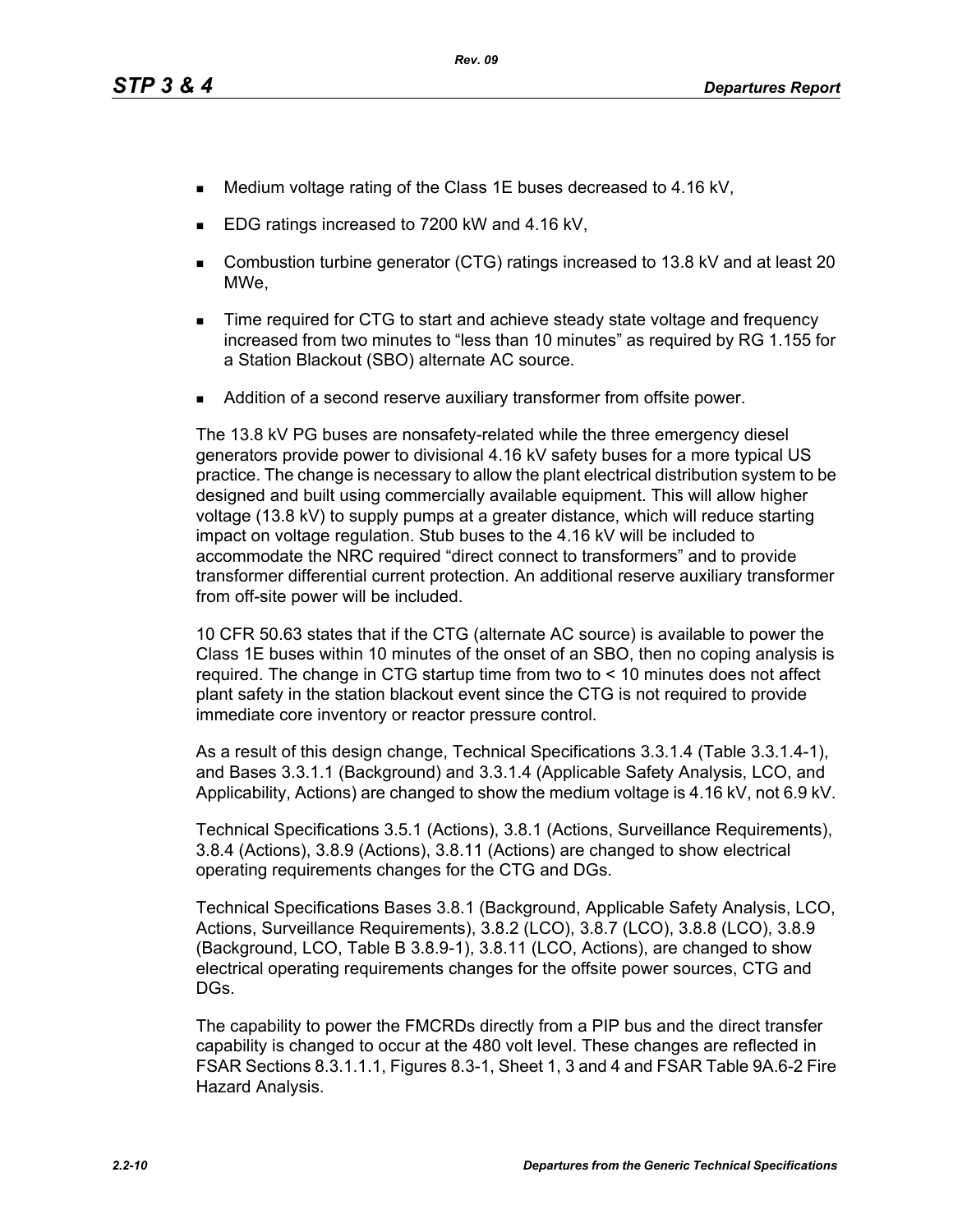Power supplies to the FMCRD power distribution panels A-1, A-2, B-1, B-2, C-1 and C-2 and transfer switches have been re-classified as non-Class 1E. This change requires revisions to FSAR sections 7.4.2.1.2, 8.3.1.1.1, 8.3.1.2(2)(f), and 8.3.3.5.1, 8.3.3.6.2.2.4 and 8.3.4.29.

Isolation between Class 1E bus and non-Class 1E FMCRD loads is provided by two Class 1E protective devices in series. The Class 1E breaker trip prior to upstream breaker trip is assured by circuit protection coordination and testing of breakers. The zone selective interlock feature requirement is removed. This change requires revision to FSAR sections 7.4.2.1.2, 8.3.1.1.1, 8.3.1.2(2)(f), 8.3.4.29 and 19B.2.9 A-25.

#### **Evaluation Summary**

This departure does not affect any Tier 1 or Tier 2\* DCD. This design change results in changes to the Technical Specifications and their Bases as listed above but does not change the intent of the generic Technical Specifications. However since it affects Technical Specifications it requires prior NRC approval. This departure was evaluated per Section VIII.C.4 of Appendix A to 10CFR part 52 and:

- (1) This departure is not inconsistent with the Atomic Energy Act or any other statute and therefore is authorized by law. The departure will not present an undue risk to the public health and safety, and the departure does not relate to security and does not otherwise pertain to the common defense and security.
- (2) Special circumstances are present as specified in 10 CFR 50.12(a)(2).

Special circumstance (iv) applies in that the departure represents a net benefit to the public health and safety by:

- **The proposed design improves reliability with divisional and safety/non-safety** isolation and independence increased through the use of stub buses
- The dual voltage design will provide greater flexibility for maintenance, surveillance, and inspection
- Increased availability of multiple sources of power to the various buses in the proposed design and the ability to isolate the buses individually, if needed.

As discussed above, the exemption complies with the requirements in Section VIII.C.4; therefore, STP requests approval.

## **STP DEP 8.3-3, Electrical Site Specific Power and Other Changes**

#### **Description**

The associated standard departure STD DEP 8.3-1 revised the medium voltage electrical distribution system. Site specific changes per this departure are required to accommodate the new arrangements and electrical loads. These changes include diesel generator loading and other drawing changes listed below.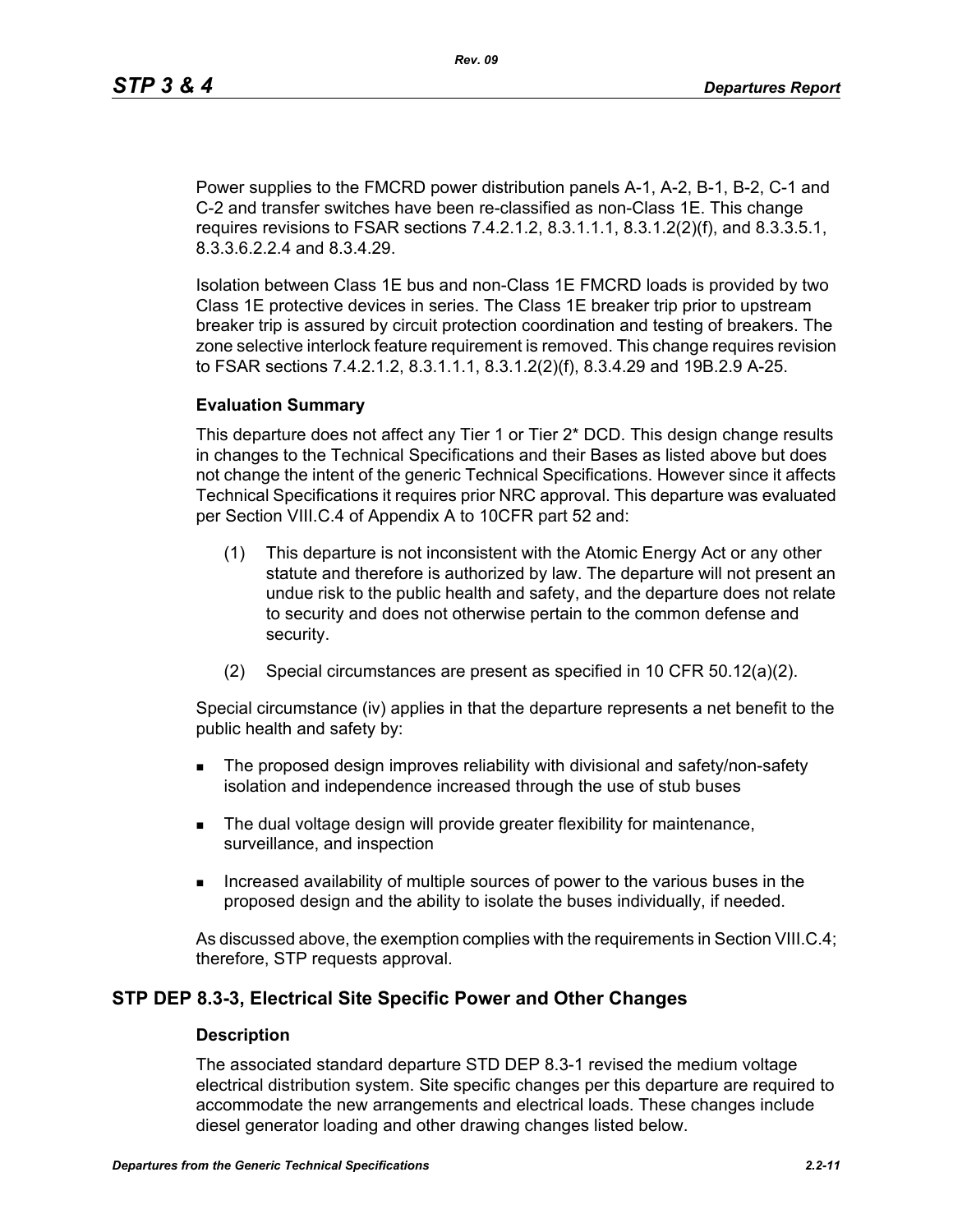*Rev. 09*

- Table 8.3-1 was updated to identify the site-specific changes (i.e., CT Fans, UHS, HECW Refrigerators, MCCs) as a result of performing load study calculations, diesel generator sizing and CTG sizing calculations.
- Figure 8.3-1, Sheets 1-4, were revised to incorporate site-specific load changes which were identified during the process of performing load study calculations, diesel generator sizing and CTG sizing calculations.

As a result of this design change, Technical Specifications Bases 3.8.9 (Table B 3.8.9- 1 "AC, DC, and AC Vital Bus Electrical Power Distribution System") is changed to show the AC Bus changes, i.e., MCC changes.

## **Evaluation Summary**

This departure does not affect any Tier 1 or Tier 2\* information. This design change results in changes to the Technical Specification Bases as listed above but does not change the intent of the generic Technical Specifications. However since it affects Technical Specifications it requires prior NRC approval. This departure was evaluated per Section VIII.C.4 of Appendix A to 10CFR part 52 and:

- (1) This departure is not inconsistent with the Atomic Energy Act or any other statute and therefore is authorized by law. This departure will not present an undue risk to the public health and safety, and the departure does not relate to security and does not otherwise pertain to the common defense and security.
- (2) Special circumstances are present as specified in 10 CFR 50.12(a)(2). Special circumstance (ii) applies to this exemption in that application of the Technical Specification Bases information from the reference ABWR DCD is not necessary to serve the underlying purpose of the rule as follows:
	- *(a)* This departure revises EDG loads within allowable total capacity and changes electrical bus arrangements to support site-specific features.
	- *(b)* The load study calculations for the site-specific loads on the EDGs and CTG for STP 3&4 have been performed and the results validate the loads included in updated Table 8.3-1 and Figure 8.3-1 and show that the EDGs retain sufficient operating margin to meet NRC regulatory position in RG 1.09, Rev. 4.

As discussed above, the exemption complies with the requirements in Section VIII.C.4; therefore, STP requests approval.

# **STD DEP 10.4-5, Condensate and Feedwater System**

## **Description (Technical Specification Affected)**

Technical Specification 3.3.4.2 Bases (Background) is changed to show that there are four feedwater pumps which requires four feedwater pump Adjustable Speed Drives (ASDs). The reference ABWR DCD specified two feedwater pump ASDs.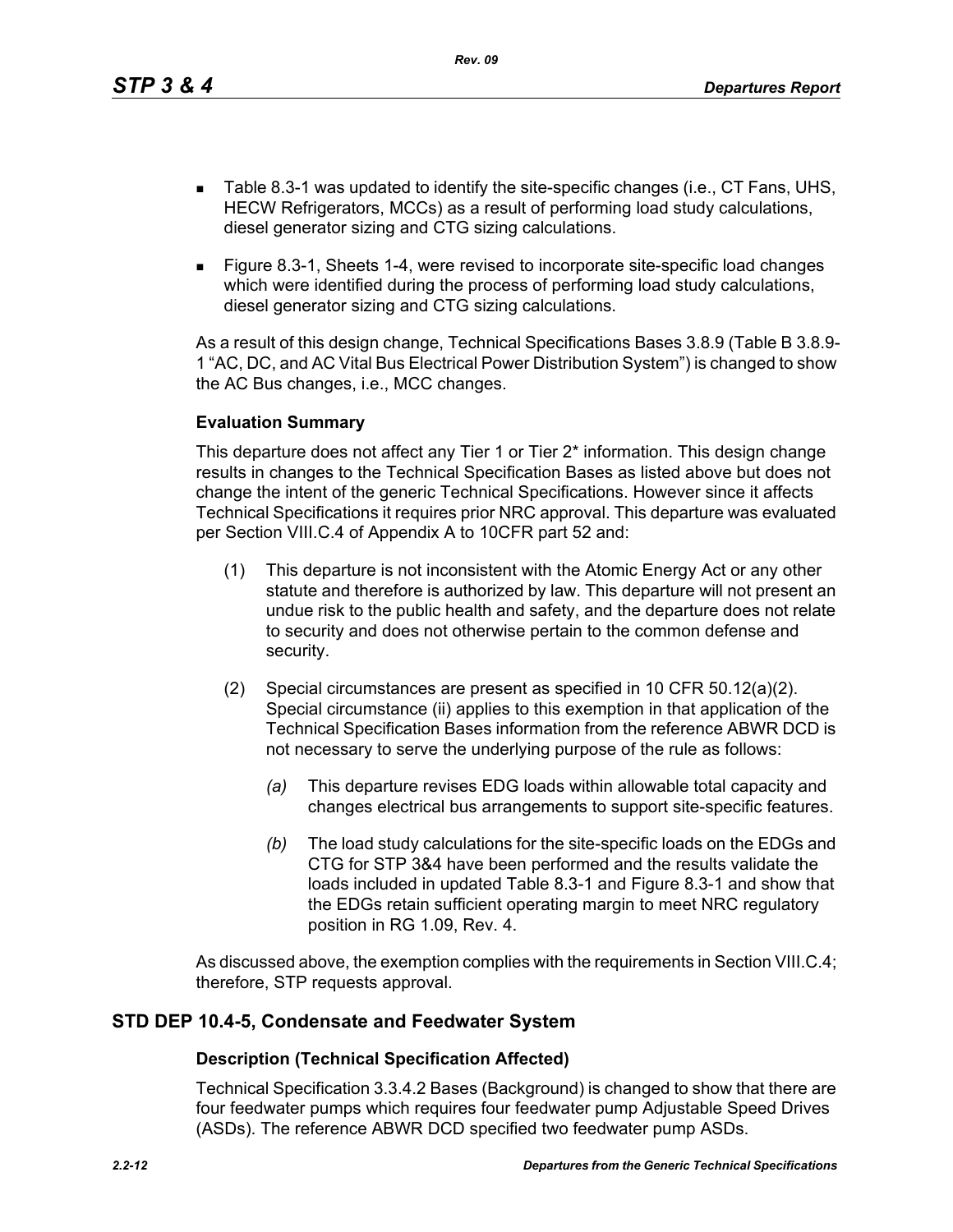## **Evaluation Summary (Technical Specification Affected)**

Special circumstance as defined in 10CFR50.12 (ii) applies in that the original DCD design is not necessary to achieve the underlying purpose of the rule. The departure represents an equal or better alternative in that feedwater flows are controlled via variable speed drives, reducing energy loss at part throttle, additional redundancy exists with additional spare pumps, and critical components like demineralizers can operate at lower pressure.

This exemption is not inconsistent with the Atomic Energy Act or any other statute and therefore is authorized by law. As discussed above, the design change represents an improvement and therefore will not present an undue risk to the public health and safety. The design change does not relate to security and does not otherwise pertain to the common defense and security.

The remaining changes associated with this departure are described and evaluated in the following sections.

## **Description (Technical Specification Not Affected)**

The reference ABWR DCD and the updated plant configuration based on departures from the reference ABWR DCD are compared in the table below:

- **Four condensate pumps**
- Three reactor feed pumps
- Two heater drain pumps
- One or more heater drain tanks
- A feed pump bypass valve controls FW during plant startup
- Two offgas recombiner condensers cooled by the condensate system

## **Reference ABWR DCD Reference ABWR DCD with Departures**

- Four condensate pumps
- Four condensate booster pumps
- **Four reactor feed pumps**
- Four heater drain pumps
- One high pressure heater drain tank
- Three low pressure heater drain tanks
- One low flow control valve in feed pump discharge header for startup
- One bypass valve used for bypassing HP heaters
- Two offgas recombiner condensers cooled by the turbine building cooling water system

The addition of condensate booster pumps eliminates the necessity to design condensate pumps with high discharge head and the necessity to design the equipment downstream of the condensate pumps (filter/demineralizers, auxiliary equipment coolers) for high pressure application. The addition of the booster pumps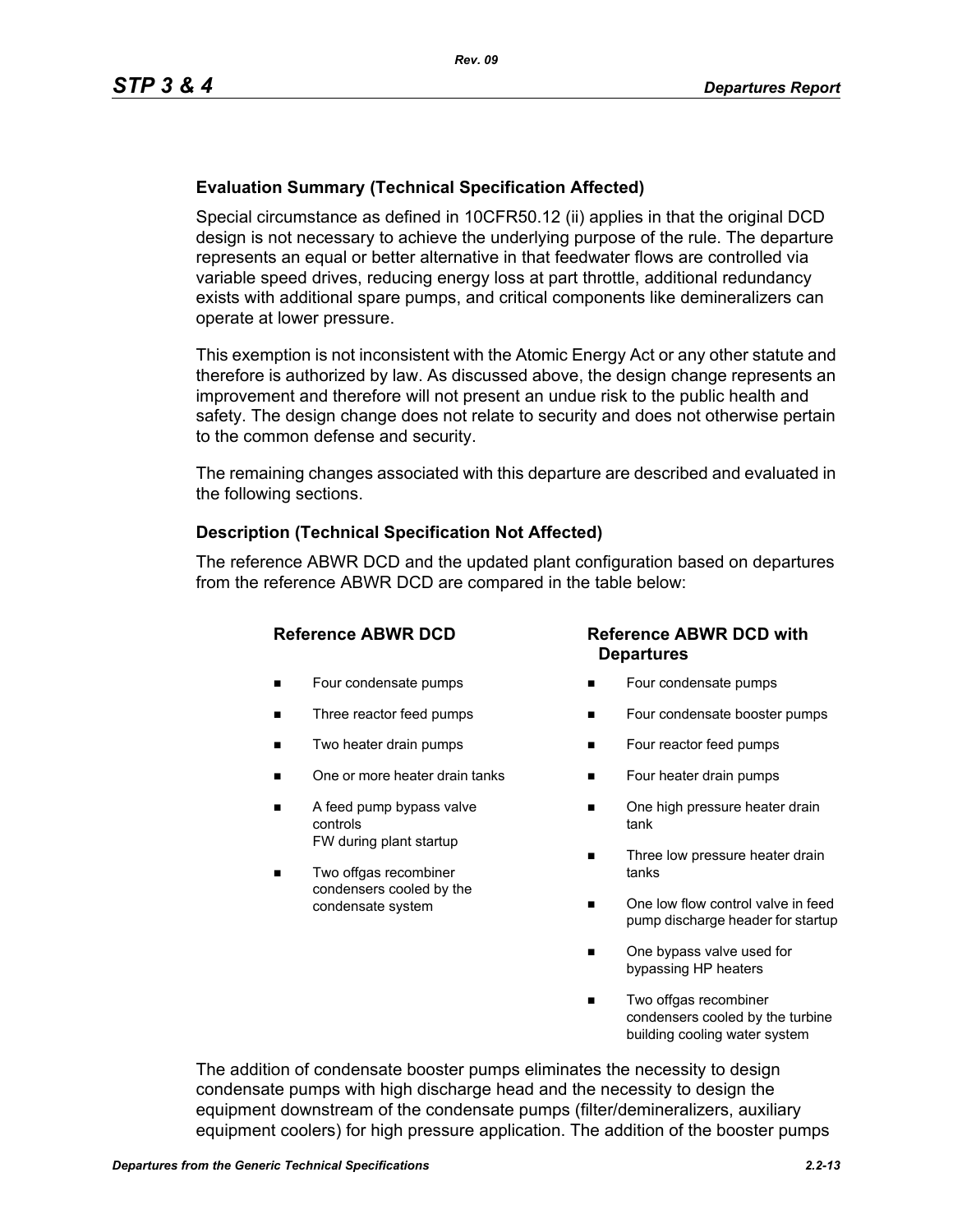allows the design of the condensate pumps to have low discharge head. The condensate and condensate booster pumps provide the necessary NPSH to the reactor feed pump suction.

The addition of one reactor feed pump and two heater drain pumps improves plant availability. If one of these pumps trip during normal operation, the standby pump starts automatically to maintain rated power operation. The use of four booster pumps allow three to be in operation, and the automatic startup of the standby pump as needed to support full power operation.

The four heater drain pumps take suction from one common heater drain tank, which collects drains from the high pressure feedwater heaters and the moisture separator drain tanks. The use of one heater drain tank is based upon equipment arrangement consideration in the Turbine Building.

Three low-pressure drain tanks have been added and each drain tank is located downstream of the corresponding Nos. 1 and 2 heaters. For example, low pressure drain tank A is common to 1A and 2A heaters. This configuration eliminates the condition of drain choking if the differential pressure between No. 1 heater drain cooler and the main condenser becomes insufficient.

The offgas recombiner condensers are changed from being cooled by condensate to being cooled by the turbine building cooling water system to ensure the operating temperature does not exceed the limit for the offgas system.

One low-flow control valve is added to meet the low flow condition during plant startup. A bypass valve used for bypassing the high pressure feedwater heaters is added to provide an additional operation mode when one high pressure heater is not in operation.

#### **Evaluation Summary (Technical Specification Not Affected)**

The changes described above are limited to the equipment addition and removal of non-safety-related equipment, and the changes do not affect any safety-related SSC, or SSC important to safety. Therefore, the changes described in this departure other than those specifically described above as affecting the Technical Specifications do not affect the safety analyses , have no impact on any safety function or any SSC used to mitigate the consequences of an accident, and do not increase the consequences of a malfunction of an SSC important to safety. Furthermore, there is no impact on the probability or consequences of an accident or malfunction of an SSC important to safety, and the departure will not result in any accident of a different type than previously evaluated in the referenced DCD.

The changes described in this departure other than those specifically described above as affecting the Technical Specifications have been evaluated pursuant to the requirements in 10CFR52, Appendix A, Section VIII.B.5. There is no impact on any Tier 1 or Tier 2\* DCD, Technical Specifications, Bases for Technical Specifications or operational requirements as a result of these changes.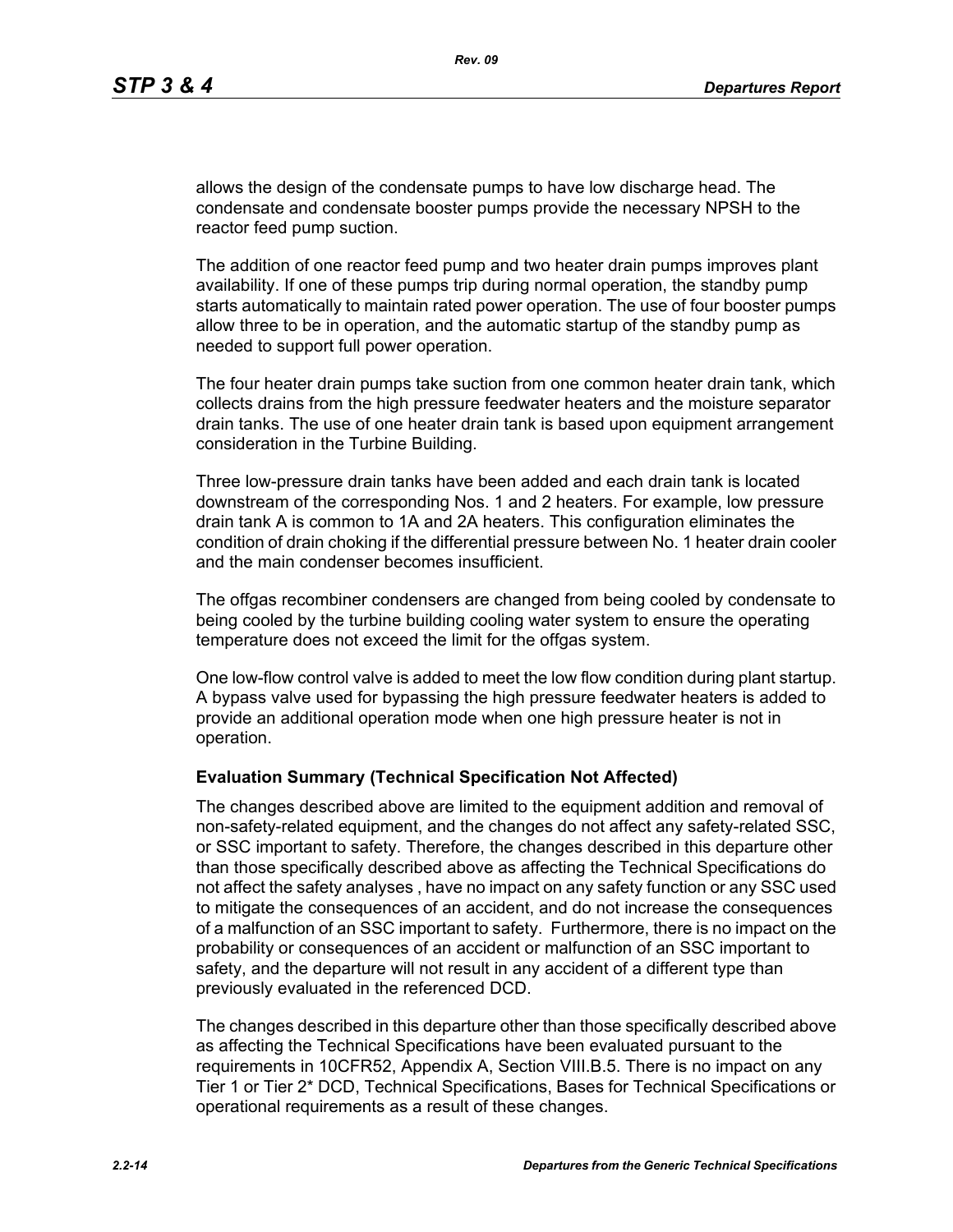# **2.2.2 STD DEP Changes of Intent to the Technical Specifications**

The following departures change the wording and the intent of the referenced ABWR DCD Technical Specifications. None of these changes is caused by nor are the departures related to changes to an underlying design.

# **STD DEP 16.2-1, Safety Limit Violation**

## **Description**

The following Generic Technical Specifications and the associated Bases related to Safety Limits have been deleted:

- Specification 2.2.1 requiring NRC notification within 1 hour of any Safety Limit violation;
- **Specification 2.2.3 requiring notification of the General Manager Nuclear Plant,** Vice President - Operations, and Offsite Reviewers as specified in Specification 5.5.2 within 24 hours of a violation;
- Specification 2.2.4 requiring the submittal of a Licensee Event Report within 30 days to the NRC of a Safety Limit Violation; and,
- Specification 2.2.5 requiring NRC authorization to resume unit operation.

Specifications 2.2.1, 2.2.4 and 2.2.5 are duplicative of the requirements found in 10 CFR 50.72, 10 CFR 50.73, and 10 CFR 50.36(d)(1), respectively and thus do not belong in Technical Specifications. Specification 2.2.3 does not meet the criteria for inclusion in Technical Specifications and is being relocated to a conduct of operationstype procedure developed in accordance with the procedures development plan.

## **Evaluation Summary**

This departure was evaluated per Section VIII.C.4 of Appendix A to 10 CFR Part 52, which requires that 1) the exemption is authorized by law, will not present an undue risk to the public health and safety, and is consistent with the common defense and security; and 2) special circumstances are present as specified in 10 CFR 50.12(a)(2); As shown below, both of these two criteria are satisfied.

- The exemption is not inconsistent with the Atomic Energy Act or any other statute and therefore is authorized by law. As discussed above, the actions in question are required by regulations or plant documents and therefore the deletions of the actions from the Technical Specifications will not present an undue risk to the public health and safety, and the departure does not relate to security and does not otherwise pertain to the common defense and security.
- Special circumstances are present as specified in 10 CFR 50.12(a)(2). Specifically, special circumstance (ii) is present, since it is unnecessary to include the deleted provisions in the Technical Specifications in order to ensure that the actions are accomplished.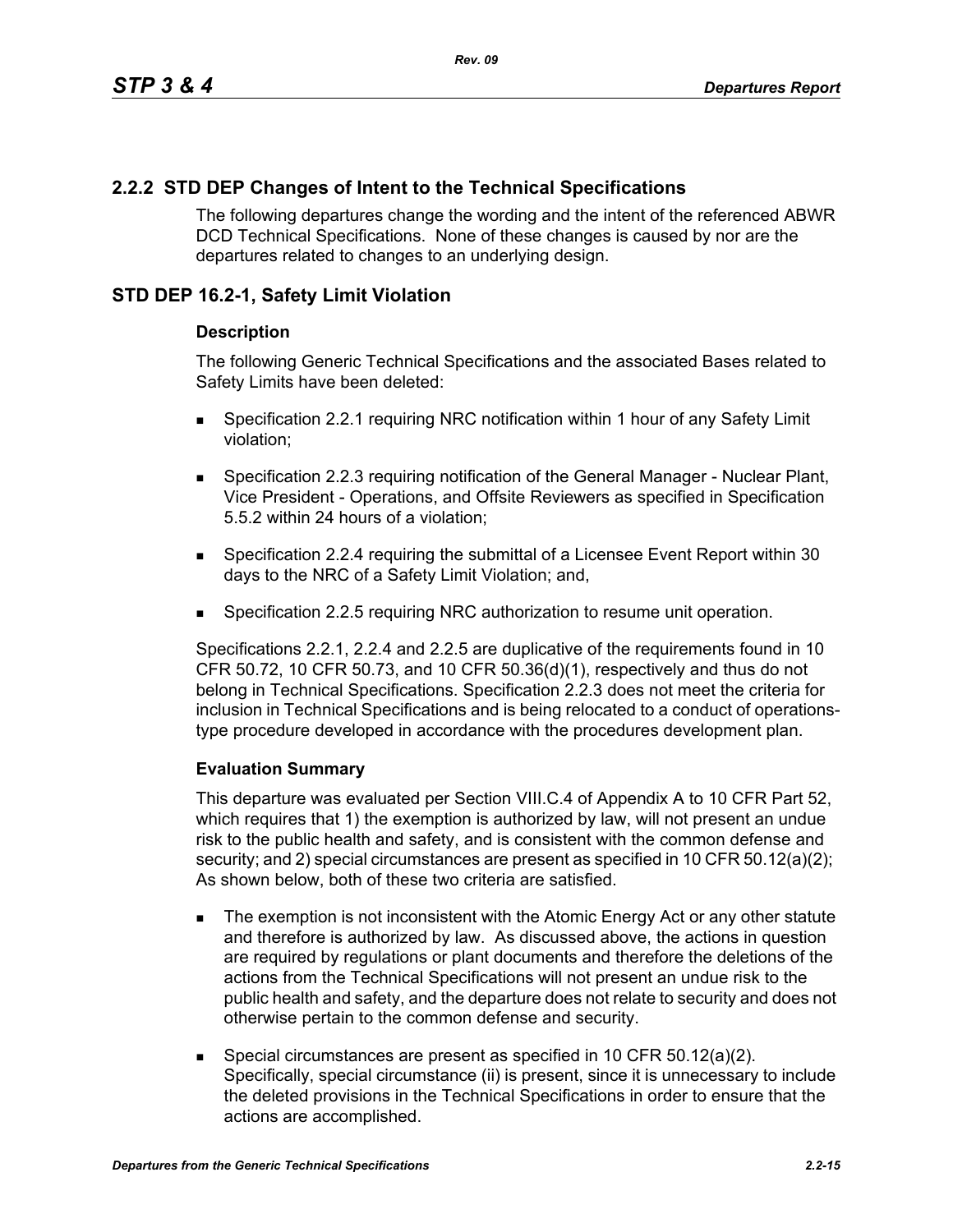As demonstrated above, this exemption complies with the requirements in Section VIII.C.4 of Appendix A to 10 CFR Part 52. Therefore, STPNOC requests that the NRC approve this exemption.

#### **References**

- (1) 10 CFR 50.36, Technical Specifications
- (2) 10 CFR 50.12, Specific Exemptions

## **STD DEP 16.3-78, LCO 3.3.6.1, Post Accident Monitoring (PAM) Instrumentation**

#### **Description**

The containment water level parameter has been removed from Post Accident Monitor technical specifications. The instrumentation does not meet the criteria for inclusion (i.e., Drywell water level is classified as Cat. 2 and sump level is classified as Cat 3). The reference ABWR DCD Subsection 7.5.2.1(2)(e) provides justification for Drywell Sump Level being classified as a Category 3 variable. DCD Subsection 7.5.2.1(2)(o) provides a description of instrumentation for monitoring of containment water level, referred to as Drywell Water Level monitoring. Drywell Water Level monitoring consists of separate instrumentation for monitoring the wetwell water level (suppression pool water level) and the upper drywell water level. The suppression pool water level is a Category I variable, and is included in Technical Specification LCO 3.3.6.1. DCD Chapter 7, Table 7.5-2 ABWR PAM Variable List, indicates that Drywell Water Level is classified as Category 2. Therefore, in accordance with RG 1.97 Rev. 3, Drywell Sump Level and Drywell Water Level are not required to be included in Technical Specification LCO 3.3.6.1 because these variables are not Category I or Category I non-Type A variables.

#### **Evaluation Summary**

This departure was evaluated per Section VIII.C.4 of Appendix A to 10 CFR Part 52, which requires that 1) the exemption is authorized by law, will not present an undue risk to the public health and safety, and is consistent with the common defense and security; and 2) special circumstances are present as specified in 10 CFR 50.12(a)(2); As shown below, both of these two criteria are satisfied.

- The exemption is not inconsistent with the Atomic Energy Act or any other statute and therefore is authorized by law. As discussed above, the Bases only require that Post-Accident Monitoring instruments that are classified as Type A or Category I be included and so will not present an undue risk to the public health and safety, and the departure does not relate to security and does not otherwise pertain to the common defense and security.
- Special circumstances are present as specified in 10 CFR 50.12(a)(2). Specifically, special circumstance (ii) is present, since it is unnecessary to include the deleted provisions in the Technical Specifications in order to ensure that they reflect DCD design and regulatory guidance.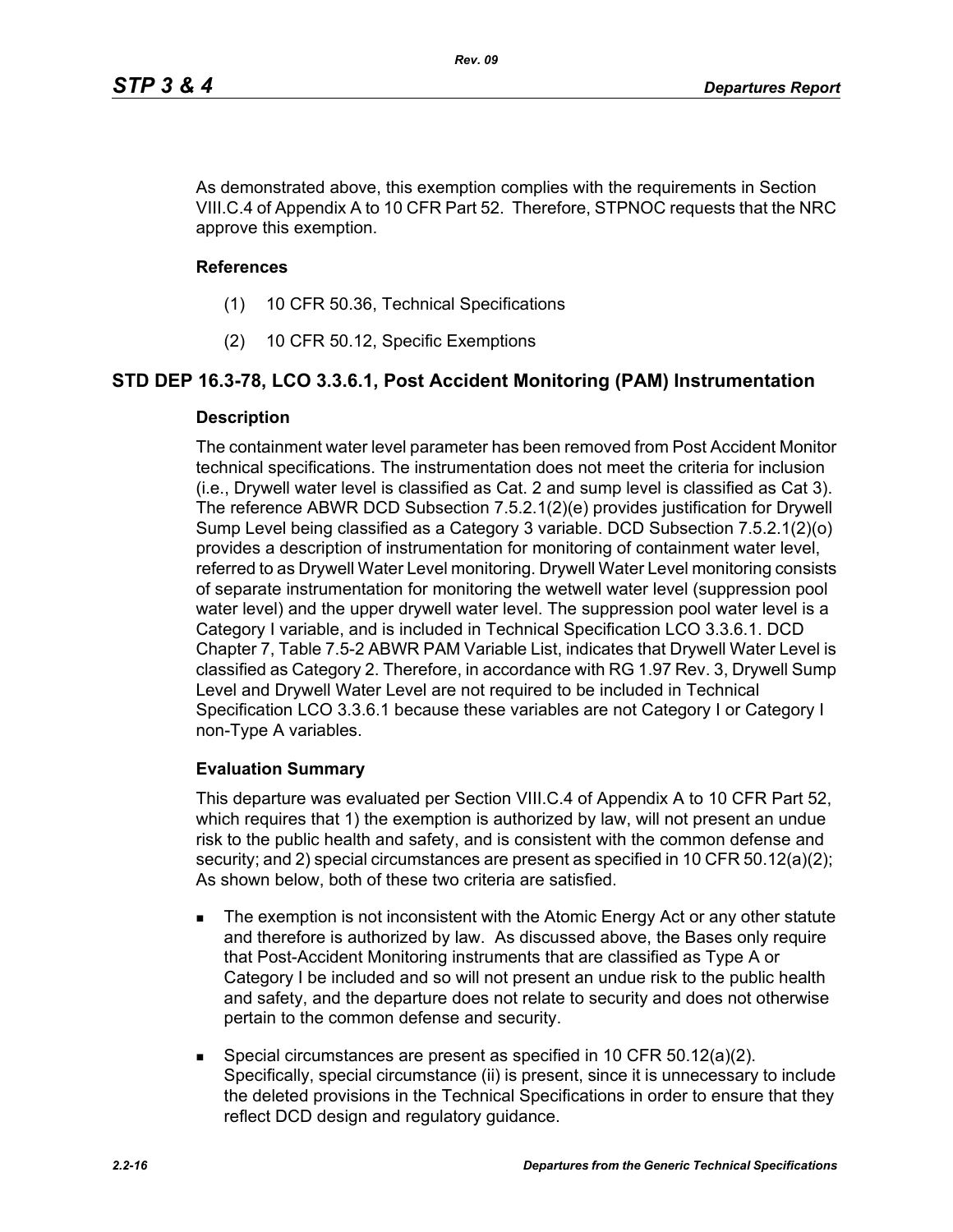As demonstrated above, this exemption complies with the requirements in Section VIII.C.4 of Appendix A to 10 CFR Part 52. Therefore, STPNOC requests that the NRC approve this exemption.

# **STD DEP 16.5-1, Unit Responsibility**

# **Description**

Technical Specification 5.1.2 states: "During any absence of the [SS] Shift Supervisor/Manager from the control room while the unit is in MODE 1, 2, 3, or 4, an individual with an active Senior Reactor Operator (SRO) license shall be designated to assume the control room command function. During any absence of the [SS] Shift Supervisor/Manager from the control room while the unit is in MODE 5, an individual with an active SRO license or Reactor Operator license shall be designated to assume the control room command function."

Technical Specification 5.1.2 is being changed as follows: "During any absence of the [SS] Shift Supervisor/Manager from the control room while the unit is in MODE 1, 2, or 3, an individual with an active Senior Reactor Operator (SRO) license shall be designated to assume the control room command function. During any absence of the [SS] Shift Supervisor/Manager from the control room while the unit is in MODE 4 or 5, an individual with an active SRO license or Reactor Operator license shall be designated to assume the control room command function."

10 CFR 50.54 (m) (2) (iii) states, "When a nuclear power unit is in an operational mode other than cold shutdown or refueling, as defined by the unit's technical specifications, each licensee shall have a person holding a senior operator license for the nuclear power unit in the control room at all times. In addition to this senior operator, for each fueled nuclear power unit, a licensed operator or senior operator shall be present at the controls at all times."

MODE 4 is being deleted from the first statement and added to the second statement. MODE 4 is defined as cold shutdown and does not require an SRO to assume control room command function, but allows this individual to be an RO or SRO. This change is consistent with the requirements as stated in 10 CFR 50.54  $(m)$  (2) (iii).

# **Evaluation Summary**

This departure was evaluated per Section VIII.C.4 of Appendix A to 10 CFR Part 52, which requires that 1) the exemption is authorized by law, will not present an undue risk to the public health and safety, and is consistent with the common defense and security; and 2) special circumstances are present as specified in 10 CFR 50.12(a)(2). As shown below, both of these two criteria are satisfied.

(1) The exemption is not inconsistent with the Atomic Energy Act or any other statute and therefore is authorized by law. As discussed above, the will not present an undue risk to the public health and safety, and the departure does not relate to security and does not otherwise pertain to the common defense and security.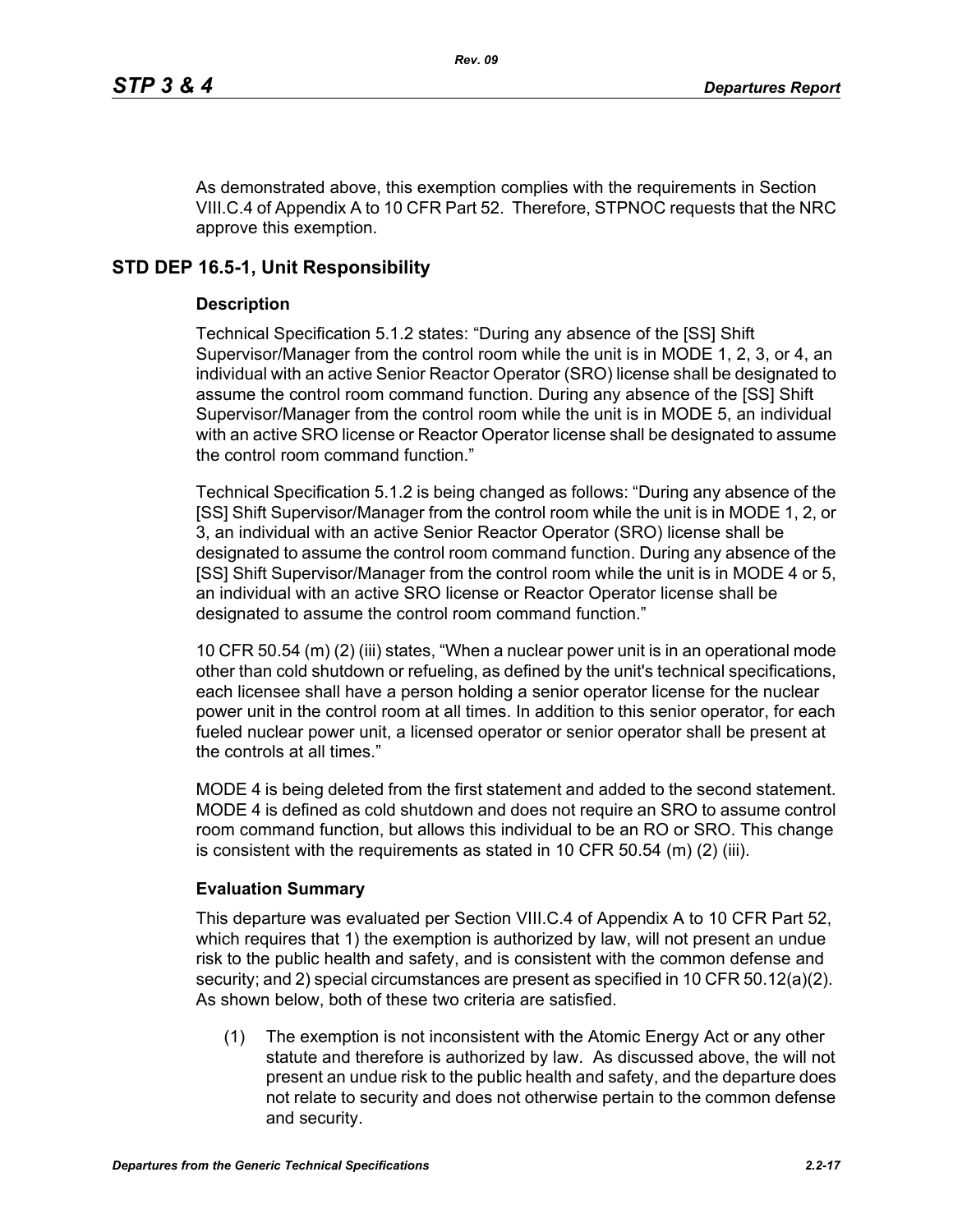(2) Special circumstances are present as specified in 10 CFR 50.12(a)(2). Specifically, special circumstance (ii) is present, since the departure represents a clarification of an acceptable process of compliance with current regulatory requirements and therefore will result in a benefit to the public health and safety.

As demonstrated above, this exemption complies with the requirements in Section VIII.C.4 of Appendix A to 10 CFR Part 52. Therefore, STPNOC requests that the NRC approve this exemption.

#### **References**

(1) 10 CFR 50.54 (m) (2) (iii)

# **STD DEP 16.5-2, Unit Staff**

Technical Specification 5.2.2.a, "Unit Staff" states: "An auxiliary operator shall be assigned to each reactor containing fuel and an additional auxiliary operator shall be assigned for each control room from which a reactor is operating." Technical Specification 5.2.2.a, Note 1, states: "Two unit sites with both units shutdown or defueled require a total of three auxiliary operators for the two units." Technical Specification 5.2.2.d states: "Administrative procedures shall be developed and implemented to limit the working hours of unit staff who perform safety related functions (e.g., licensed SROs, licensed ROs, health physicists, auxiliary operators and key maintenance personnel)."

In all three instances in Technical Specification 5.2.2, "Unit staff," the term "auxiliary operator" is changed to "non-licensed operator." This administrative change is modifying the Technical Specification to be consistent with industry terminology.

# **STD DEP 16.5-3, Technical Specification Bases Control Program**

#### **Description**

Technical Specification 5.4.2.b states: "A change to the site-specific portion of the FSAR that involves an unreviewed safety question as defined in 10 CFR 50.59, or a change to Tier 2 of the plant-specific DCD that involves an unreviewed safety question as defined in the design certification rule for the ABWR (Appendix A to 10 CFR 52)."

Technical Specification 5.4.2.b is being changed to: "A change to the site-specific portion of the FSAR or Bases that requires NRC approval pursuant to 10 CFR 50.59, or the design certification rule for the ABWR (Appendix A to 10 CFR 52)."

This change is being made to properly define the Technical Specification Bases Control Program process for operation of the units after the license is approved.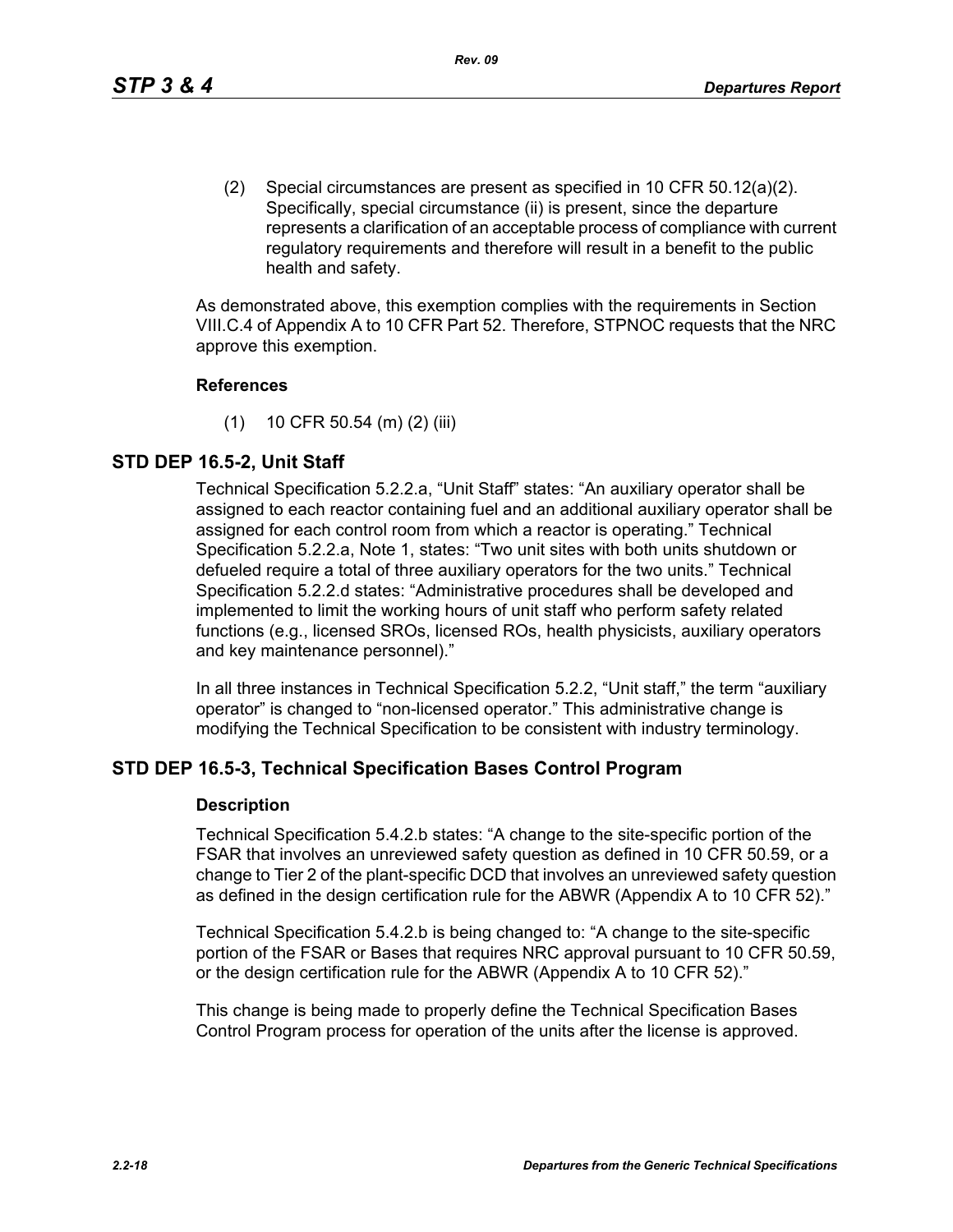#### **Evaluation Summary**

This departure was evaluated per Section VIII.C.4 of Appendix A to 10 CFR Part 52, which requires that 1) the exemption is authorized by law, will not present an undue risk to the public health and safety, and is consistent with the common defense and security; and 2) special circumstances are present as specified in 10 CFR 50.12(a)(2). As shown below, both of these two criteria are satisfied.

- (1) The exemption is not inconsistent with the Atomic Energy Act or any other statute and therefore is authorized by law. As discussed above, the departure is a clarification of an acceptable process for compliance with current regulatory requirements and therefore will not present an undue risk to the public health and safety, and the departure does not relate to security and does not otherwise pertain to the common defense and security.
- (2) Special circumstances are present as specified in 10 CFR 50.12(a)(2). Specifically, special circumstance (ii) is present, since change is to bring this section into agreement with 10 CFR 52.

As demonstrated above, this exemption complies with the requirements in Section VIII.C.4 of Appendix A to 10 CFR Part 52. Therefore, STPNOC requests that the NRC approve this exemption.

## **STD DEP 16.5-4, Reporting Requirements**

#### **Description**

Technical Specification 5.7.1.1 states: "Annual Reports covering the activities of the unit as described below for the previous calendar year shall be submitted by March 31 of each year. The initial report shall be submitted by March 31 of the year following initial criticality."

Technical Specification 5.7.1.1 will be changed to state: "Annual Reports covering the activities of the unit as described below for the previous calendar year shall be submitted by April 30 of each year. The initial report shall be submitted by April 30 of the year following initial criticality."

10 CFR 20.2206 requires this due date by April 30 of each year, this change is necessary to be consistent with the CFR.

#### **Evaluation Summary**

This departure was evaluated per Section VIII.C.4 of Appendix A to 10 CFR Part 52, which requires that 1) the exemption is authorized by law, will not present an undue risk to the public health and safety, and is consistent with the common defense and security; and 2) special circumstances are present as specified in 10 CFR 50.12(a)(2). As shown below, both of these two criteria are satisfied.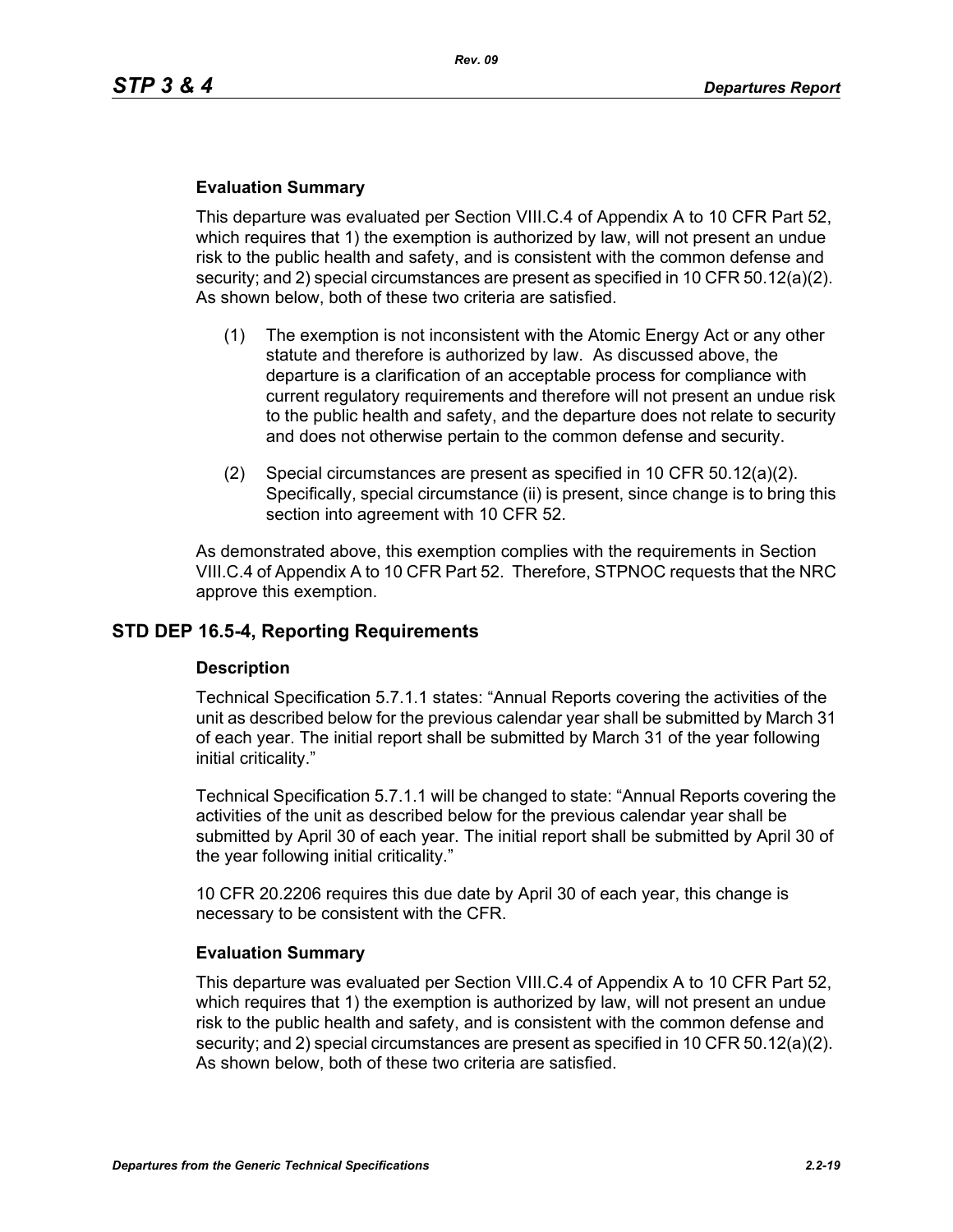- (1) The exemption is not inconsistent with the Atomic Energy Act or any other statute and therefore is authorized by law. As discussed above, the departure is a clarification of an acceptable process for compliance with current regulatory requirements and therefore will not present an undue risk to the public health and safety, and the departure does not relate to security and does not otherwise pertain to the common defense and security.
- (2) Special circumstances are present as specified in 10 CFR 50.12(a)(2). Specifically, special circumstance (ii) is present, since this change is to bring this section into agreement with 10 CFR 52.

As demonstrated above, this exemption complies with the requirements in Section VIII.C.4 of Appendix A to 10 CFR Part 52. Therefore, STPNOC requests that the NRC approve this exemption.

#### **References**

(1) 10 CFR 20.2206 Reports of Individual Monitoring

## **STD DEP 16.5-5, TS 5.2.2 Unit Staff - Working Hours**

#### **Description**

The proposed change removes working hour limits imposed in the Technical Specifications in order to support compliance with 10 CFR Part 26, Subpart I, Managing Fatigue. Work hour controls and fatigue management requirements have been incorporated into the NRC's regulations; therefore, it is unnecessary to have work hour control requirements in the Technical Specifications.

Technical Specification 5.2.2.d requires administrative procedures to be developed and implemented to limit the working hours of personnel who perform safety related functions. This change proposes to eliminate these Technical Specification requirements because they are superseded by the requirements in 10 CFR Part 26, and to renumber paragraphs 5.2.2.e and 5.2.2.f accordingly.

On April 17, 2007, the NRC Commissioners approved a final rule amending Title 10, Part 26, of the Code of Federal Regulations (CFR) which, among other changes, established requirements for managing worker fatigue at operating nuclear power plants. Subpart I specifically addresses managing worker fatigue by designating individual break requirements, work hour limits, and annual reporting requirements. Subpart I was published in the Federal Register on March 31, 2008 (73 FR 16966) and Notice of Availability was given in the Federal Register on December 30, 2008 (73 FR 79923) to remove this subsection from Technical Specifications through TSTF-511, "Eliminate Working Hour Restrictions from TS 5.2.2 to Support Compliance with 10 CFR Part 26."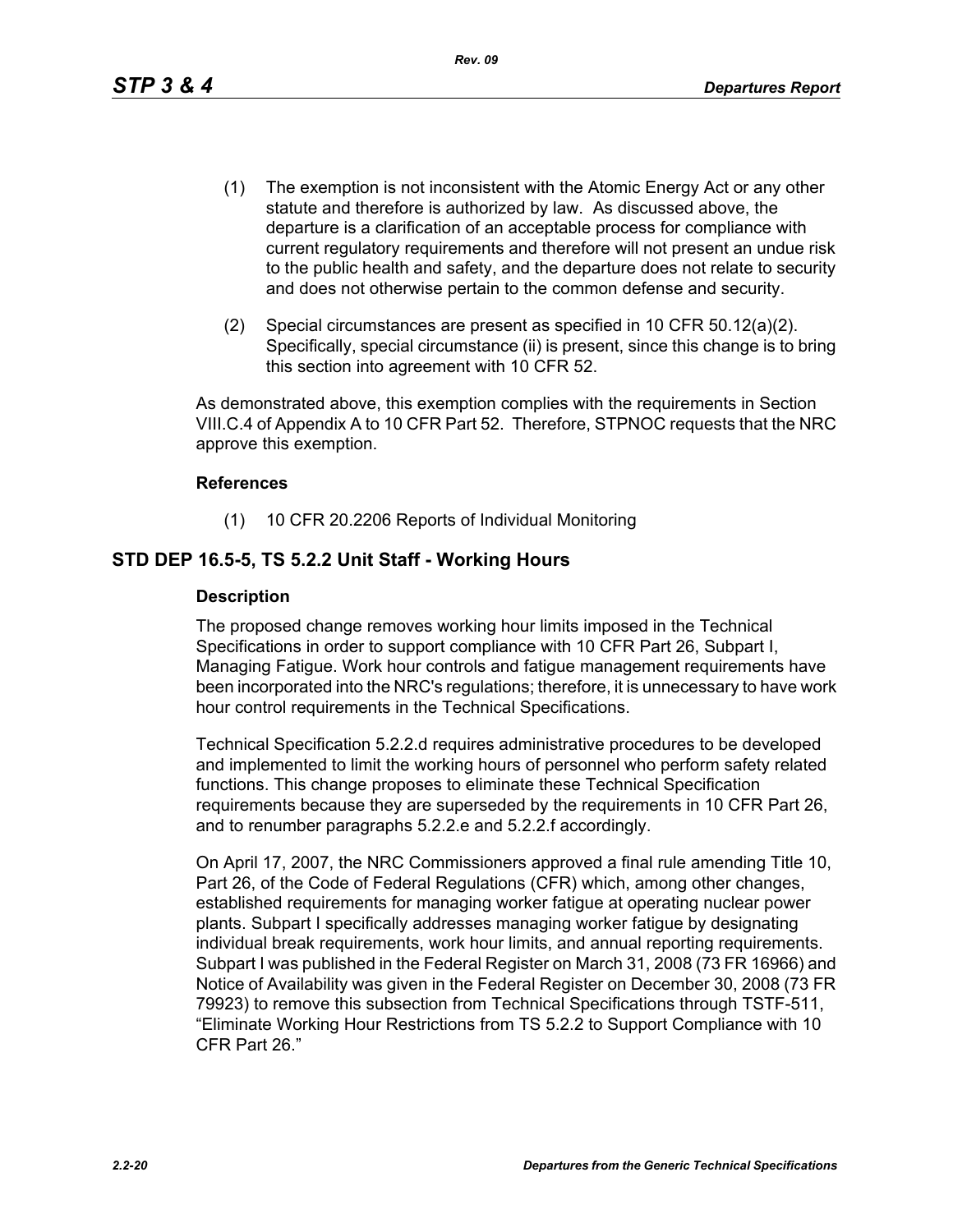## **Evaluation Summary**

This departure was evaluated per Section VIII.C.4 of Appendix A to 10 CFR Part 52, which requires that 1) the exemption is authorized by law, will not present an undue risk to the public health and safety, and is consistent with the common defense and security; and 2) special circumstances are present as specified in 10 CFR 50.12(a)(2).

As shown below, both of these two criteria are satisfied.

- The exemption is not inconsistent with the Atomic Energy Act or any other statute and therefore is authorized by law. As discussed above, the actions in question are required by regulations or plant documents and therefore the deletions of the actions from the Technical Specifications will not present an undue risk to the public health and safety, and the departure does not relate to security and does not otherwise pertain to the common defense and security.
- **Special circumstances are present as specified in 10 CFR 50.12(a)(2). Specifically,** special circumstance (ii) is present, since it is unnecessary to include the deleted provisions in the Technical Specifications in order to ensure that the actions are accomplished.

As demonstrated above, this exemption complies with the requirements in Section VIII.C.4 of Appendix A to 10 CFR Part 52. Therefore, STPNOC requests that the NRC approve this exemption.

## **STD DEP 16.5-6, TS 5.5.2.6 - Inservice Testing Program**

#### **Description**

The IST Program is categorized as an operational program per the guidance in Commission Paper SECY-05-0197 and Regulatory Guide 1.206. Based on this guidance, a COL Applicant is expected to provide a full description of operational programs for NRC review in support of its COL application. The current NRC regulations in 10 CFR 50.55a incorporate by reference the ASME Code for Operation and Maintenance of Nuclear Power Plants (OM Code) with certain modifications to supersede Section XI of the ASME BPV Code for the development of IST Programs for new nuclear power plants and as operating plants update their IST Programs in accordance with the regulations. Further, NUREG-1434, "Standard Technical Specifications for General Electric Plants, BWR/6," Revision 3.1, dated December 1, 2005, specify the use of the ASME OM Code for development of the IST Programs for these plants.

The proposed change updates PTS 5.5.2.6 in Part 4, and in Chapter 16 of Part 2, "Final Safety Analysis Report," of the STP 3&4 COL application, to reference the ASME OM Code, consistent with the full description of the IST Program and in accordance with the guidance in NRC Standard Review Plan Section 3.9.6, "Functional Design, Qualification, and Inservice Testing Programs for Pumps, Valves, and Dynamic Restraints."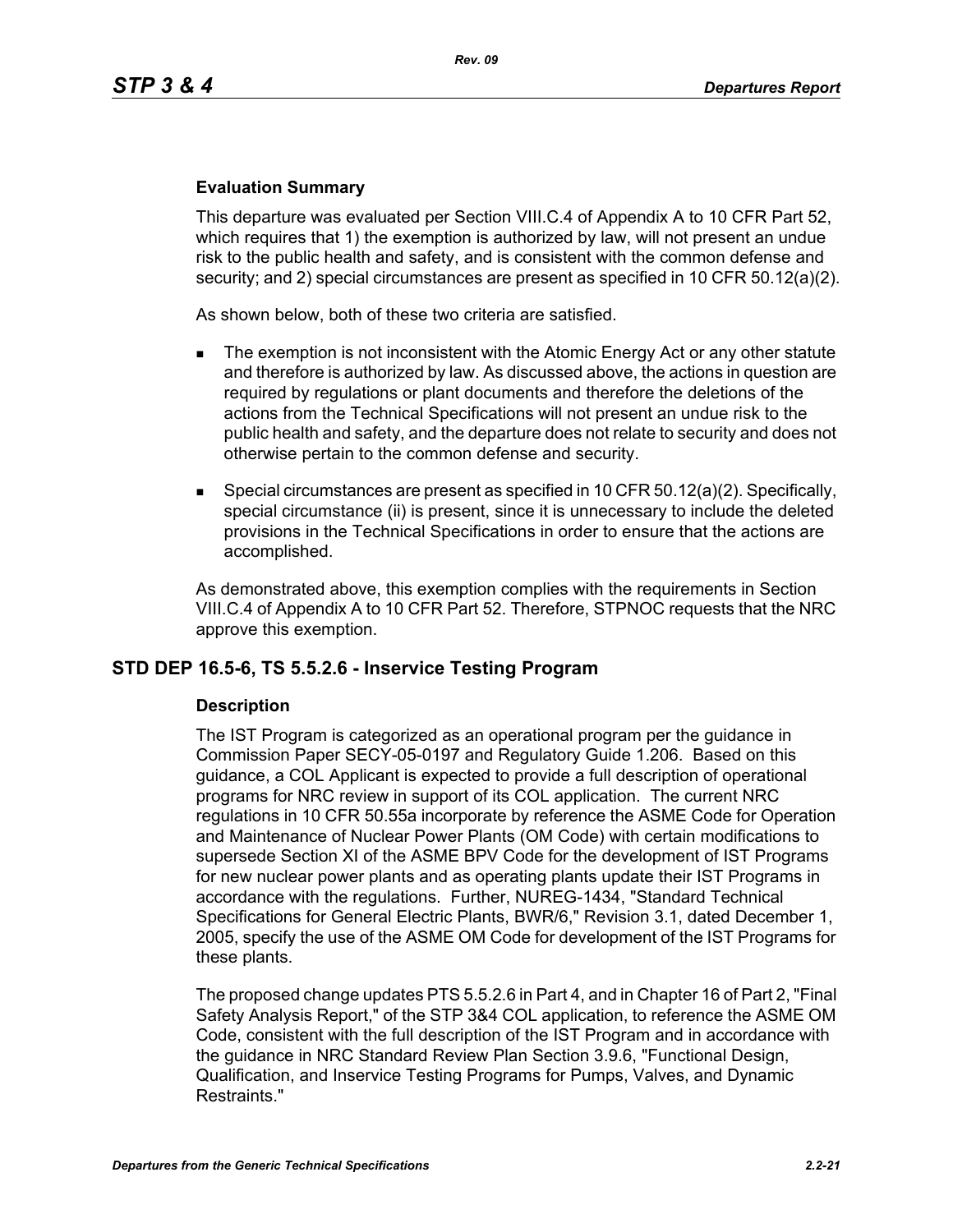## **Evaluation Summary**

This departure was evaluated per Section VIII.C.4 of Appendix A to 10 CFR Part 52, which requires that 1) the exemption is authorized by law, will not present an undue risk to the public health and safety, and is consistent with the common defense and security; and 2) special circumstances are present as specified in 10 CFR 50.12(a)(2). As shown below, both of these two criteria are satisfied.

(1) The exemption is not inconsistent with the Atomic Energy Act or any other statute and therefore is authorized by law. As discussed above, the departure is a clarification of an acceptable process for compliance with current regulatory requirements and therefore will not present an undue risk to the public health and safety, and the departure does not relate to security and does not otherwise pertain to the common defense and security.

 $(2)$  Special circumstances are present as specified in 10 CFR 50.12(a)(2). Specifically, special circumstance (ii) is present, since change is to bring this section into agreement with 10 CFR 52.

As demonstrated above, this exemption complies with the requirements in Section VIII.C.4 of Appendix A to 10 CFR Part 52. Therefore, STPNOC requests that the NRC approve this exemption.

## **2.2.3 STD DEP Technical Specifications Editorial Revisions and Clarifications**

The following departures change the Technical Specification wording but neither change nor are caused by an underlying design departure and do not change the intent of the generic Technical Specifications.

These departures are included here and not in Sections 2.2.1 or 2.2.2 above as they meet the general rules for administrative departures as defined in section 1.0. Since they affect Technical Specifications, they require prior NRC approval and are included in this section rather than Section 4.0.

These departures were evaluated per Section VIII.C.4 of Appendix A to 10 CFR Part 52, which requires that 1) the exemption is authorized by law, will not present an undue risk to the public health and safety, and is consistent with the common defense and security; and 2) special circumstances are present as specified in 10 CFR 50.12(a)(2). As shown below, each of these criteria are satisfied.

- (1) These exemptions are not inconsistent with the Atomic Energy Act or any other statute and therefore are authorized by law. As discussed above, the departures are administrative and therefore will not present an undue risk to the public health and safety, and the departures do not relate to security and do not otherwise pertain to the common defense and security.
- (2) Special circumstances are present as specified in 10 CFR 50.12(a)(2). Special circumstance (ii) applies to these exemptions in that the application of the generic Technical Specifications without these changes would not serve their underlying purpose.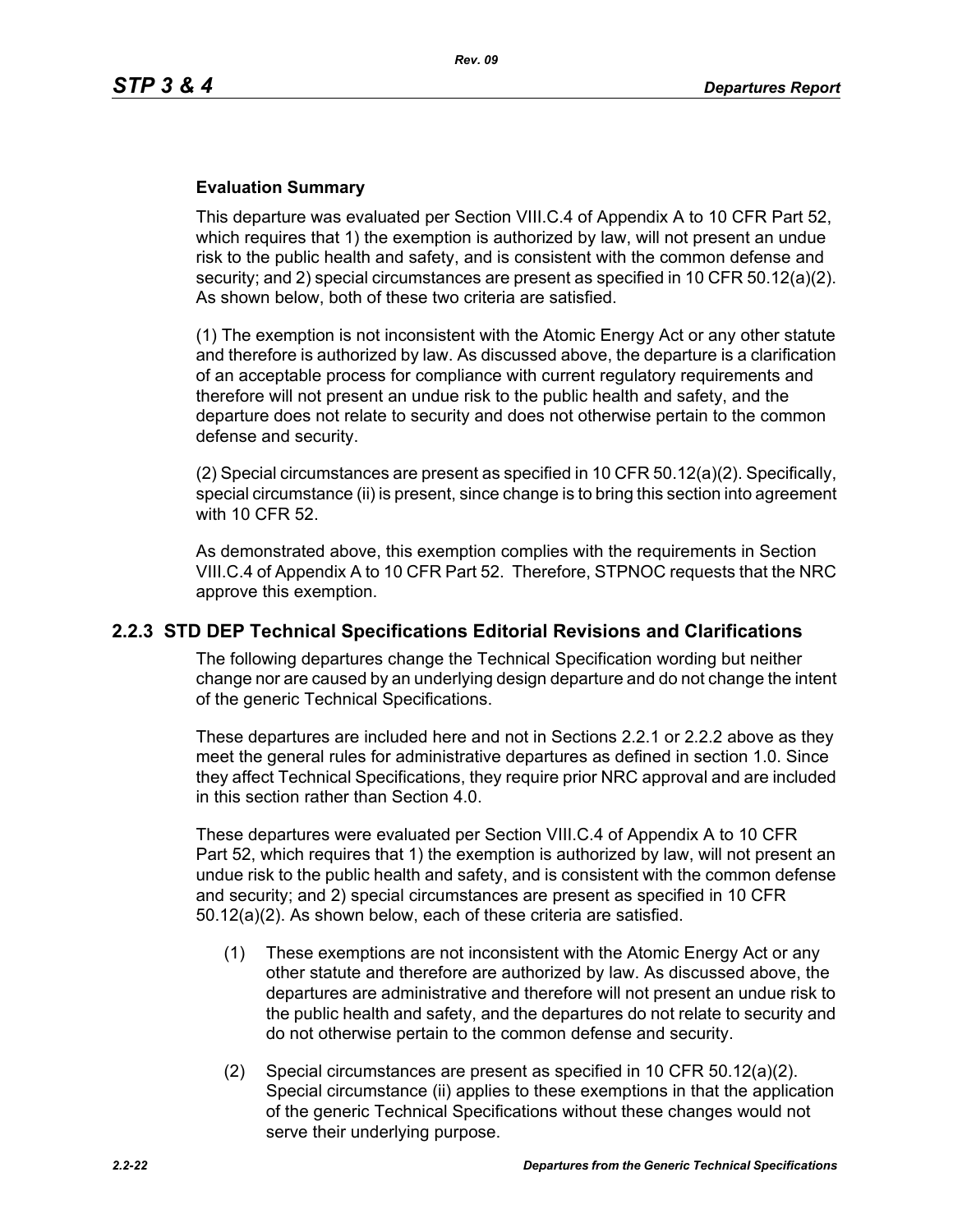As demonstrated above, these exemptions comply with the requirements in Section VIII.C.4 of Appendix A to 10 CFR Part 52. Therefore, STPNOC requests that the NRC approve these exemptions.

## **STD DEP 16.2-2, Safety Limits**

The BWR designs prior to the ABWR had reactor coolant pumps external to the reactor vessel. In the ABWR design the reactor coolant pumps are an internal design. The Technical Specification as written is based on external reactor coolant pumps. The limits for suction and discharge piping are being eliminated for the ABWR Specification to reflect the current design, since the pumps are internal, there are no external pump piping. As cited in DCD Section 5.4.1, all ten recirculation pumps are located inside the reactor coolant pressure boundary. Therefore, the safety limits on pressure for the suction and discharge piping are deleted.

During the design detailing stage of the ABWR development and DCD review, this change was noted and the Technical Specifications updated to reflect the current design. This change to the reference ABWR DCD Technical Specifications is intended to maintain consistency between the design description and the Technical Specifications.

## **STD DEP 16.3-1, 3.0, Limiting Condition for Operation (LCO) Applicability**

LCO 3.0.6 references the Specification 5.8 for the Safety Function Determination Program. The actual Specification number for the Safety Function Determination Program is Specification 5.6. Therefore, the Specification number has been corrected in both the Specification and Bases.

## **STD DEP 16.3-2, LCO 3.0 and Surveillance Requirements (SRs)**

The Bases for SR 3.0.1 state that the high pressure core flooder (HPCF) System requires a functional test to be performed at a specified reactor pressure. The HPCF System does not require reactor steam to operate because it utilizes electrical power. The statement is incorrect. The Reactor Core Isolation Cooling System is the appropriate system that should have been referenced. Therefore, high pressure core flooder has been replaced by the Reactor Core Isolation Cooling System.

The Bases for SR 3.0.1 also refers to control rod maintenance during refueling as an example for mode applicability of surveillance requirements. Two errors are corrected in this paragraph. First, the Bases for SR 3.0.1 refers to SR 3.1.3.4 for scram time testing. The appropriate SR is SR 3.1.4.3. SR 3.1.4.3 is the Surveillance performed at lower reactor pressures and is appropriate for this Bases discussion. Second, this Bases section also indicates that the control rod drive scram time testing should be performed at reactor steam dome pressures greater than 5.51 MPaG. However per Technical Specification 3.1.4 SR 3.1.4.1, SR 3.1.4.2, and SR 3.1.4.4 this testing should be performed at reactor steam dome pressures greater than or equal to 6.55 MPaG. The pressure listed in the description for the Bases for SR 3.0.1 is revised accordingly.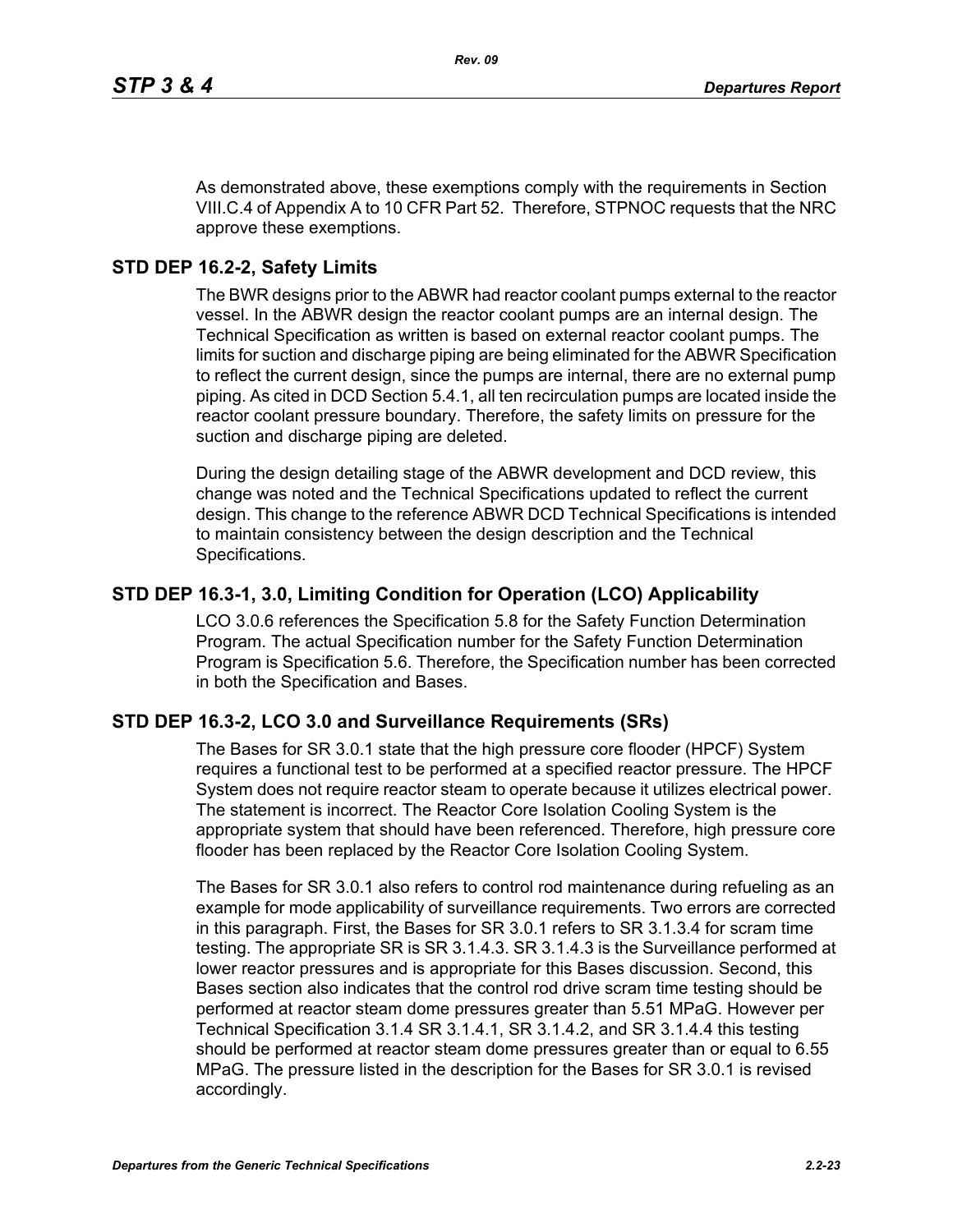# **STD DEP 16.3-3, Not Used**

## **STD DEP 16.3-4, LCO 3.1.1, Shutdown Margin (SDM)**

The Bases of SR 3.1.1.1 states, "Local critical tests require the withdrawal of out of sequence control rods. This testing would therefore require bypassing of the Rod Worth Minimizer to allow the out of sequence withdrawal, and therefore additional requirements must be met (see LCO 3.10.7, "Control Rod Testing-Operating")." This statement has been replaced with, "This testing is performed in accordance with LCO 3.10.7, "Control Rod Testing-Operating" or LCO 3.10.8, "SDM Test-Refueling" where additional requirements are required to be met." This change is made to be consistent with the Specifications in the Special Operations LCO section of the Technical Specifications.

LCO 3.10.7 states, "The requirements of LCO 3.1.6, "Rod Pattern Control," may be suspended and control rods bypassed in the Rod Action and Position Information (RAPI) Subsystem as allowed by SR 3.3.5.1.7, to allow performance of SDM demonstrations, control rod scram time testing, control rod friction testing, and the Startup Test Program, provided conformance to the approved control rod sequence for the specified test is verified by a second licensed operator or other qualified member of the technical staff." This has been replaced with the requirements of LCO 3.1.6 - "Rod Pattern Control" - may be suspended to allow performance of SDM demonstrations, control rod scram time testing, control rod friction testing, and the Startup Test Program, provided LCO 3.3.5.1 - "Control Rod Block Instrumentation" for Function 1.b of Table 3.3.5.1-1 is met with the approved control rod sequence or conformance to the approved control rod sequence for the specified test is verified by a second licensed operator or other qualified member of the technical staff." Consistent changes have also been made to the Bases and surveillances have been modified to ensure the LCO is met depending on the option taken. These changes are made to be consistent with the allowances in LCO 3.10.8 that either requires the LCO 3.3.5.1, "Control Rod Block Instrumentation," MODE 2 requirements for Function 1.b of Table 3.3.5.1-1 or conformance to the approved control rod sequence for the SDM test is verified by a second licensed operator or other qualified member of the technical staff.

# **STD DEP 16.3-5, LCO 3.4.1, Reactor Internal Pumps (RIPs)-Operating**

The LCO 3.4.1 requires the reactor internal pumps to be "operating." SR 3.4.1.1 requires the reactor internal pumps to be OPERABLE. SR 3.4.1.1 has been revised to be consistent with the LCO. Therefore, the SR is modified to require the pumps to be operating. The same change has been made to the Bases of SR 3.4.1.1.

# **STD DEP 16.3-6, LCO 3.4.1, Reactor Internal Pumps (RIPs)-Operating**

The Bases Background section of LCO 3.4.1 states that, "The reason for having variable recirculation flow is to compensate for reactivity effects of boiling over a wide range of power generation (i.e. 55 to 100% RTP)." The lower end of the range has been changed from "55" to "70" to be consistent with the design (i.e., DCD Section 5.4.1.2 Power Generation Design Bases).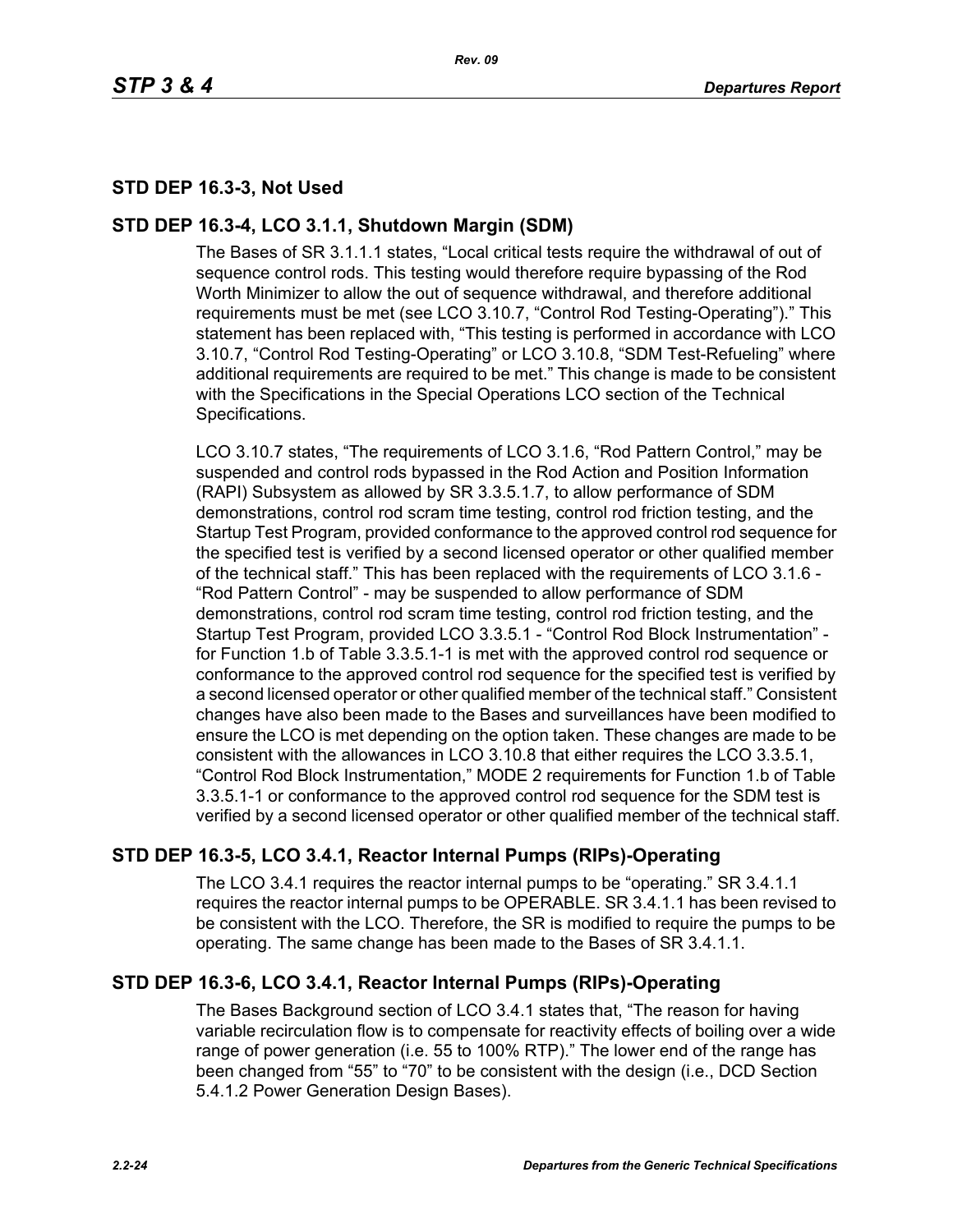# **STD DEP 16.3-7, LCO 3.4.2, Safety/Relief Valves (S/RVs)**

The Bases states "The transient evaluations in Reference 3 are based on these setpoints, but also include the additional uncertainties of +/- 1% of the nominal setpoint to account for potential setpoint drift to provide an added larger degree of conservatism." Reference 3 is DCD Chapter 15. The transients in Chapter 15 do not take credit for the "safety" function of the safety relief valves, but credit the "relief" function. Therefore, the phrase has been modified to indicate that the "overpressurization evaluation" is the appropriate event as documented in Reference 2 (DCD Tier 2, Section 5.2.2).

# **STD DEP 16.3-8, LCO 3.4.9 RCS Pressure and Temperature (P/T) Limits**

The LCO 3.4.9 Bases Applicable Safety Analyses section states that, "Reference 7 establishes the methodology for determining the P/T limits." Reference 7 is NEDO 21778-A, which is not the correct reference. The correct reference is SIR-05-044-A, "Pressure-Temperature Limits Report Methodology for Boiling Water Reactors," dated April 2007, and approved for referencing in license applications by the NRC in letter dated February 6, 2007 from Ho K Nieh Deputy Director, Division of Policy and Rulemaking, Office of Nuclear Reactor Regulation to Mr. Randy C. Bunt, Chair, BWR Owner's Group. This reference replaces the NEDO document as Reference 7.

## **STD DEP 16.3-9, LCO 3.4.7 Alternate Decay Heat Removal**

The Fuel Pool Cooling and Cleanup System can be used as an alternate source of decay heat removal in MODE 5. It cannot be used for decay heat removal in MODE 3 or MODE 4. The Bases Required Actions for LCO 3.4.7 and LCO 3.4.8 states that the Spent Fuel Pool Cooling System may be used as an alternate decay heat removal system during MODE 3 and MODE 4, respectively. The Bases of LCO 3.9.7 and LCO 3.9.8 do not include the Spent Fuel Pool Cooling System as a method for alternate decay heat removal system during MODE 5 operations. The Fuel Pool Cooling and Cleanup System has been deleted as an alternate source of decay heat removal from Technical Specifications 3.4.7 and 3.4.8. Likewise, the Fuel Pool Cooling and Cleanup System has been added to the Bases for Action A1 in Sections 3.9.7 and 3.9.8. The name "Spent Fuel Pool Cooling System" is changed to "Fuel Pool Cooling and Cleanup (FPC) System" to be consistent with DCD Tier 1, Section 2.6.2 and the plant specific P&IDs.

## **STD DEP 16.3-10, LCO 3.5.1, ECCS-Operating**

The Bases Background provides a range of pressures in which the High Pressure Core Flooder (HPCF) System and the Reactor Core Isolation Cooling System are designed to operate. The appropriate ranges for HPCF and RCIC have been included in the Bases.

The Bases Background states that HPCF System includes a full flow test line that routes water from and to the CST. CST has been replaced with suppression pool to be consistent with the actual design.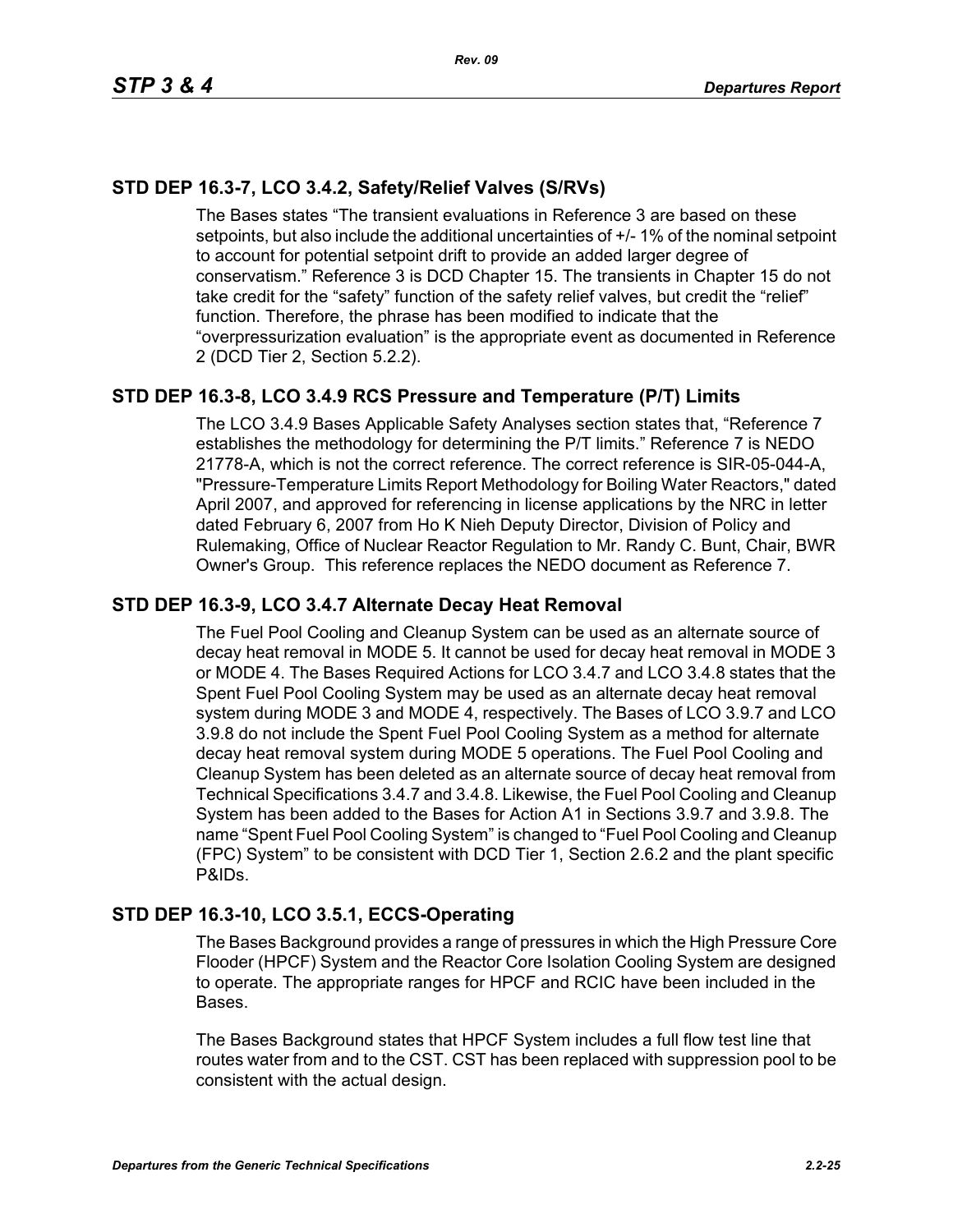The Bases Background provides a description of the pneumatic supply to the Automatic Depressurization System valves. The Bases description has been modified for clarity.

The LCO Bases provide a summary of Specifications that support the Function of the Emergency Core Cooling Systems during the operating MODES. Specification LCO 3.7.2, RCW/RSW and UHS-Shutdown, and LCO 3.7.3, RCW/RSW and UHS-Refueling are also referenced in the Bases discussion. These Specification do not apply during the same MODES as Specification 3.5.1, therefore the Specifications have been deleted from the Bases discussion.

## **STD DEP 16.3-11, 3.4.3 RCS Operational LEAKAGE**

The Bases states, "Crack behavior from experimental programs (Refs. 4 and 5) shows leak rates of tens of thousands liters per second will precede crack instability. The text change from "tens of thousands liters per second" to "hundreds of liters per minute" is consistent with industry guidance and NRC communications."

Reference 5 is NUREG-76/067, October 1975. This reference has been changed to NUREG 75/067 since it is the appropriate reference number.

#### **STD DEP 16.3-12, Not Used**

#### **STD DEP 16.3-13, LCO 3.9.8, Residual Heat Removal (RHR) - "Low Water Level" Applicability**

The Applicability of Specification 3.9.8 is MODE 5 with irradiated fuel in the reactor pressure vessel (RPV) and with the water level < 7.0 m above the top of the RPV flange. The LCO Bases states, "In MODE 5 with the water level < 7.0 m above the reactor pressure vessel (RPV) flange two RHR shutdown cooling subsystems must be OPERABLE." The Bases description has been modified to be consistent with the Specification.

In addition the Bases for the Required Actions state, "If at least one RHR subsystem is not restored to OPERABLE status immediately, additional actions are required to minimize any potential fission product release to the environment." The sentence has been changed to "With the required shutdown cooling subsystem(s) inoperable and the required alternate method(s) of decay heat removal not available in accordance with Required Action A.1, additional actions are required to minimize any potential fission product release to the environment." This change is made to be consistent with the requirements in the Specification.

## **STD DEP 16.3-14, LCO 3.9.2, Refuel Position Rod-Out Interlock**

The Applicability Bases refers to LCO 3.1.2, Reactivity Anomalies, when referring to control rods. The appropriate LCO is 3.1.3, Control Rod OPERABILITY.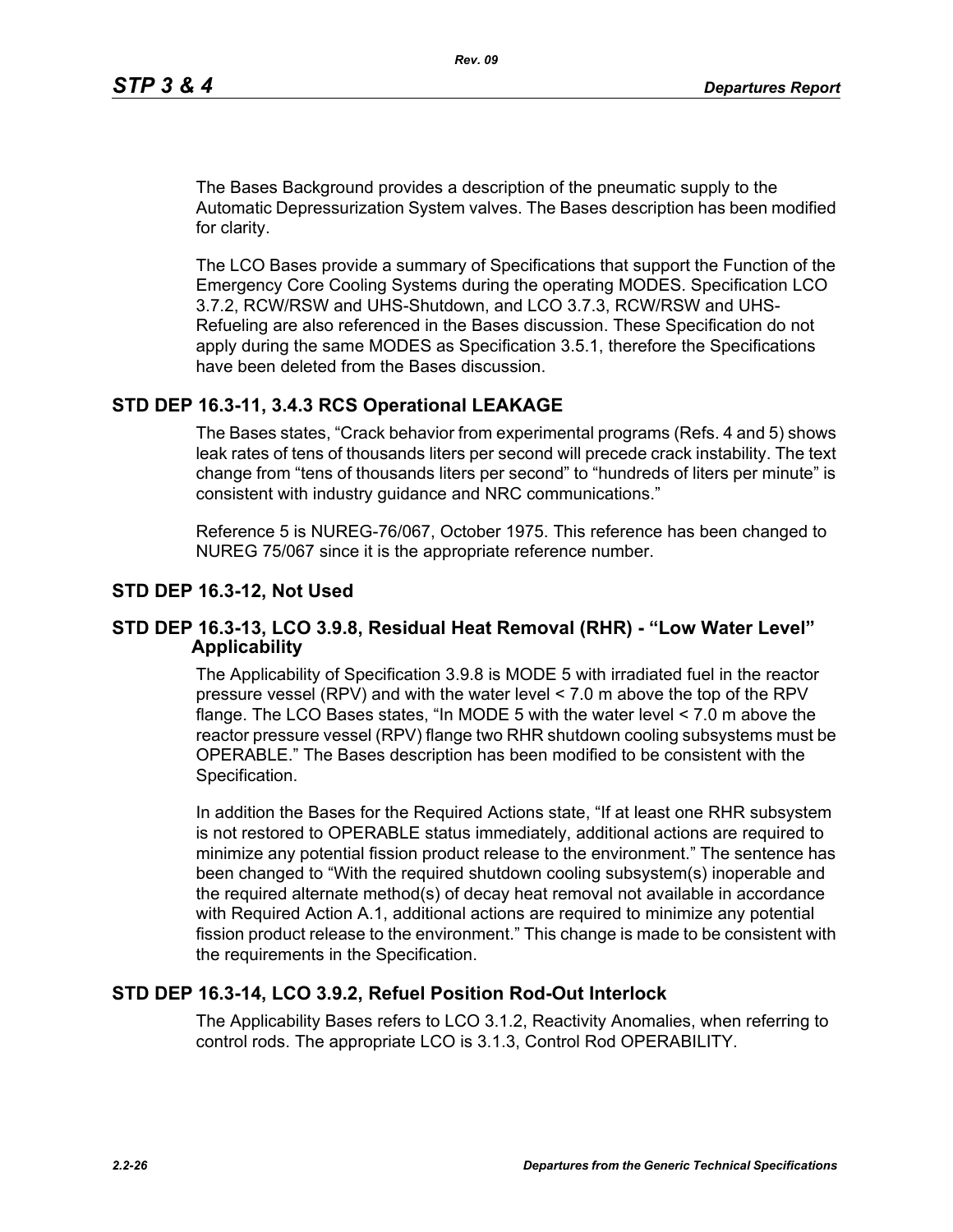# **STD DEP 16.3-15, LCO 3.9.5, Control Rod OPERABILITY - Refueling**

The accumulator pressure in SR 3.9.5 has been changed from 10.49 to 12.75 MPAG to be consistent with the Bases. A lower pressure in the accumulators has not been determined for the ABWR design. This pressure is consistent with the pressure in LCO 3.1.5, Control Rod Scram Accumulators in MODE 1 and 2.

#### **STD DEP 16.3-16, LCO 3.7.1, Reactor Building Cooling Water (RCW) System, Reactor Service Water (RSW) System, and Ultimate Heat Sink (UHS)- Operating, LCO 3.7.2, RCW/RSW System and UHS - Shutdown and LCO 3.7.3, RCW/RSW System and UHS - Refueling**

LCO 3.7.1 includes a Required Action C.2 that requires restoration of two inoperable RCW/RSW or UHS divisions to OPERABLE status within 14 days. LCO 3.7.2 includes a Required Action B.2 that requires restoration of two inoperable RCW/RSW or UHS divisions to OPERABLE status within 14 days. These Required Actions have been deleted since redundant requirements are already included in Condition A of each Specification. The change is consistent with the Completion Time Rules of Section 1.3.

Likewise these actions, which are described in Technical Specification Bases sections B3.7.1 and B3.7.2, have been deleted.

The STP 3&4 UHS design incorporates cooling towers with fans and a UHS basin instead of a UHS spray pond. LCOs 3.7.1, 3.7.2, and 3.7.3 are revised to include SRs 3.7.1.4, 3.7.2.4, and 3.7.3.4, respectively, for monthly surveillance testing of the cooling tower cell fans.

The UHS and RSW system have been redesigned to include the use of centrifugal type pumps located below the bottom of the UHS basin rather than vertical wet-pit type pumps located in pump wells. Thus, the UHS basin water level must be measured in order to verify adequate water level for NPSH and vortex prevention considerations. Therefore, SRs 3.7.1.2, 3.7.2.2 and 3.7.3.2 are revised to verify water level in the UHS basin rather than in the RSW pump wells.

## **STD DEP 16.3-17, LCO 3.10.12, Multiple Control Rod Drive Subassembly Removal - Refueling**

LCO 3.10.12 states, "The requirements of LCO 3.9.3, "Control Rod Position"; LCO 3.9.4, "Control Rod Position Indication"; and LCO 3.9.5, "Control Rod OPERABILITY - Refueling," may be suspended, and the "full in" position indicators may be bypassed for any number of control rods in MODE 5, to allow removal of control rod drive subassemblies with the control rods maintained fully inserted by their anti-rotation devices."

SR 3.10.12.1 requires verification that the anti-rotation devices associated with each CRD subassembly removed are in the correct position to maintain the control rod fully inserted.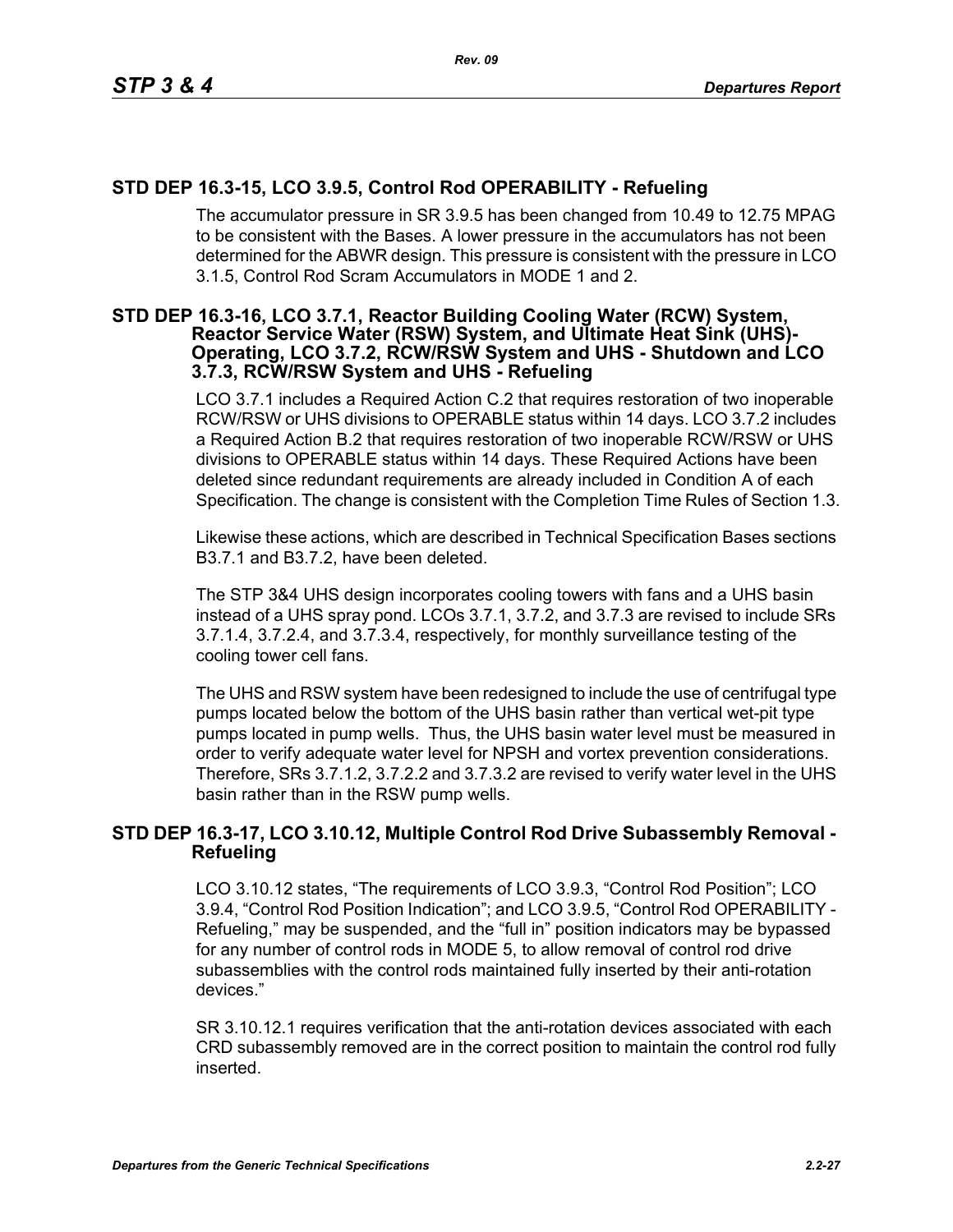The word "applicable" has been added to the LCO and Surveillance just before the "anti-rotation devices" to indicate that not both of the anti-rotation devices are required to maintain the rod in the correct position to maintain the control rod fully inserted.

The Bases Background has been updated to describe when each device applies. Further information is provided in DCD Section 4.6.2.3.4, CRD Maintenance. In addition, Bases discussions for the Applicable Safety Analyses, and Applicability have been modified.

## **STD DEP 16.3-18, LCO 3.10.8 SHUTDOWN MARGIN (SDM) Test - Refueling**

Required Action B.2, to place the reactor mode switch in the shutdown or refuel position has been added to LCO 3.10.8 to ensure that the reactor is in a condition for which LCO 3.10.8 no longer applies and for which the ACTIONS in LCO 3.9.5 will be required to be taken in the event a control rod becomes uncoupled while in this Special Operations LCO.

The LCO 3.10.8 Bases for ACTIONS "A.1" and "B.1 and B.2" have been modified to more accurately reflect the LCO 3.10.8 ACTIONS. In particular, the phrase "for reasons other than Condition B" has been added to the Bases for ACTION A.1 to accurately reflect LCO 3.10.8 ACTION "A," and the Bases for ACTION B.1 have been revised to more specifically describe the Condition as "one control rod not coupled to its associated CRD." Additionally, the Bases for Action B.1 have been revised to clarify that upon completion of Action B, the LCO 3.9.5 requirements for an inoperable control rod apply.

## **STD DEP 16.3-19, LCO 3.10.4, Control Rod Withdrawal - Cold Shutdown**

LCO 3.10.4 states "The reactor mode switch position specified in Table 1.1 1 for MODE 4 may be changed to include the refuel position, and operation considered not to be in MODE 2, to allow withdrawal of a single control rod or control rod pair, and subsequent removal of the associated control rod drives (CRD) if desired, provided the following requirements are met."

LCO 3.10.4 part 2 states, "All other control rods in a five by five array centered on the control rod being withdrawn are disarmed."

LCO 3.10.4 part 2 has been revised to indicate that the control rods that must be disarmed must include all control rods, other than the control rod or rod pair being withdrawn, in a five by five array centered on each control rod being withdrawn. This change is consistent with LCO 3.10.4 and SR 3.10.4.2.

## **STD DEP 16.3-20, LCO 3.10.4, Control Rod Withdrawal - Cold Shutdown**

LCO Bases provides a list of other Special Operations LCO applicable in MODE 4 with the reactor mode switch in the refuel position. In this list, "LCO 3.10.3, Control Rod Withdrawal-Hot Shutdown," is listed. This Specification is applicable in MODE 3 with the reactor mode switch in the refuel position. Reference to the Specification is deleted since it does not apply.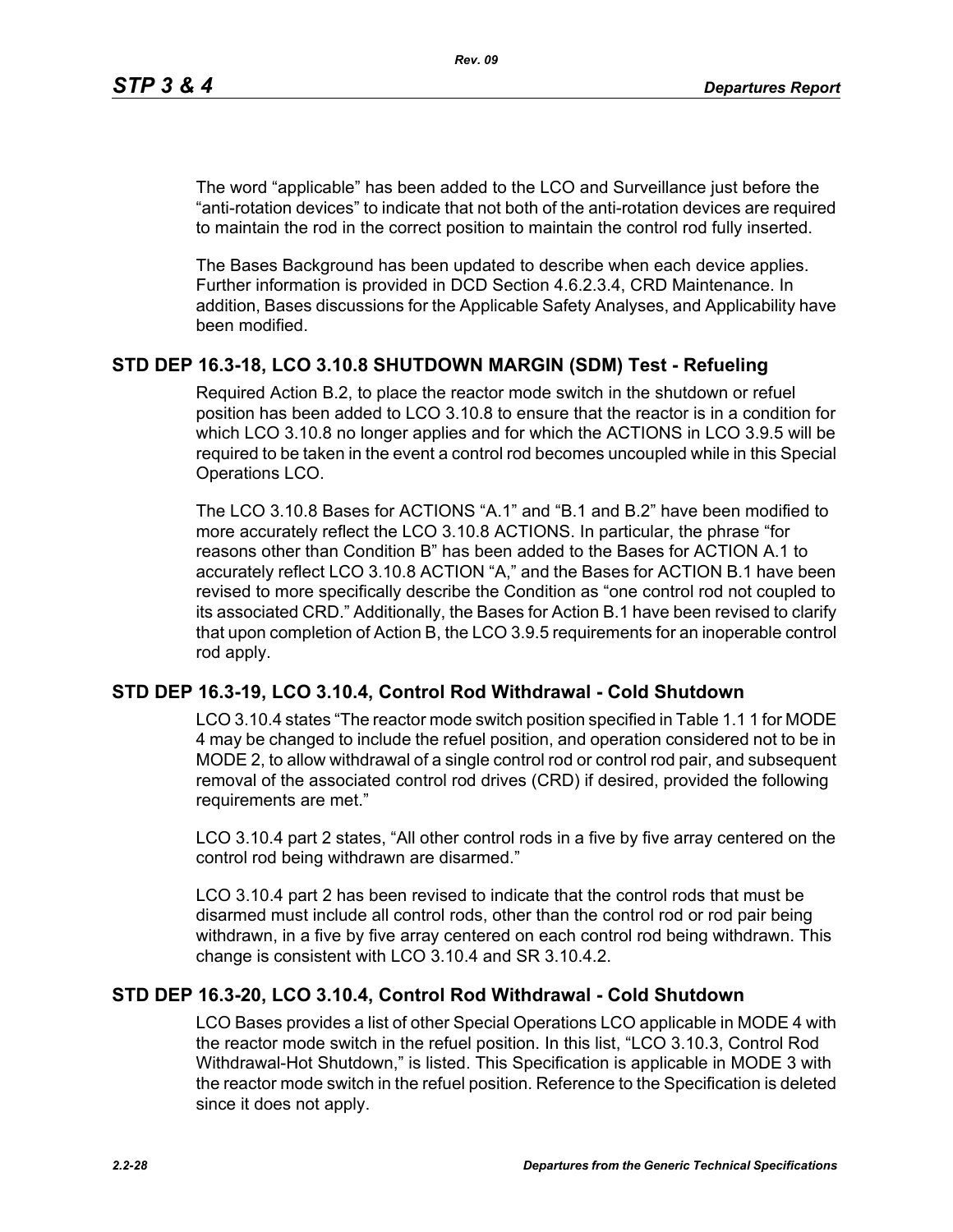# **STD DEP 16.3-21, LCO 3.10.5, Control Rod Drive (CRD) Removal - Refueling**

Technical Specification LCO 3.3.1.1, Functions 2.a, APRM Neutron Flux-High, Setdown and Function 2.d, APRM-Inop is applicable in MODES 2 and MODES 1 and 2, respectively. LCO 3.10.5 is applicable in MODE 5 with LCO 3.9.5 not met. LCO 3.10.5 allows the requirements of and Function 2.a and Function 2.d to not be met when in utilizing this Special Operations LCO. Since LCO 3.10.5 is used when in MODE 5 with LCO 3.9.5 not met, there is no specific need to except the requirements of Function 2.a and 2.b. Therefore they have been deleted from the LCO statement.

# **STD DEP 16.3-22, Not Used**

# **STD DEP 16.3-23, LCO 3.10.5, Control Rod Drive (CRD) Removal - Refueling**

The LCO and APPLICABILITY sections of the Bases refer to LCO 3.3.8.2 instead of to the correct LCO 3.3.8.1. The LCO section also contains incorrect references to the Specification titles for LCOs 3.3.1.1, 3.3.1.2 and 3.3.8.1. These specification number and title corrections have been made.

# **STD DEP 16.3-24, LCO 3.10.3, Control Rod Withdrawal - Hot Shutdown Bases**

LCO Bases provides a list of other Special Operations LCO applicable in MODE 3 with the reactor mode switch in the refuel position. In this list, "LCO 3.10.4, Control Rod Withdrawal-Cold Shutdown," is listed. This Specification is applicable in MODE 4 with the reactor mode switch in the refuel position. Reference to the Specification is deleted since it does not apply.

# **STD DEP 16.3-25, LCO 3.9.1, Refueling Equipment Interlocks**

LCO 3.9.1 requires the refueling equipment interlocks to be OPERABLE during invessel fuel movement with equipment associated with the interlocks. The refueling equipment interlocks (All-rods-in, Refuel machine position, and refuel machine main hoist, fuel loaded) are only applicable when the reactor mode switch is in the refuel position.

The LCO Background states, "With the reactor mode switch in the shutdown or refueling position, the indicated conditions are combined in logic circuits to determine if all restrictions on refueling equipment operations and control rod insertion are satisfied."

This Background implies the instrumentation is applicable when the reactor mode switch is also in the Shutdown position. The changes provided in the LCO and Applicability both in the Specifications and Bases provides additional clarity on when the requirements are required to be met. This change is acceptable because the reactor mode switch Shutdown position requirements in LCO 3.3.5.1 ensures a control rod block is ensured.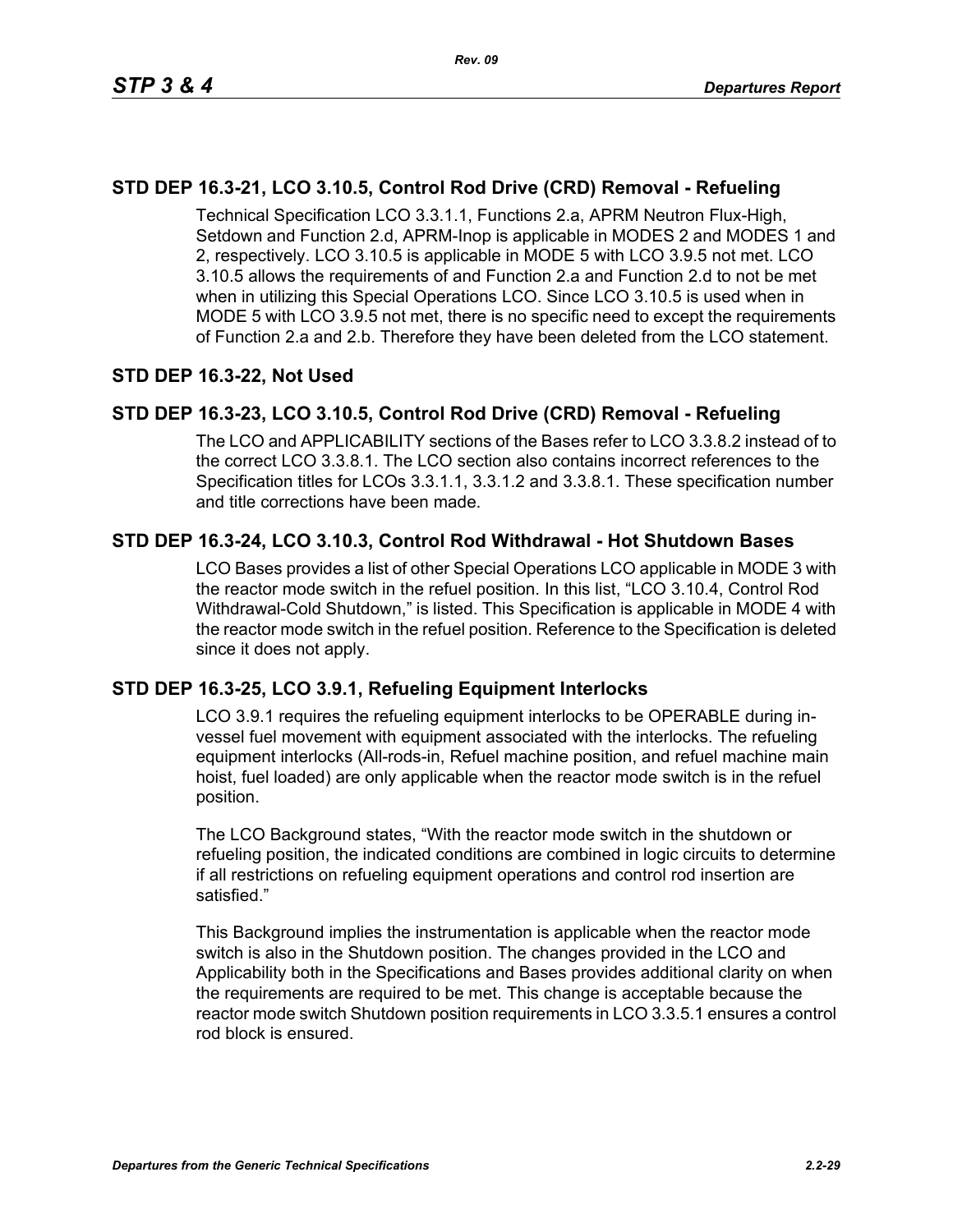# **STD DEP 16.3-26, LCO 3.10.2, Reactor Mode Switch Interlock Testing**

The Bases Background for LCO 3.10.2 discusses the reactor mode switch positions and the related scram interlock functions. The discussion includes reference to a reactor high water level scram. The ABWR design does not include a "reactor high water level scram." Therefore, Bases Section B 3.10.2 has been modified to remove reference to the scram for consistency with the DCD. Additionally, for each mode switch position, supplemental information regarding the neutron monitoring system scram and turbine control valve fast closure and turbine stop valve closure scram is added to clarify and enhance the Bases background discussion consistent with DCD Tier 2, Subsection 7.2.1.1.6.2.

# **STD DEP 16.3-27, LCO 3.10.2, Reactor Mode Switch Interlock Testing**

Bases B 3.10.2 of Technical Specification (TS) LCO 3.10.2, Reactor Mode Switch Interlock Testing, provides a listing of other Special Operations LCOs applicable in MODES 3, 4, and 5. This listing includes LCO 3.10.7, Control Rod Testing - Operating. However, this Specification is applicable in MODES 1 and 2 with LCO 3.1.6 not met. Reference to the Specification is deleted since it does not apply. However, additional Specifications LCO 3.10.1, LCO 3.10.5, LCO 3.10.6, LCO 3.10.8, LCO 3.10.11, and LCO 3.10.12 have been added as references since they are applicable in MODES 3, 4, and 5.

## **STD DEP 16.3-28, LCO 3.10.1, In-Service Leak and Hydrostatic Testing Operation**

The Applicable Safety Analyses description states, "The consequences of a steam leak under pressure testing conditions, with secondary containment OPERABLE, will be conservatively bounded by the consequences of the postulated main steam line break outside of secondary containment accident analysis described in Reference 2." Reference 2 is DCD Tier 2, Section 15.1. The postulated main steam line break outside of secondary containment analysis is not discussed in Section 15.1. It is discussed in DCD Tier 2, Section 15.6.4. Therefore, the appropriate reference has been incorporated.

## **STD DEP 16.3-29, LCO 3.6.4.1, Secondary Containment**

The drawdown time in SR 3.6.4.1.4 is < 120 seconds. This time has been extended for "120 seconds" to "20 minutes" to be consistent with Tier 1 Table 2.14.4 Item 4.a and the analysis in DCD Section 15.6.5.5.1, Fission Product Releases.

## **STD DEP 16.3-30, LCO 3.6.4.1, Secondary Containment**

The Applicability description in the Bases states, "In MODES 4 and 5, the probability and consequences of the LOCA are reduced due to the pressure and temperature limitations in these MODES. Therefore, maintaining secondary containment OPERABLE is not required in MODE 4 or 5 to ensure a control volume, except for other situations for which significant releases of radioactive material can be postulated, such as during operations with a potential for draining the reactor vessel (OPDRVs), during CORE ALTERATIONS, or during movement of irradiated fuel assemblies in the primary or secondary containment."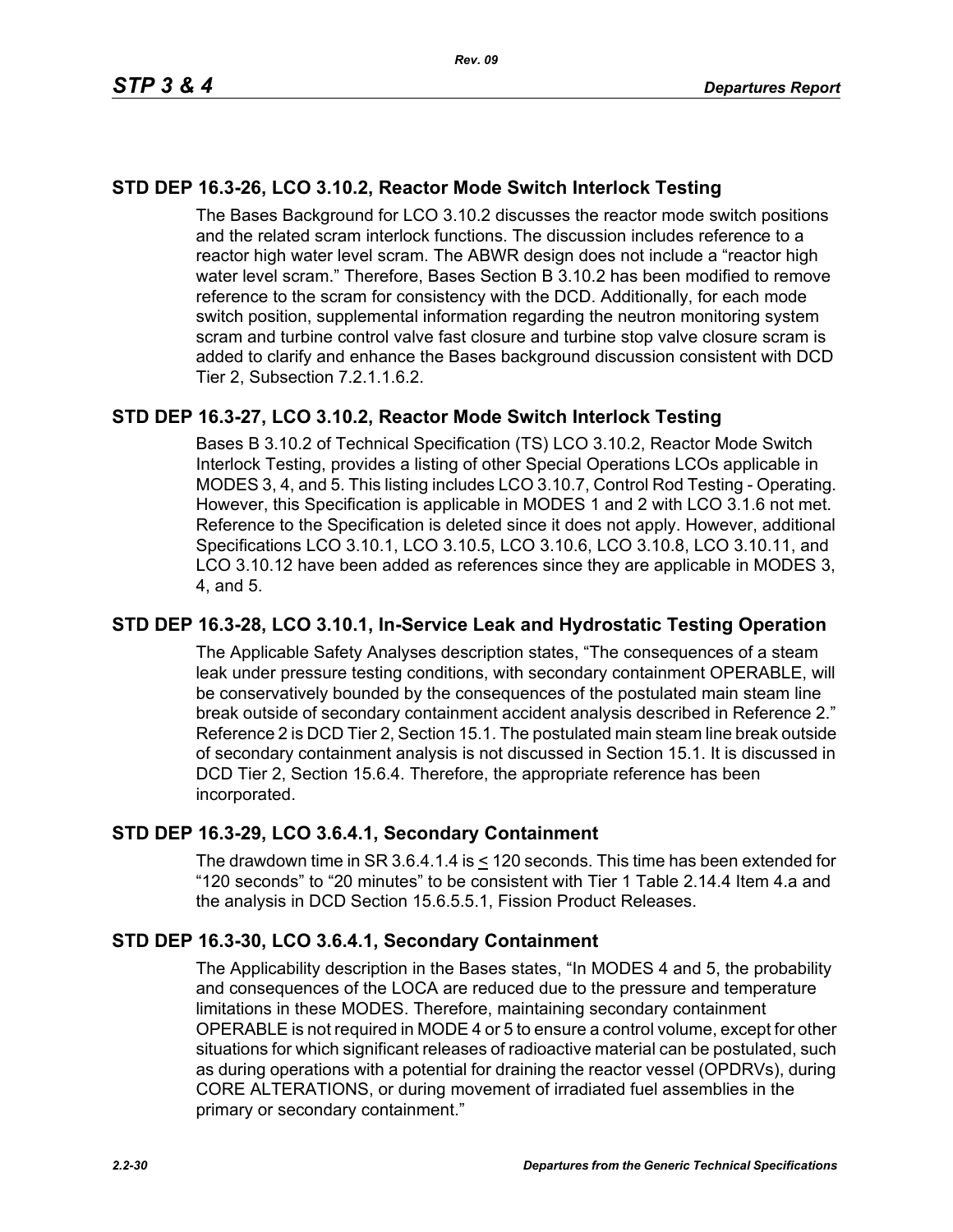The words "primary or" have been deleted from the end of the last sentence since the applicability is only when moving fuel assemblies in the secondary containment.

# **STD DEP 16.3-31, LCO 3.6.4.3, Standby Gas Treatment (SGT) System**

The Bases Background section description states, "The moisture separator is provided to remove entrained water in the air, while the electric heater reduces the relative humidity of the influent air stream to the adsorber section of the filter train to less than 70% whenever SGT System is in operation (Ref. 2)." Reference 2 is DCD Tier 2, Section 6.2.3. Details of the design of the SGT System are described in detail in DCD Tier 2 Section 6.5.1. Therefore, the appropriate reference has been incorporated.

# **STD DEP 16.3-32, LCO 3.6.2.1, Suppression Pool Average Temperature**

Condition D requires entry when suppression pool average temperature is > 43.3°C but < 48.9°C. Required Action D.1 requires the determination of suppression pool average temperature < 48.9°C. ACTION E requires entry when suppression pool average temperature > 48.9°C. Required Action E.1 requires the unit to be depressurize the reactor within 12 hours.

ACTION D has been revised to require the "determination" of suppression pool average temperature instead of a verification that the temperature is  $\leq 48.9^{\circ}$ C and in the same condition the plant is required to be in MODE 4 in 36 hours. In addition, Condition D has been changed to require the temperature to be monitored whenever temperature is > 43.3°C instead of the specified range.

ACTION E is revised by deleting the requirement to be in MODE 4 since the requirement has been incorporated in ACTION D.

This change is necessary since the plant should not be in an operating MODE with temperature > 43.3°C. This is consistent with LCO 3.6.2.1.c which states that the suppression pool temperature should be  $\leq 43.3^{\circ}$ C when THERMAL POWER is  $\leq 1\%$ RTP.

The range in ACTION D has been changed since it is prudent to monitor suppression pool temperature whenever temperature is above 43.3°C not just when within the temperature range.

The Bases ACTIONS have been changed accordingly.

# **STD DEP 16.3-33, LCO 3.6.2.1, Suppression Pool Average Temperature**

The Bases LCO 3.6.2.1 parts a and b states that suppression pool temperature requirements when THERMAL POWER is < 1%. The LCO states that these limits apply when THERMAL POWER is > 1%RTP. The signs in the Bases have been modified consistent with the requirements in the LCO.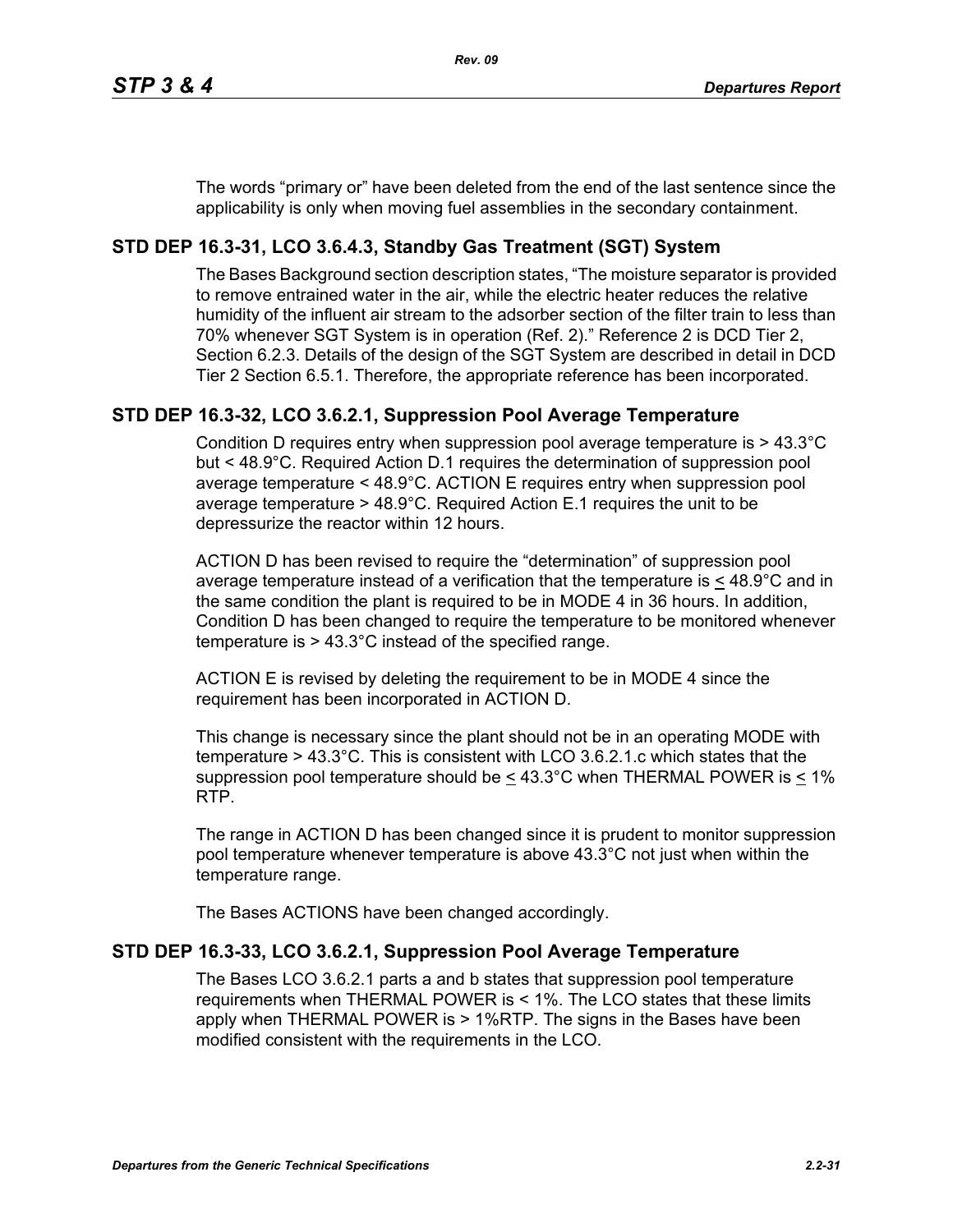# **STD DEP 16.3-34, LCO 3.6.1.6, Wetwell-to-Drywell Vacuum Breakers**

The LCO Bases states "All eight of the vacuum breakers must be OPERABLE for opening. All wetwell-to-drywell vacuum breakers, however, are required to be closed (except during testing or when the vacuum breakers are performing the intended design function)." The SR 3.6.1.6.1 Bases states, "Each vacuum breaker is verified closed (except when being tested in accordance with SR 3.6.1.6.2 or when performing its intended function) to ensure that this potential large bypass leakage path is not present."

The allowance in the Bases that the wetwell-to-drywell vacuum breakers may be opened during testing has been deleted since it is not stated in the LCO or SRs. LCO 3.6.1.6 is applicable for MODES 1, 2 and 3. The surveillance requirement for vacuum breaker functional testing SR 3.6.1.6.2 has a frequency of 18 months which is based on the need to perform the surveillance during an outage. The vacuum breakers can only be manually operated and are only accessible during an outage, and therefore these statements in the Bases in the LCO and SR 3.6.1.6.1 discussions are not applicable.

## **STD DEP 16.3-35, LCO 3.9.6, Reactor Pressure Vessel (RPV) Water Level**

Technical Specification (TS) Bases B 3.9.6, Reactor Pressure Vessel (RPV) Water Level (Refueling Operations) references NUREG - 0831, Supplement 6, Section 16.4.2. as a requirement for the minimum water level of 7.0 meters above the top of the RPV flange to ensure a decontamination factor (DF) of 100 used in the accident analysis for iodine activity in FSAR Section 15.7.4. However, as stated in the DCD/Tier 2, Section 15.7.4, Regulatory Guide 1.25 (March 23, 1972) is the appropriate reference for key analyses assumptions including the DF of 100 (99% Iodine filter). Accordingly, NUREG - 0831 is removed as a reference and the references renumbered.

The DCD states that 25% of 10 CFR 100 limits are met consistent with NUREG - 0800, Section 15.7.4. The acceptance criteria contained in the NUREG is, "25 percent or less of the 10 CFR Part 100 exposure guideline values." Therefore, TS Bases B 3.9.6 background value is changed from "less than" 25% to "less than or equal to" 25% of 10 CFR 100 limits.

In the Applicable Safety Analyses section of B 3.9.6 "dropped" fuel is changed to "damaged" fuel to more accurately describe the accident results and terminology of the analyses in DCD Section 15.7.4.

Finally, reference to LCO 3.7.6 (Fuel Pool Water Level) is made in the Applicability section of the Bases. This LCO numbering has been corrected to 3.7.8.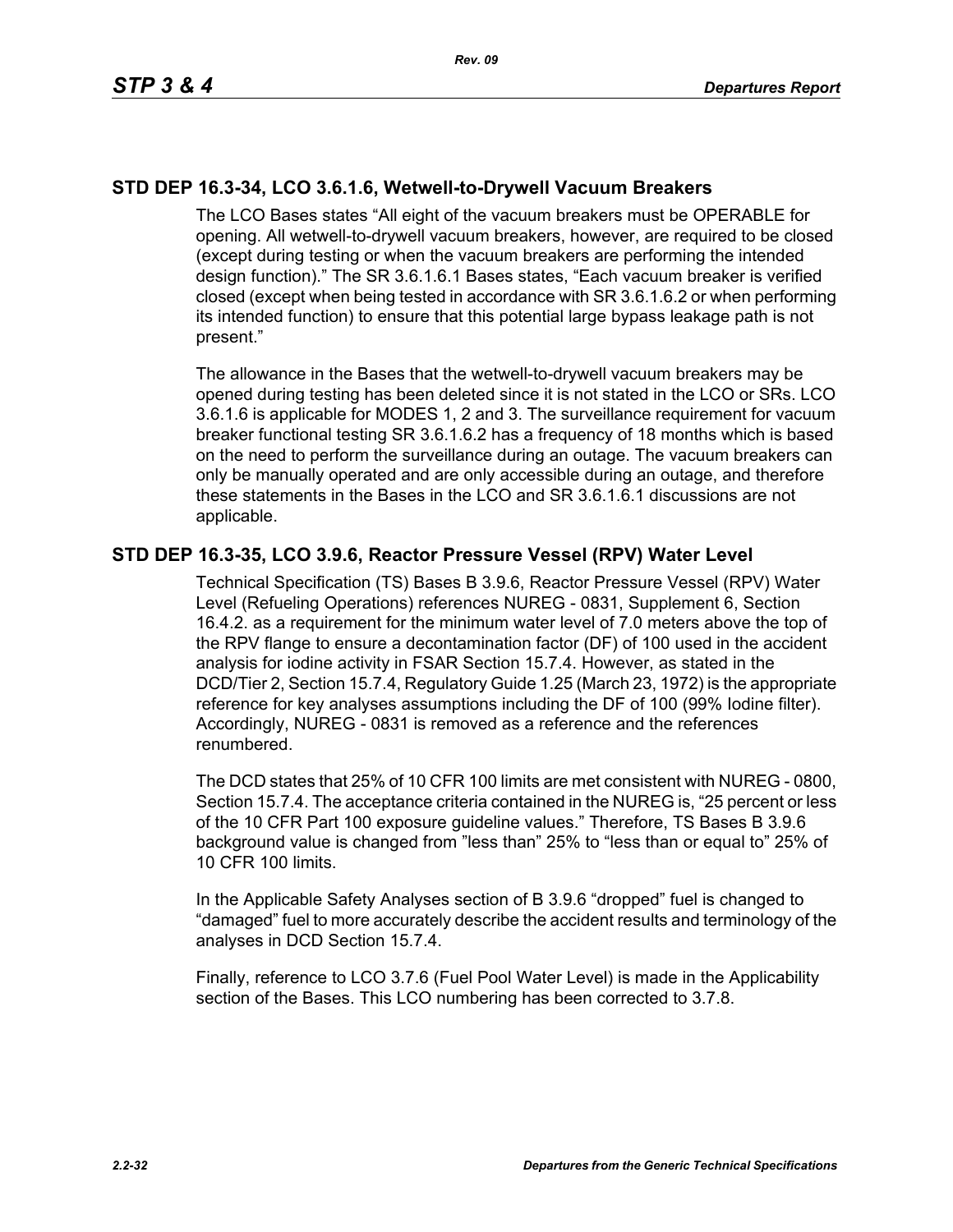# **STD DEP 16.3-36, LCO 3.6.2.3, Residual Heat Removal (RHR) Suppression Pool Cooling**

The Bases Background discussion states, "S/RV leakage, and high pressure core injection and Reactor Core Isolation Cooling System testing increase suppression pool temperature more slowly." The ABWR design does not include a "high pressure core injection system" therefore it has been deleted from the Background discussion.

## **STD DEP 16.3-37, LCO 3.6.2.3, Residual Heat Removal (RHR) Suppression Pool Cooling**

The Bases Reference 2 is the "ASME Boiler and Pressure Vessel Code, Section XI." This Reference is not used in the discussion and it has been deleted.

## **STD DEP 16.3-38, Not Used**

#### **STD DEP 16.3-39, Not Used**

## **STD DEP 16.3-40, LCO 3.8. 2, AC Sources-Shutdown**

The Bases LCO specifies the requirements for the requirements for OPERABILITY of the diesel generator. It states, "The Each DG must also be capable of accepting required loads within the assumed loading sequence intervals, and must continue to operate until offsite power can be restored to the ESF buses. These capabilities are required to be met from a variety of initial conditions such as: DG in standby with the engine hot, DG in standby parallel test mode." The last sentence has been changed to "These capabilities are required to be met from a variety of initial conditions such as: DG in standby with the engine hot, with the engine at ambient conditions, or DG operating in standby parallel test mode." The change is made to be consistent with the Bases of LCO 3.8.1 and 3.8.11.

## **STD DEP 16.3-41, LCO 3.8.2, AC Sources-Shutdown**

The Required Action for Condition A includes a Note that states, "Enter applicable Condition and Required Actions of LCO 3.8.10, with one required division deenergized as a result of Condition B." Condition B has been changed to Condition A since it is the intent of the Note as indicated in the associated Bases discussion. This change is a typographical misstatement in NOTE for CONDITION A in the REQUIRED ACTION section. The note erroneously requires entry into applicable Condition and Required Actions of LCO 3.8.10 with one required division de-energized as a result of Condition B. The entry should be as a result of Condition A.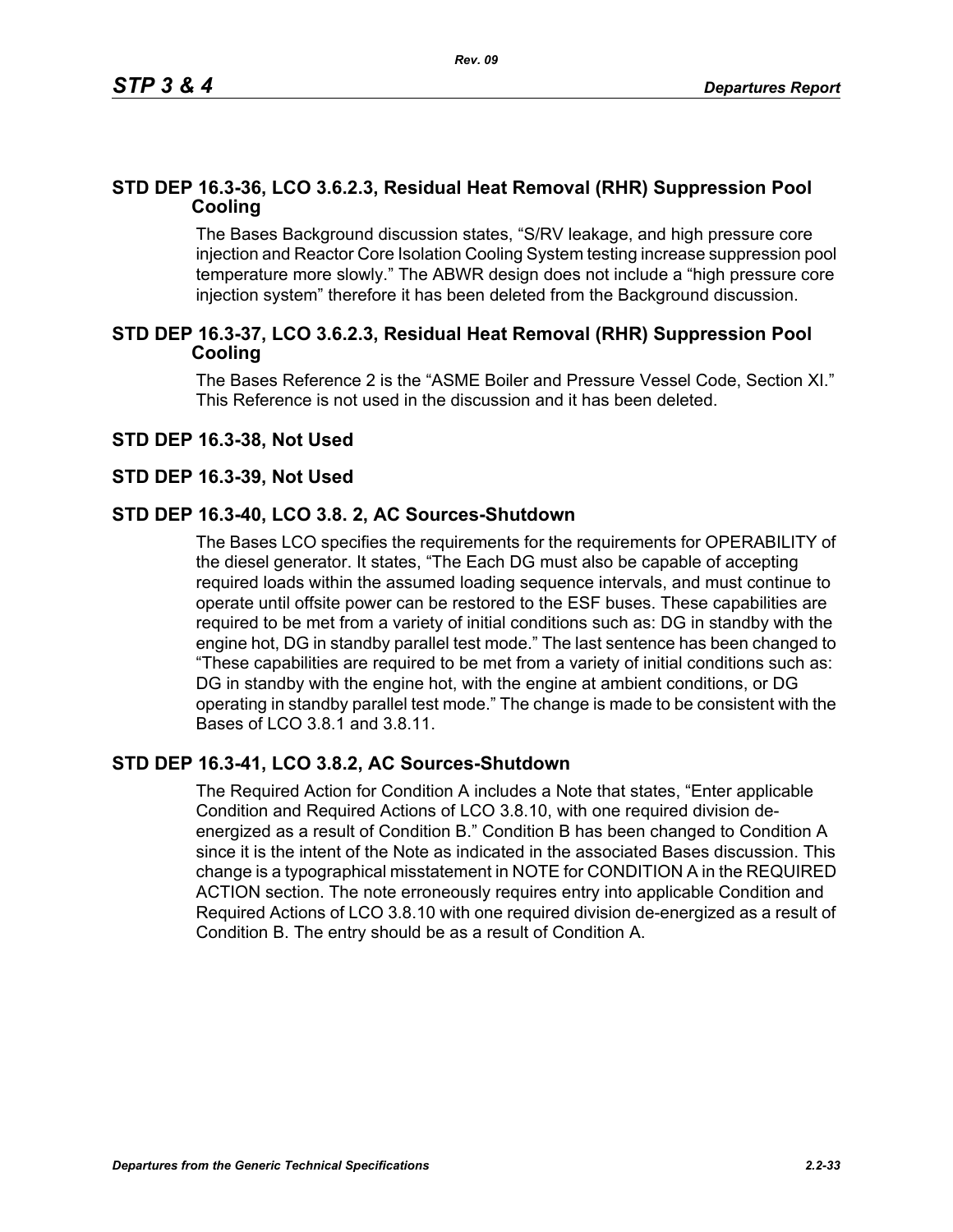# **STD DEP 16.3-42, LCO 3.8.4, DC Sources - Operating**

The Bases of Required Action D.1 and D.2 states that "If all inoperable DC electrical power subsystems cannot be restored to OPERABLE status within the associated Completion Times for Required Action A.1, B.2, and C.1 or C.2, the unit must be brought to a MODE in which the LCO does not apply." This incorrectly limits entry into Condition D only for failure to perform Required Actions A.1, B.2, C.1 or C.2 within their associated Completion Times. The intent of this specification is that each of the Required Actions for a given Condition (A, B or C) must be performed within its associated Completion Time for operation to continue with an inoperable DC electrical power subsystem without entering Condition D. Therefore, the first sentence of the Bases for Required Actions D.1 and D.2 has been changed to "The unit must be brought to a MODE in which the LCO does not apply if any Required Action of Condition A or B is not met within its associated Completion Time, or if Condition C is not met within its associated Completion Time, while a DC electrical power subsystem remains inoperable."

# **STD DEP 16.3-43, LCO 3.6.1.1, Primary Containment**

The Bases Background states "The primary containment air lock is OPERABLE, except as provided in LCO 3.6.1.2, "Primary Containment Air Locks." The ABWR Containment has two airlocks. Therefore, "air lock is" is changed to "air locks are." This change is made to be consistent with other LCOs and the containment design.

# **STD DEP 16.3-44, Not Used**

# **STD DEP 16.3-45, LCO 3.6.1.1, Primary Containment**

The Background Section states "This Specification ensures that the performance of the primary containment, in the event of a DBA, meets the assumptions used in the safety analyses of References 1 and 2."

Reference 1 is Tier 2 Section 6.2 "Containment Systems" and Reference 2 is Tier 2 Section 15.1. "Decrease in Reactor Coolant Temperatures." Section 15.1 is not the appropriate reference and it has been deleted and replaced with DCD Tier 2, Section 15.6 "Decrease in Reactor Coolant Inventory."

# **STD DEP 16.3-46, LCO 3.7.2, RCW, RSW, and UHS Applicability**

The Applicability of 3.7.2 is in MODE 5 except with the reactor cavity to dryer/separator storage pool gate removed and water level  $\geq 7.0$  m over the top of the reactor pressure vessel flange. The Applicability of LCO 3.7.3 is MODE 5 with the reactor cavity to dryer/separator storage pool gate removed and water level  $\geq 7.0$  m over the top of the reactor pressure vessel flange. The Applicability requirements of these supporting system Specifications should match the Applicability of the supported system Specifications 3.9.7 and 3.9.8. The applicability of Specification 3.9.7 is MODE 5 with irradiated fuel in the reactor pressure vessel (RPV) and with the water level > 7.0 m above the top of the RPV flange while the Applicability of LCO 3.9.8 is MODE 5 with irradiated fuel in the reactor pressure vessel (RPV) and with the water level < 7.0 m above the top of the RPV flange. The Applicability of Specification 3.7.2 has been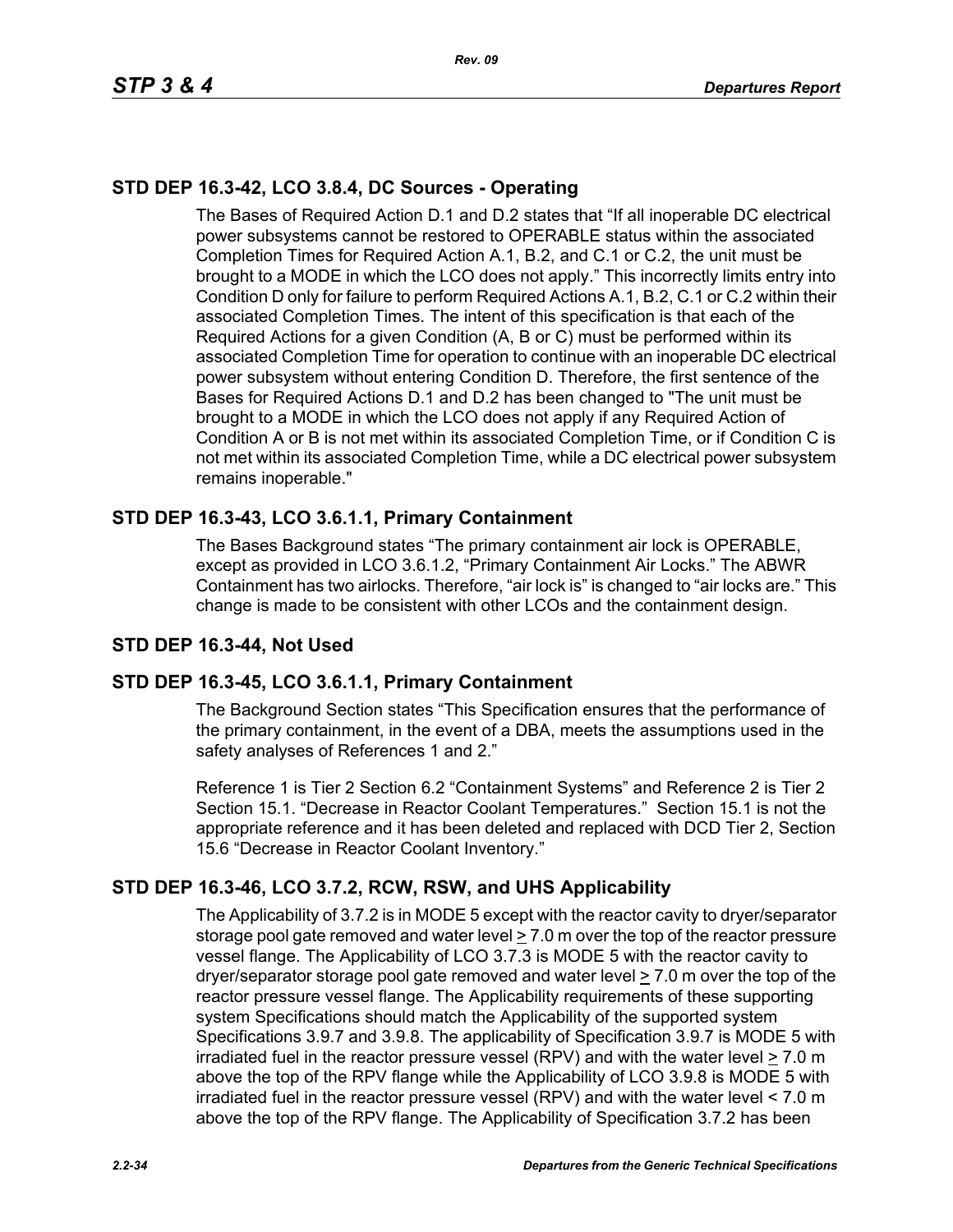changed to be consistent with the Applicability of 3.9.8 while the Applicability of Specification 3.7.3 has been changed to be consistent with the Applicability of 3.9.7. The Bases Background, Applicable Safety Analyses, LCO, and Applicability have also been corrected. In addition, the Bases discussion for SR 3.7.3.5 of the DCD states that the Logic System Functional Test (LSFT) in SR 3.3.5.1.4 overlaps this SR, which is incorrect. The correct references to the COMPREHENSIVE FUNCTIONAL TESTs (SR 3.3.1.1.9 and SR 3.3.1.4.4) in LCO 3.3.1.1 and LCO 3.3.1.4 are incorporated.

## **STD DEP 16.3-47, LCO 3.7.4, Control Room Habitability Area (CRHA)-Emergency Filtration (EF) System**

SR 3.7.4.4 requires verification that each EF division can maintain a positive pressure of > 3.2 mm water gauge relative to the atmosphere during the isolation mode of operation at a flow rate of < 360 m<sup>3</sup>/h. The flow rate of 360 m<sup>3</sup>/h has been changed to  $3400$  m<sup>3</sup>/h to be consistent with Tier 1 Table 2.15.5a Item 5.b. A similar change is made to the associated Bases of SR 3.7.4.4.

## **STD DEP 16.3-48, LCO 3.7.4, Control Room Habitability Area (CRHA)-Emergency Filtration (EF) System**

The Bases Background states, "Each division consists of an electric heater, a prefilter, a high efficiency particulate air (HEPA) filter, an activated charcoal adsorber section, a second HEPA filter, two 100% capacity fans, and the associated ductwork and dampers." The Bases has been revised to indicate that the CRHA System includes two 100% capacity fans. Therefore the Bases has been modified to reflect the actual design.

# **STD DEP 16.3-49, LCO 3.8.1, AC-Sources-Operating**

Note (b) of Table 3.8.1-1, Diesel Generator Test Schedule states that maintaining the table-specified DG test interval "until seven failure-free starts from standby conditions and load and run tests have been performed" is consistent with Regulatory Position of Regulatory Guide 1.9, Revision 3. The referenced Regulatory Guide has no Regulatory Position that specifies the seven consecutive failure-free starts credited to the Regulatory Position. The mention of the seven consecutive failure-free starts does appear in Generic Letter 84-15, "Example Technical Specifications" regarding DG testing. DG testing is not effected by this reference change. The change only deletes the statement that the test interval is consistent with the Regulatory Position in R.G. 1.9.

# **STD DEP 16.3-50, LCO 3.3.1.4, ESF Actuation Instrumentation**

The Applicable Modes or Other Specified Conditions for Table 3.3.1.4-1, Function 14.a and 14.b, is changed to include MODE 1. This is consistent with the Applicable Modes or Other Specified Conditions for Table 3.3.1.1-1, Function 3.b (i.e., MODE 1 also).

# **STD DEP 16.3-51, LCO 3.8.3, Diesel Fuel Oil, Lube Oil, and Starting Air**

The Bases Background states "Each DG has an air start system with adequate capacity for five successive start attempts on the DG without recharging the air start receiver(s)." The actual design will include two redundant DG air start subsystems,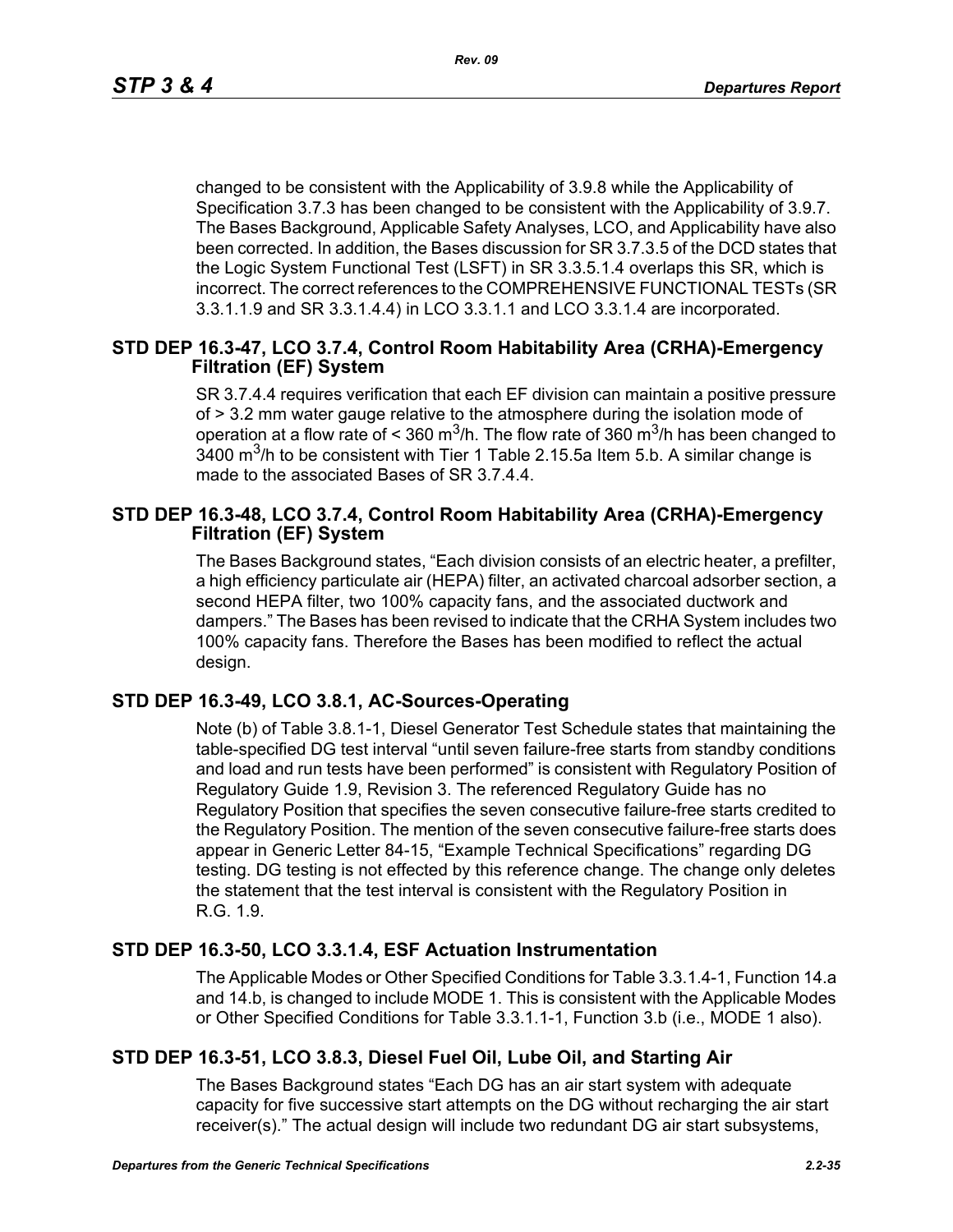each with adequate capacity for five successive start attempts on the DG without recharging the air start receiver(s). LCO 3.8.3 ACTION E, the BASES Background and the BASES LCO have been modified to reflect this clarification.

# **STD DEP 16.3-52, LCO 3.8.8, Inverters - Shutdown**

The Applicable Safety Analyses states, "The inverters are designed to provide the required capacity, capability, redundancy, and reliability to ensure the availability of necessary power to the Reactor Protection System (RPS) and Emergency Core Cooling Systems (ECCS) instrumentation and controls so that the fuel, Reactor Coolant System, and containment design limits are not exceeded."

The statement is revised to indicate that the inverters supply the Class 1E CVCF loads. This change is consistent with the description in the Applicable Safety Analyses of LCO 3.8.7, Inverters-Operating.

# **STD DEP 16.3-53, Not Used**

# **STD DEP 16.3-54, Not Used**

## **STD DEP 16.3-55, LCO 3.3.4.1, Anticipated Transient Without Scram (ATWS) and End-of-Cycle Recirculation Pump Trip (EOC-RPT) Instrumentation**

The Surveillance Requirement discussion has been changed to revise the time of EOC-RPT System Response Time to RPT System Response Time. The title and definition is being revised since ATWS and EOC response times are credited in the transient and accident analyses.

# **STD DEP 16.3-56, Not Used**

## **STD DEP 16.3-57, LCO 3.3.1.2, Reactor Protection System (RPS) and Main Steam Isolation Valve (MSIV) Actuation**

The Bases discussion for Required Action I.1 and I.2 is changed to remove the statement, "Note that the automatic actuation logic becomes 1/3 in this condition so there is an increased vulnerability to spurious trips" because it is incorrect. The automatic actuation logic is unaffected by placing the affected division in trip per Action I.1.

# **STD DEP 16.3-58, LCO 3.8.6, Battery Cell Parameters**

Condition A requires entry when "One or more batteries with one or more battery cell parameters not within limits." Condition A has been changed to require entry when "One or more batteries with one or more battery cell parameters not within Table 3.8.6-1 Category A or B limits."

Table 3.8.6-1 includes Category A, B, and C limits. Condition B, in part, requires entry when "One or more batteries with one or more battery cell parameters not within Category C limits." The change which adds "Table 3.8.6-1 Category A or B" to CONDITION A is a clarification that the limits within which the battery cell parameters must be maintained.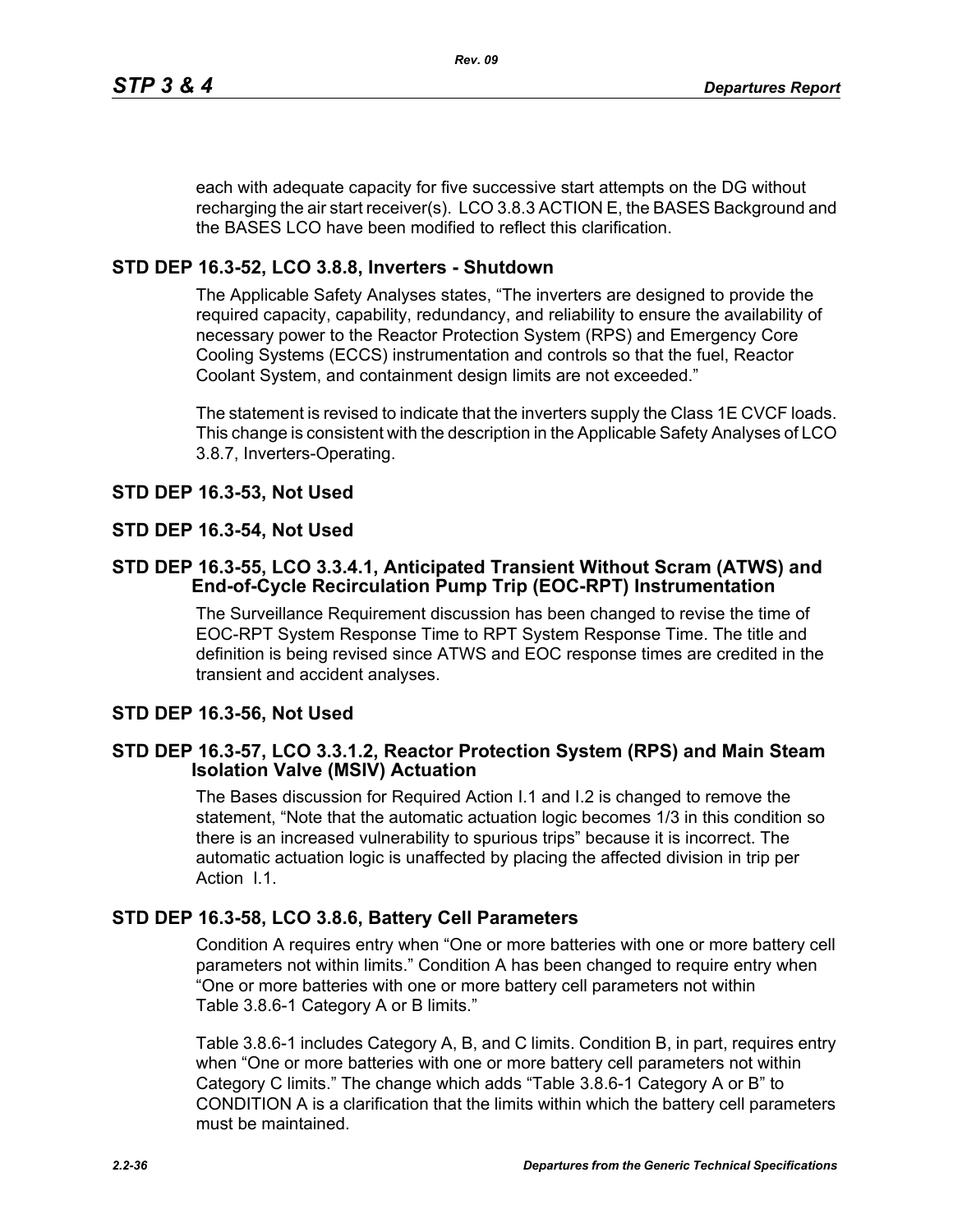## **STD DEP 16.3-59, LCO 3.3.6.2, Remote Shutdown System**

Function 13 of Table 3.3.6.2-1 is the "RPV Narrow Range Water Level." It has been changed to "RPV Shutdown Range Water Level." This change is consistent with DCD Section 7.4.1.4.4. Similar changes have been made to the Bases.

## **STD DEP 16.3-60, LCO 3.3.6.2, Remote Shutdown System**

RSW Strainer Differential Pressure Instrumentation has been added to the list of Remote Shutdown System parameters monitored as Function 17 consistent with DCD Figure 7.4-2.

## **STD DEP 16.3-61, LCO 3.3.7.1, CRHA EF System Instrumentation**

Table 3.3.7.1-1 includes two Footnotes that are not referenced in the Table. Footnotes (a) and (b) to Table 3.3.7.1-1 have been deleted. The Footnotes are associated with the Applicability of the instrumentation. Since the Applicability of the instrumentation is covered in the Applicability statement the Footnotes are not needed.

## **STD DEP 16.3-62, LCO 3.3.8.1, Electric Power Monitoring**

ACTION C requires entry when "Required Action and associated Completion Time of Condition A or B is not met in MODE 1, 2, or 3."

ACTION D requires entry when "Required Action and associated Completion Time of Condition A or B is not met in MODE 4 or 5."

The associated Bases refer only to Condition B. Therefore, Condition A has been added to the Bases descriptions for ACTIONS C and D.

## **STD DEP 16.3-63, LCO 3.3.8.2, Reactor Coolant Temperature Monitoring-Shutdown**

The Bases Background states, "The temperature monitoring instrumentation will provide temperature indication and trends to the operator in the main control room during RHR decay heat removal operation. One temperature monitoring for each RHR channel is available to monitor reactor coolant temperature at the inlet to the RHR heat exchanger." The word "transmitter" has been added after monitoring to be consistent with the terminology being used.

## **STD DEP 16.3-64, LCO 3.3.5.1, Control Rod Block Instrumentation**

Required Action B.2 states, "Verify RCIS blocks control rod movement by attempting to withdraw one rod or one gang or rods." The sentence is changed to "Verify RCIS blocks control rod movement by attempting to withdraw one rod or one gang of rods." Changes typographical misstatement in Required Action B.2 from "or" to "of" in referring to the withdrawal of one gang "of" control rods.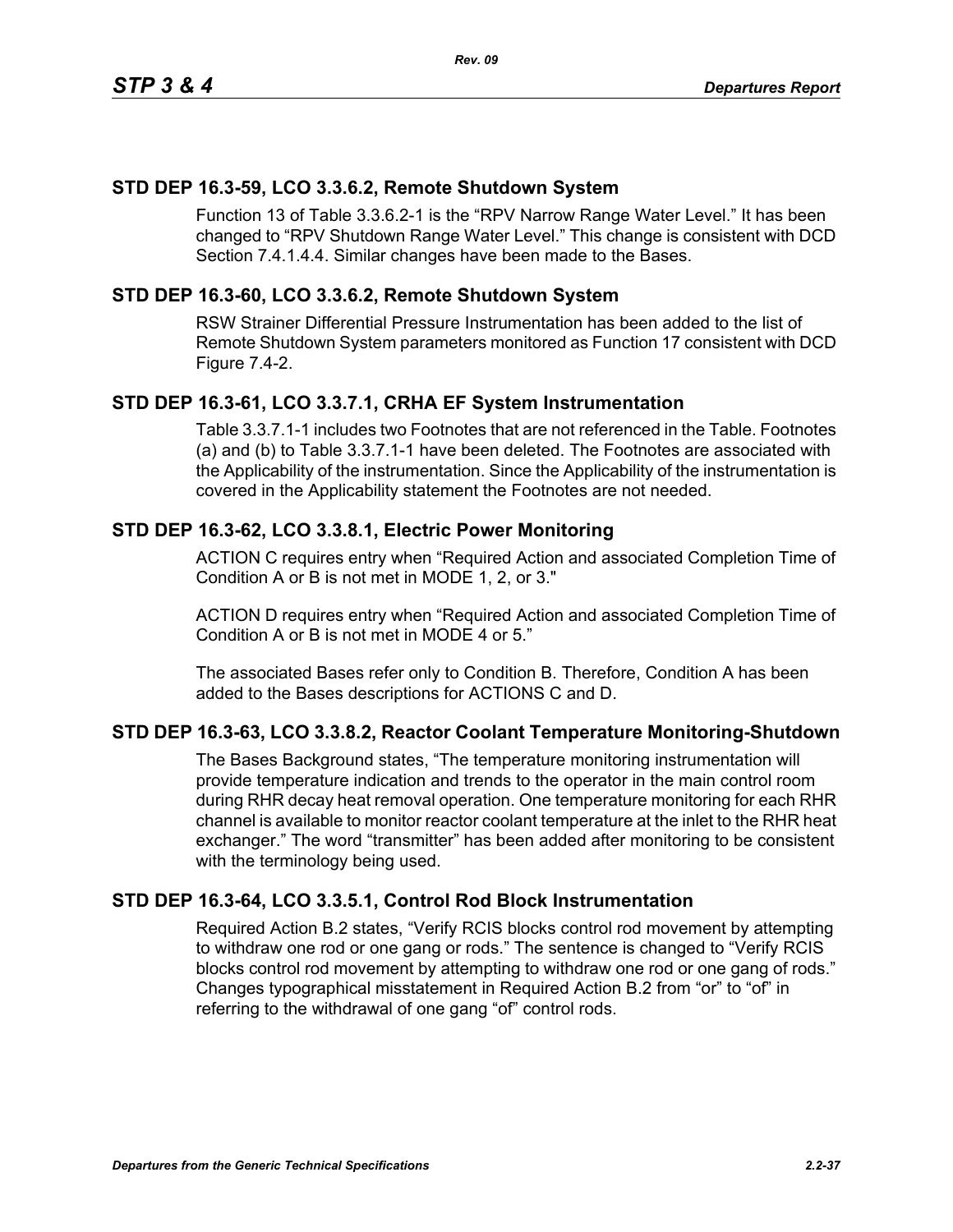# **STD DEP 16.3-65, LCO 3.3.5.1, Control Rod Block Instrumentation**

Changes typographical misstatement in the NOTE for SR 3.3.5.1.1 wherein the CHANNEL FUNCTIONAL TEST is not required to be performed until 1 hour after THERMAL POWER is >30% RTP. The 30% value, rather than the 10% value, in the NOTE is in agreement with TS Table 3.3.5.1-1, note (a) for the RCIS Automated Thermal Limit Monitor function.

## **STD DEP 16.3-66, LCO 3.3.5.1, Control Rod Block Instrumentation**

Changed the number of reactor mode switch position channels required to be OPERABLE when the reactor mode switch is in the shutdown position from three to four channels. This change is in agreement with TS Table 3.3.5.1-1, Function 2, Reactor Mode Switch - Shutdown Position requirements for required channels.

## **STD DEP 16.3-67, LCO 3.3.5.1, Control Rod Block Instrumentation**

This departure adds a further justification to the TS 3.3.5.1 Bases, ACTIONS A.1 and A.2 and ACTION C.1 for the Completion Time of 72 hours; namely, "the low probability of an event occurring coincident with a failure of the remaining OPERABLE channel." It also adds a further justification for the Frequency of SR 3.3.5.1.6; namely that the "Frequency is based upon operating experience that demonstrates channel failure is rare and on the online diagnostics that monitor the channels for proper operation," and adds the phrase "every 24 hours" to the same paragraph, to conform with the specification.

It changes a typographical misstatement in ACTIONS E.1 and E.2 by removing the word "in" in the phrase, "If there are failures 'in' of the Reactor Mode Switch - Shutdown Position Function the plant must be placed in a condition where the LCO does not apply." It also corrects the grammatical misstatement in the next sentence where, "…and initiating 'to fully inserting' of all…" should be changed to read, "…and initiating full insertion of all…"

These changes do not change the meaning or intent of these statements.

## **STD DEP 16.3-68, Not Used**

## **STD DEP 16.3-69, LCO 3.6.1.2, Primary Containment Air Locks**

Required Action B.2 states, "Lock an OPERABLE door closed in the affected air lock( )." The ABWR Containment has two airlocks. Therefore, "air lock( )" is changed to "air lock(s)."

## **STD DEP 16.3-70, LCO 3.6.1.2, Primary Containment Air Locks**

The Bases Background discussion states, "SR 3.6.1.1.1 leakage rate requirements conform with 10 CFR 50, Appendix J (Ref. 2), as modified by approved exemptions." Specification 3.6.1.2 is associated with primary containment air locks. Therefore, the appropriate SR to be utilized in the discussion is SR 3.6.1.2.1 not SR 3.6.1.1.1.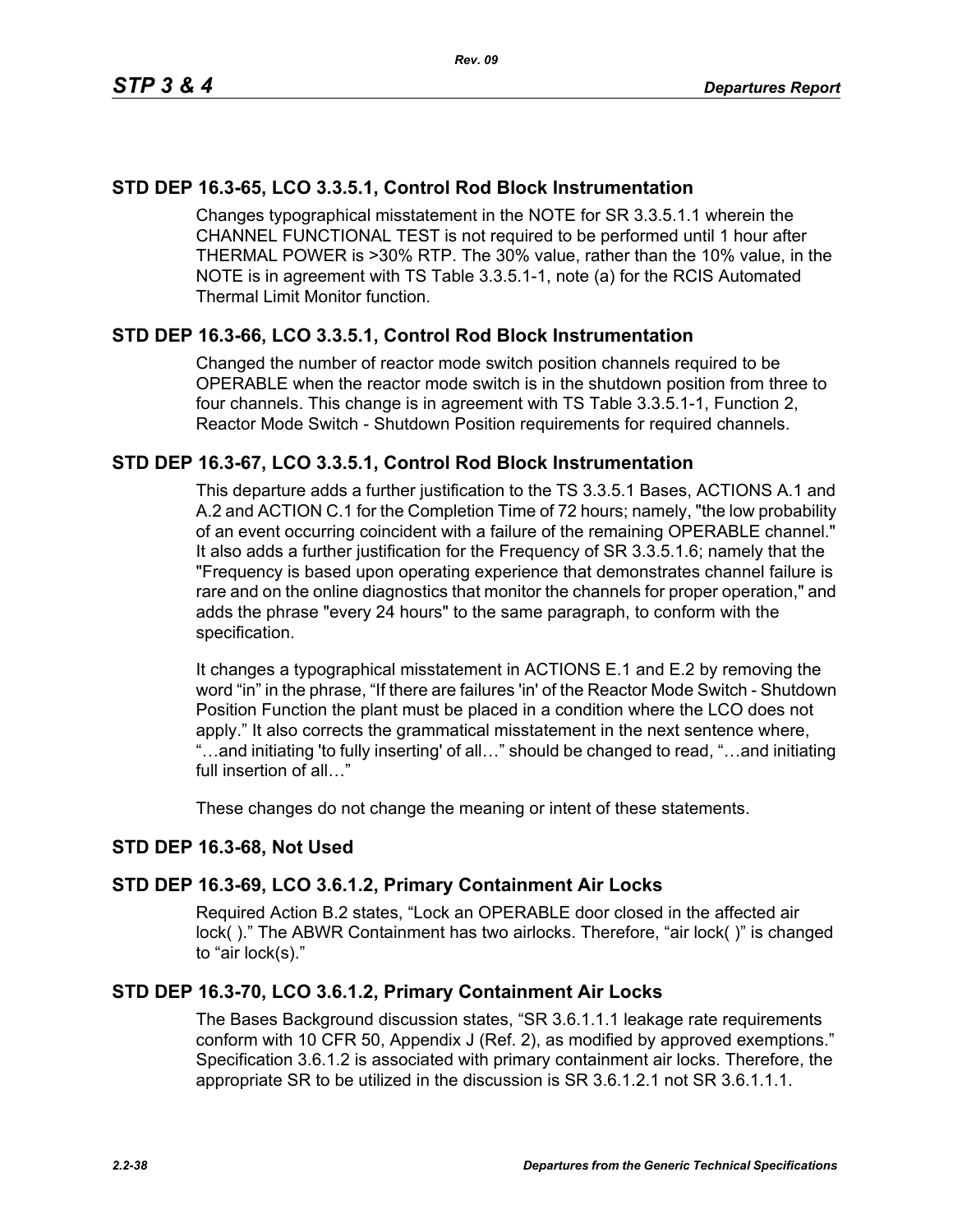# **STD DEP 16.3-71, Not Used**

## **STD DEP 16.3-72, Not Used**

# **STD DEP 16.3-73, LCO 3.6.1.3, Primary Containment Isolation Valves (PCIVs)**

The Background states, "Two additional redundant excess flow isolating dampers are provided on the vent line upstream of the Standby Gas Treatment (SGT) System filter trains. These isolation dampers, together with the PCIVs, will prevent high pressure from reaching the SGT System filter trains in the unlikely event of a loss of coolant accident (LOCA) during venting. Closure of the excess flow isolation dampers will not prevent the SGT System from performing its design function (that is, to maintain a negative pressure in the secondary containment). To ensure that a vent path is available, a 50 mm bypass line is provided around the dampers."

The statement has been corrected to reflect the DCD Tier 2 Figure 6.2-39 and discussion in Subsection 6.2.4.3, for the Atmosphere Control System. It now reads, "The PCIVs will close before fuel failure and prevent high pressure from reaching the SGT system filter trains in the unlikely event of a loss of coolant accident during venting."

The Applicable Safety Analyses specifies assumptions used for the purge valves in the analyses. The changes to the description provide the appropriate assumptions for the analyses. The Applicable Safety Analyses also discusses the assumptions used for closure times in the radiological analyses. This statement has been deleted since the analysis assumes a leakage of La from the start of the accident.

The Applicable Safety Analysis states, "The primary containment purge valves may be unable to close in the environment following a LOCA. Therefore, each of the purge valves is required to remain sealed closed during MODES 1, 2, and 3. In this case, the single failure criterion remains applicable to the primary containment purge valve due to failure in the control circuit associated with each valve. Again, the primary containment purge valve design precludes a single failure from compromising primary containment OPERABILITY as long as the system is operated in accordance with this LCO."

This statement has been deleted because the evaluation in FSAR Subsection 6.2.4.3 shows that the design of the primary containment purge valves is such, that they do not require blocking in order to isolate on a DBA.

## **STD DEP 16.3-74, LCO 3.6.1.3, Primary Containment Isolation Valves (PCIVs)**

This departure corrects and clarifies the LCO 3.6.1.3 Bases discussion regarding testing, required actions, and surveillance requirements. The Bases states, "Purge valves with resilient seals, secondary bypass valves, MSIVs, and hydrostatically tested valves must meet additional leakage rate requirements." The additional leakage rate requirements for the purge valves with resilient seals, MSIVs, and hydrostatically tested valves are provided in SR 3.6.1.3.7, SR 3.6.1.3.13, and SR 3.6.1.3.12, respectively. The words "secondary bypass valves" have been deleted from the phrase since there are no additional requirements for secondary bypass valve leakage.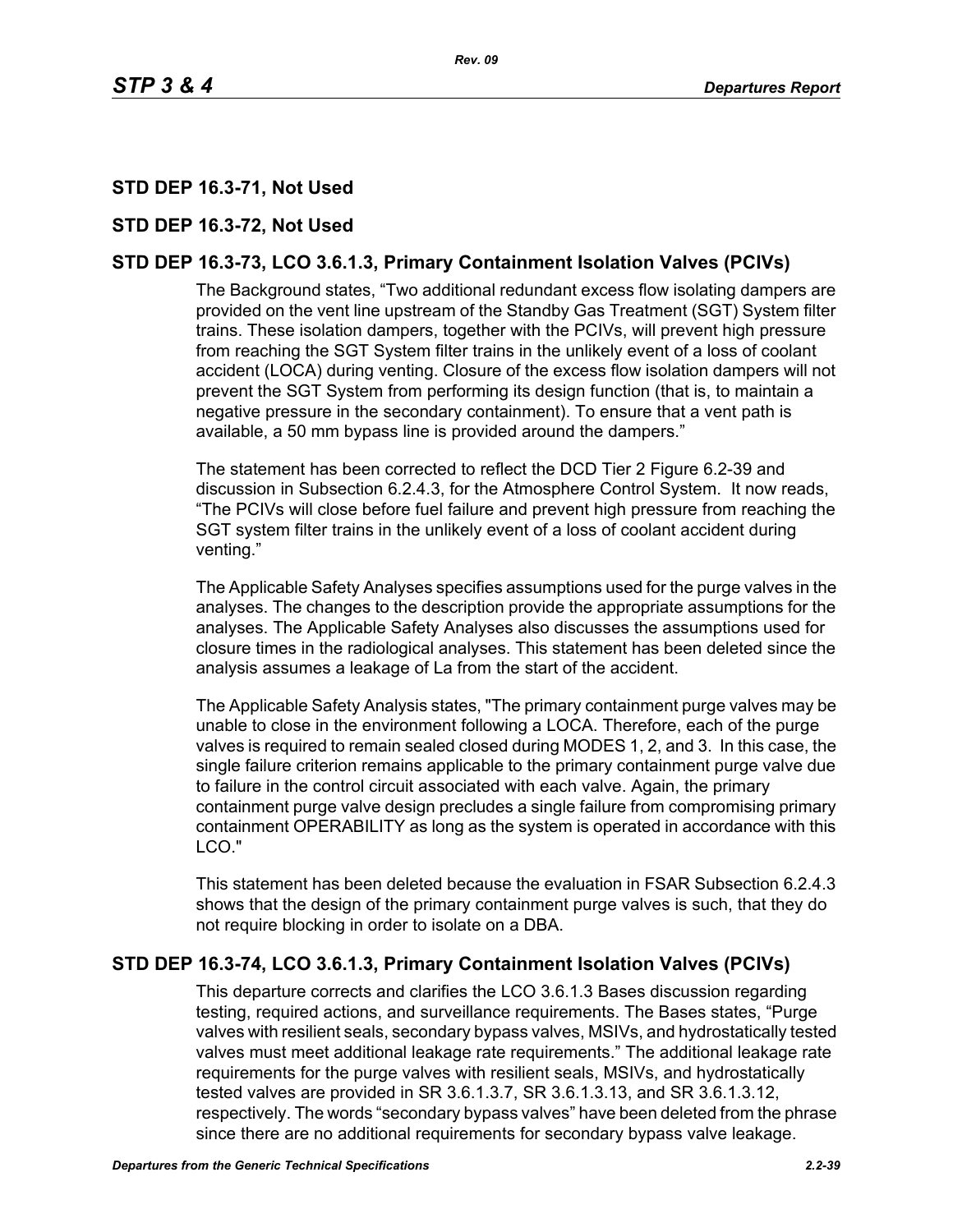Required Action A.2 Completion Time states that the verification of the isolation of the affected part must be verified "Once per 31 days for isolation devices outside primary containment, drywell, and steam tunnel. The Bases description in the Bases did not reflect the "drywell and steam tunnel." Therefore the words have been added to the Required Action discussion.

ABWR DCD SR 3.6.1.3.9 (STP SR 3.6.1.3.8) states that the "LOGIC SYSTEM FUNCTIONAL TEST in SR 3.3.6.3.6" overlaps this SR to provide complete testing of the safety function." This statement has been changed to "The COMPREHENSIVE FUNCTIONAL TESTs (SR 3.3.1.1.9 and SR 3.3.1.4.4) in LCO 3.3.1.1 and LCO 3.3.1.4 overlap this SR to provide complete testing of the safety function." This change is appropriate since SR 3.3.6.3.6 does not exist.

## **STD DEP 16.3-75, LCO 3.7.6, Main Condenser Offgas**

The Background section states "The radioactivity of the remaining gaseous mixture (i.e., the offgas recombiner effluent) is monitored downstream of the moisture separator prior to entering the holdup line." The description has been changed to "The radioactivity of the remaining gaseous mixture (i.e., the offgas recombiner effluent) is monitored downstream of the moisture separator prior to entering the charcoal adsorber vault." This change is made since there is no hold-up line in the description of the offgas system in DCD Section 11.3.4 or identified in Offgas System Figure 11.3-2.

## **STD DEP 16.3-76, LCO 3.7.5, Control Room Habitability Area (CRHA) - Air Conditioning (AC) System**

SR 3.7.5.2 requires the performance of an actual or simulated initiation test. The Bases do not include the associated discussion. The Bases have been modified accordingly.

## **STD DEP 16.3-77, LCO 3.3.6.1, Post Accident Monitoring (PAM) Instrumentation**

The description of the Suppression Pool level instrumentation for Post Accident Monitoring in the technical specification bases has been changed to match the DCD ABWR certified design description.

## **STD DEP 16.3-78, LCO 3.3.6.1, Post Accident Monitoring (PAM) Instrumentation**

See Part 7, Section 2.2.2 for the description and evaluation of STD DEP 16.3-78.

#### **STD DEP 16.3-79, Not Used**

#### **STD DEP 16.3-80, LCO 3.8.1, AC-Sources-Operating**

The Bases Header for Required Actions D.1 and D.2 is not correctly located. The header was properly located to separate the Required Actions discussion for Required Actions C.4, C.5, and C.6 and Required Action D.1 and D.2.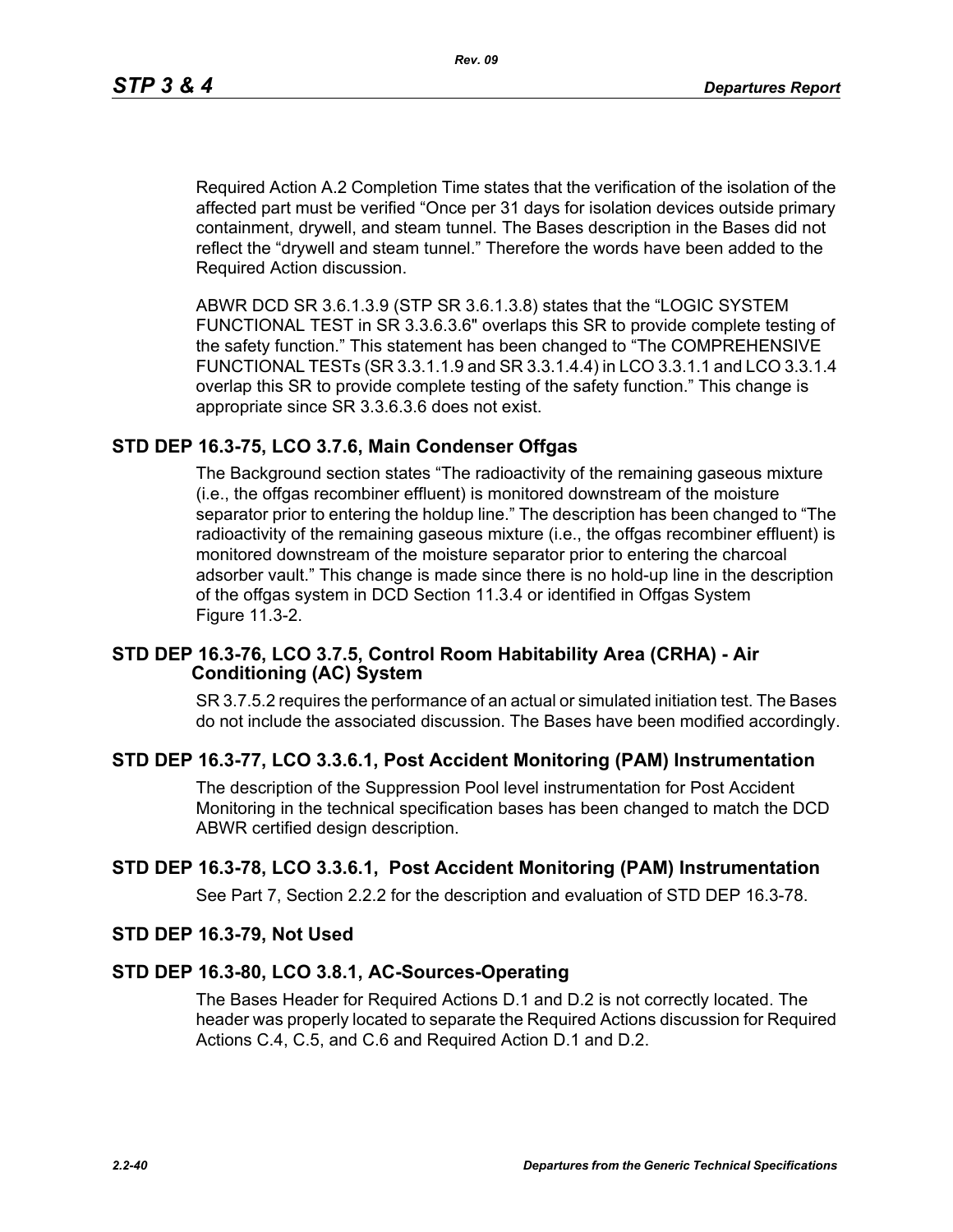## **STD DEP 16.3-81, LCO 3.3.1.2, Reactor Protection System (RPS) and Main Steam Isolation Valve (MSIV) Actuation**

The Applicable Modes or Other Specified Conditions for SRNM and APRM LOGIC CHANNELS (Function 1a) has been added as footnote (b) to Table 3.3.1.2-1. The footnote appropriately requires the SRNM and APRM LOGIC CHANNELS to be OPERABLE when the associated Function in LCO 3.3.1.1 is required to be OPERABLE.

The above can be clarified further. In Table 3.3.1.1-1, note that Functions 1a, 1b, and 1d sensor instrumentation are required to be Operable in MODE 5. The other subfunctions (1c, 2a, 2b, 2c, 2d, and 2e) are not required to be Operable in MODE 5. Therefore, footnote (b) is needed to clarify that RPS Actuation Logic Channels are only required to be Operable in MODE 5 for Functions 1a, 1b, and 1d in Table 3.3.1.1-1. These are the NMS "associated" functions in LCO 3.3.1.1 that are required to be operable in MODE 5.

Divisional Functional Test, SR 3.3.1.2.2, was incorrectly applied to Output Channels (in Items 1 and 2 of Table 3.3.1.2-1, RPS Actuation, and MSIVs and MSL Drain Valves Actuation) in the DCD and has been deleted. The Definition of Divisional Functional Test in the original DCD was: "The injection of simulated or actual signals into a division as close to the sensors as practicable to verify Operability of Sensor Channels and Logic Channels in that division. The Divisional Functional Test may be performed by means of a series of sequential or overlapping steps. The test shall comprise all of the equipment from the DTM (now changed to DTF) inputs to Logic Channel outputs….". From this definition, SR 3.3.1.2.2 should not be applied to Output Channels.

The bases discussion in the APPLICABLE SAFETY ANALYSIS, LCO, and APPLICABILITY has also changed based upon the changes to the specification.

#### **STD DEP 16.3-82, LCO 3.3.1.2, Reactor Protection System (RPS) and Main Steam Isolation Valve (MSIV) Actuation**

This departure is a clarification to Technical Specification (TS) B 3.3.1.2/LCO 3.3.1.2, Actions for Conditions B, F, J, K and L. The change is to specify and clarify that 1) Condition B or F occurs if two logic channels or two output channels "for the same Function" become inoperable, 2) Conditions J and K assure that appropriate actions are taken for "one or more" inoperable RPS Actuation Functions, and 3) Condition L assures appropriate actions are taken for "one or more" inoperable MSIV Actuation Functions. (Note: These changes are required in order to be consistent with the Conditions description for LCO 3.3.1.2 as shown in the Technical Specifications in COLA Part 2, Tier 2, Subsection 16.3.3.1.2.)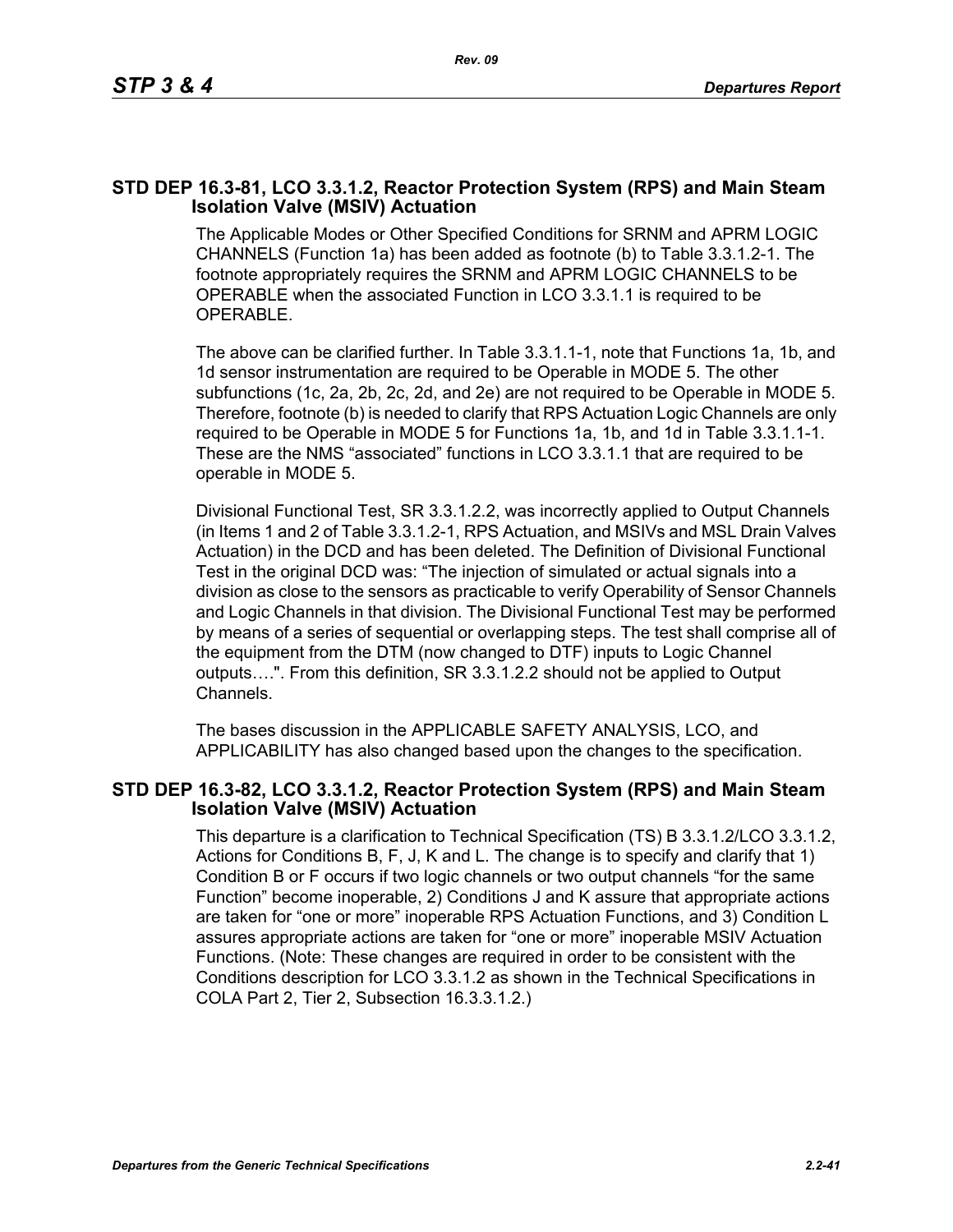# **STD DEP 16.3-83, LCO 3.3.1.3, Standby Liquid Control (SLC) and Feedwater Runback (FWRB) Actuation**

The bases discussion of the Manual ATWS-ARI/SLCS Initiation logic has been changed to describe the actual plant design. This Manual ATWS-ARI/SLCS discussion is illustrated in DCD Figures 15E-1a and 15E-1b. The Manual ATWS-ARI/SLCS Initiation originates at the Manual ATWS A and Manual ATWS B pushbuttons shown on DCD Figure 15E-1a. Each pushbutton represents a manual initiation channel with input from both switches required to satisfy the manual actuation logic.

# **STD DEP 16.3-84, LCO 3.3.1.1, SSLC Sensor Instrumentation**

The Applicable Conditions for Function 3c, Reactor Vessel Steam Dome Pressure - High, and Function 7c, SLCS and FWRB Initiation, in Table 3.3.1.1-1, are changed from Condition G to Condition H. The Applicable Modes or Other Specified Conditions for Functions 3c and 7c are MODE 1 and MODE 2, and the change to Condition H ensures that the Applicable Modes or Other Specified Conditions for these Functions are exited in the event that Condition E is entered. That is, per Condition E, if the Required Action and associated Completion Time of Condition A, B, C, or D are not met, the appropriate Required Action in Table 3.3.1.1-1 for the Function is H (i.e., Be in Mode 3).

# **STD DEP 16.3-85, LCO 3.3.1.1, SSLC Sensor Instrumentation**

The Bases discussion for the Automatic Depressurization System (ADS) is changed to correct the ADS accumulators' capacity to operate the safety relief valves with no external source of nitrogen.

The text change, supported by DCD Sections 7.3.1.1.1.2(3)(paragraph 2) and 5.2.2.4.1, states that the ADS accumulators have sufficient capacity to operate the safety relief one time at drywell design pressure or five times at normal drywell pressure with no external source of nitrogen.

# **STD DEP 16.3-86, LCO 3.3.1.4, ESF Actuation Instrumentation**

This departure addresses an inconsistency concerning use of the word "initiation" in SR 3.3.1.4.7 and in Footnote d to Table 3.3.1.4-1. There is no defined term "Manual Initiation CHANNEL FUNCTIONAL TEST," as shown in DCD SR 3.3.1.4.7. The defined term is "CHANNEL FUNCTIONAL TEST." SR 3.3.1.4-7 is the CHANNEL FUNCTIONAL TEST, and this test applies to functions: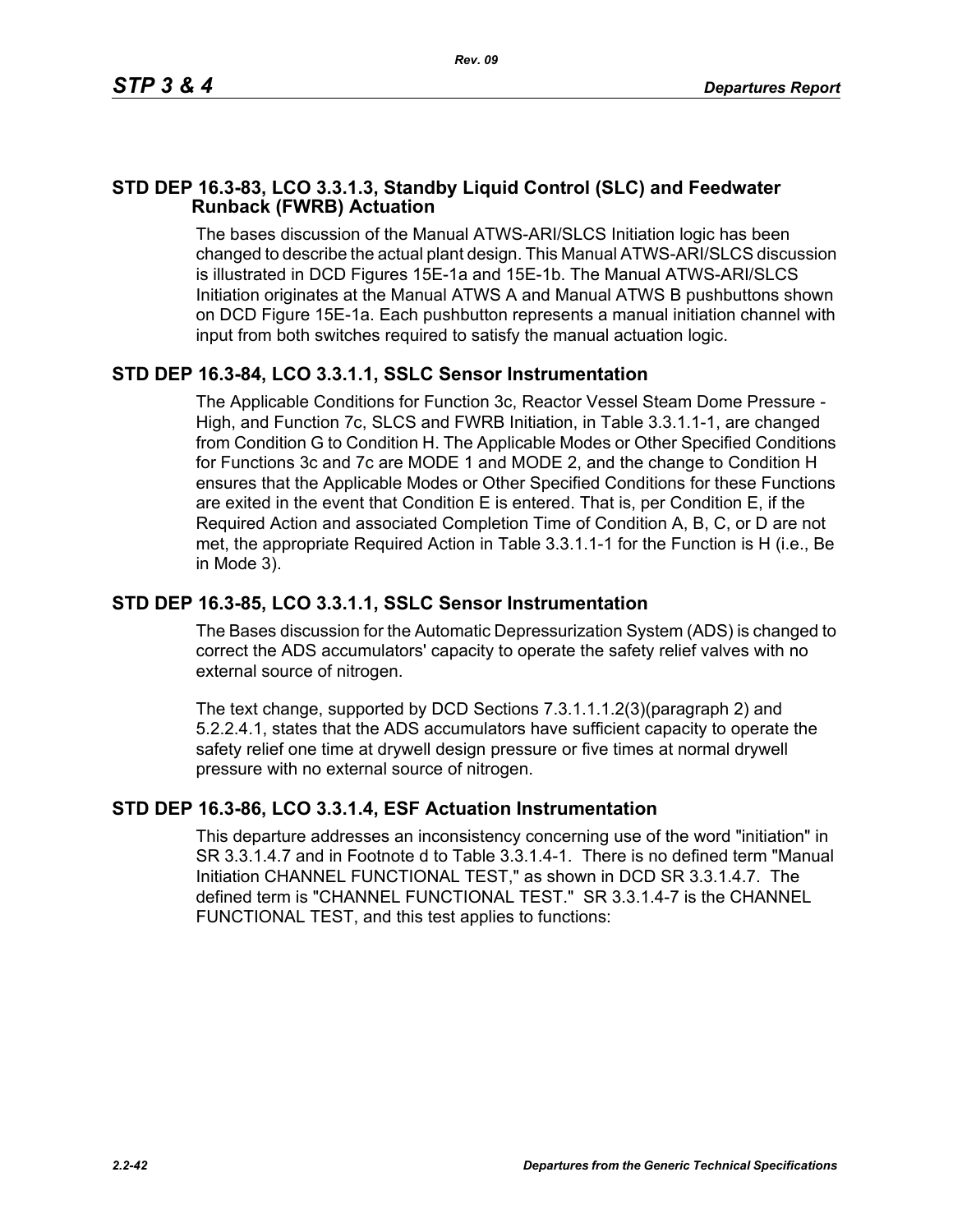- 1.e LPFL Manual Initiation of the LPCF Actuation,
- 2.f HPCF B Manual Initiation of the HPCF Actuation,
- 2.g HPCF C Diverse Logic Manual initiation of the HPCF Actuation,
- 3.e RCIC Manual Initiation of the RCIC Actuation,
- 4.c ADS Manual Initiation of ADS,
- 4.f ATWS Manual ADS Inhibit of ADS,
- 5.e DG Manual Initiation of Diesel-Generator Actuation,
- 7.c RCW/RSW Manual Initiation of RBCW/SW Actuation,
- 9.c SPC Manual Initiation of SPC Cooling Actuation,
- 11 CIV Division Manual Initiation,
- 12.c RCIC Manual Isolation Initiation of RCIC Isolation Actuation

Table 3.3.1.4-1. Function 4.f is an "inhibit" function, while the others are initiation functions. It is clear from the Table that SR 3.3.1.4.7 applies to both "manual initiation" as well as to "manual inhibit" functions.

The text of SR 3.3.1.4.7 is changed to clarify that the surveillance applies to both the manual inhibit as well as to the manual initiation channels in Table 3.3.1.4-1. Footnote (d) to Table 3.3.1.4-1 is also changed to reflect both the manual initiation as well as the manual inhibit channel Functions.

# **STD DEP 16.3-87, LCO 3.3.1.4, ESF Actuation Instrumentation**

The Bases discussion for Required Action G.1 is changed to correct the Conditions, that if not met within the specified Completion Times, result in entry into Condition and performance of Required Action G.1. The text change will make the Specification and its Bases agree. The correct Conditions, B, C, D, E, or F, are specified in TS Bases 3.3.1.4 Condition G.

## **STD DEP 16.3-88, Not Used**

## **STD DEP 16.3-89, Not Used**

**STD DEP 16.3-90, Not Used**

## **STD DEP 16.3-91, LCO 3.3.1.1, SSLC Sensor Instrumentation**

The incorrect title of Function 33, "Control Building Basement Equipment Cubicle", in the Bases discussion is changed to its correct title, "RCW/RSW Heat Exchanger Room Water Level - High".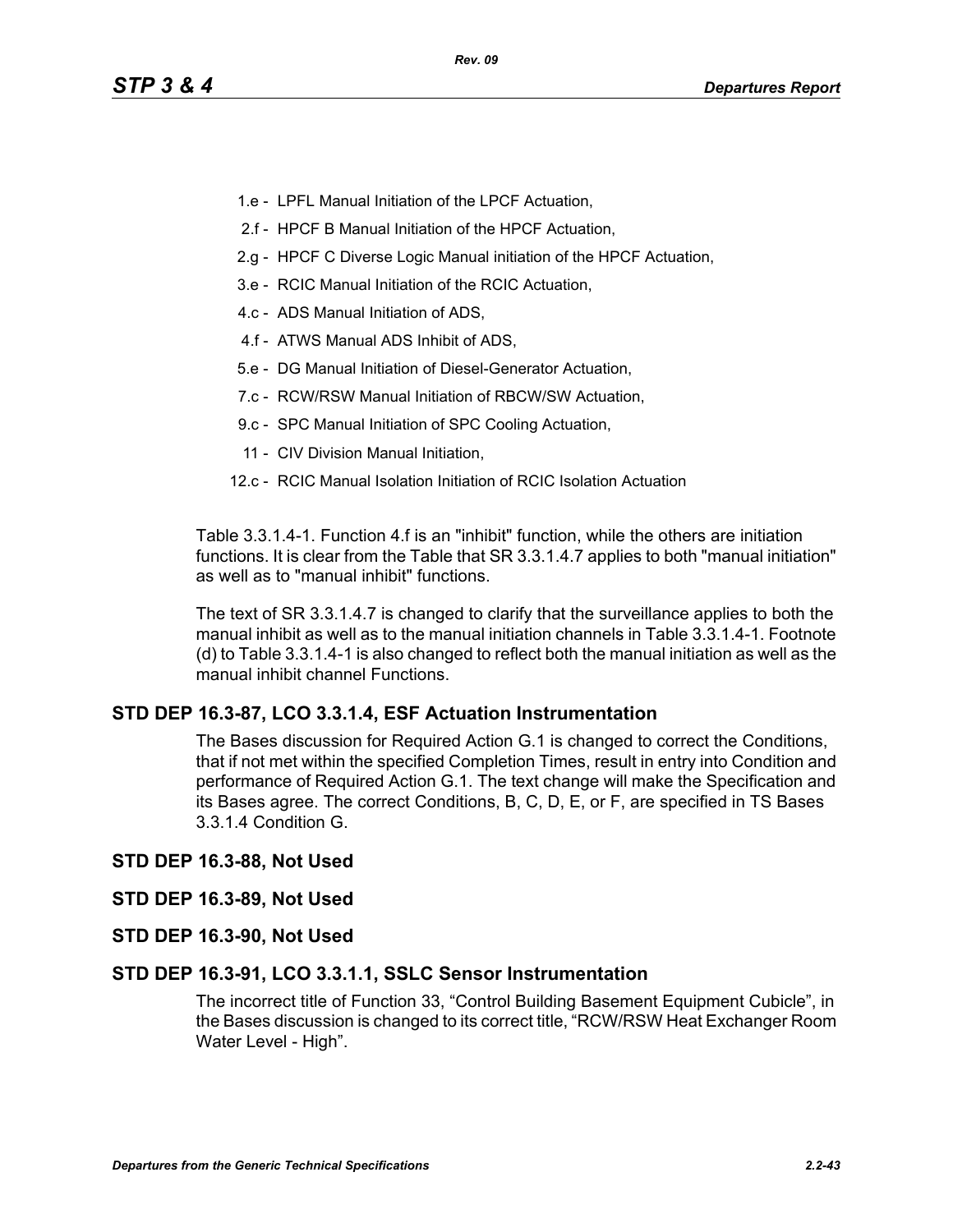# **STD DEP 16.3-92, LCO 3.3.1.1, SSLC Sensor Instrumentation**

The Bases discussion for Required Actions P.1, P.2, R.1, and R.2 is changed to include other conditions (e.g., not placed in trip, not isolated) that also result in entering the specified actions.

# **STD DEP 16.3-93, LCO 3.3.1.1, SSLC Sensor Instrumentation**

A typographical misstatement in the Bases discussion for SR 3.3.1.1.10 and 3.3.1.1.11 is changed to correct the specified SR number. Changed SR 3.2.1.1.10 to read SR 3.3.1.1.10.

# **STD DEP 16.3-94, LCO 3.3.1.4, ESF Actuation Instrumentation**

The Applicable Modes or Other Specified Conditions for Function 13c, CUW Isolation and SLC Initiation, in Table 3.3.1.4-1 is changed from MODE 1, MODE 2, and MODE 3, to only MODE 1 and MODE 2, since these are the MODES where the reactor can be critical, and these MODES are consistent with the Applicability for the SLC system in LCO 3.1.7.

# **STD DEP 16.3-95, LCO 3.2.3 Linear Heat Generation Rate (LHGR) (Non-GE Fuel)**

STP 3&4 Technical Specification LCO 3.2.3, Linear Heat Generation Rate (LHGR) (Non-GE Fuel) and its Bases are deleted from COLA Part 2, Tier 2, Chapter 16 and Part 4 because DC/COL-ISG-08, "Interim Staff Guidance - Necessary Content of Plant-Specific Technical Specifications When a Combined License Is Issued" requires the removal of all brackets within the Technical Specifications prior to granting a COL, and this Specification cannot stand on its own without the use of brackets if GE fuel is specified. As presently written, the COL application calls for GE fuel. Non-GE Fuel is not presently applicable and therefore, this Specification is not currently needed. It is anticipated that a license amendment request will be submitted to reinstate this Specification if a non-GE fuel type is chosen in the future.

# **STD DEP 16.3-96, LCO 3.4.1, RIPs Operating**

The optional flexibility to operate with fewer than 9 reactor internal pumps (RIPs) is not currently supported by analysis; therefore, the bracketed optional flexibility in LCO 3.4.1 is being removed. The Technical Specification LCO 3.4.1 information being removed is all contained within brackets; and therefore, its removal does not require an exemption per Section VIII.C.4 of Appendix A to 10 CFR Part 52. However, the Bases for this Specification contain several paragraphs and/or sentences describing this optional flexibility that are not contained within brackets. DC/COL-ISG-08, "Interim Staff Guidance - Necessary Content of Plant-Specific Technical Specifications when a Combined License is Issued," requires the removal of all brackets within the Technical Specifications prior to granting a COL. This departure is written to remove the Technical Specification 3.4.1 Bases information related to this optional flexibility (paragraphs 2 and 3 under "Applicable Safety Analyses," the second sentence of the single paragraph under "LCO" and Reference 3, requiring a plant specific analysis for fewer than 9 RIPs operating.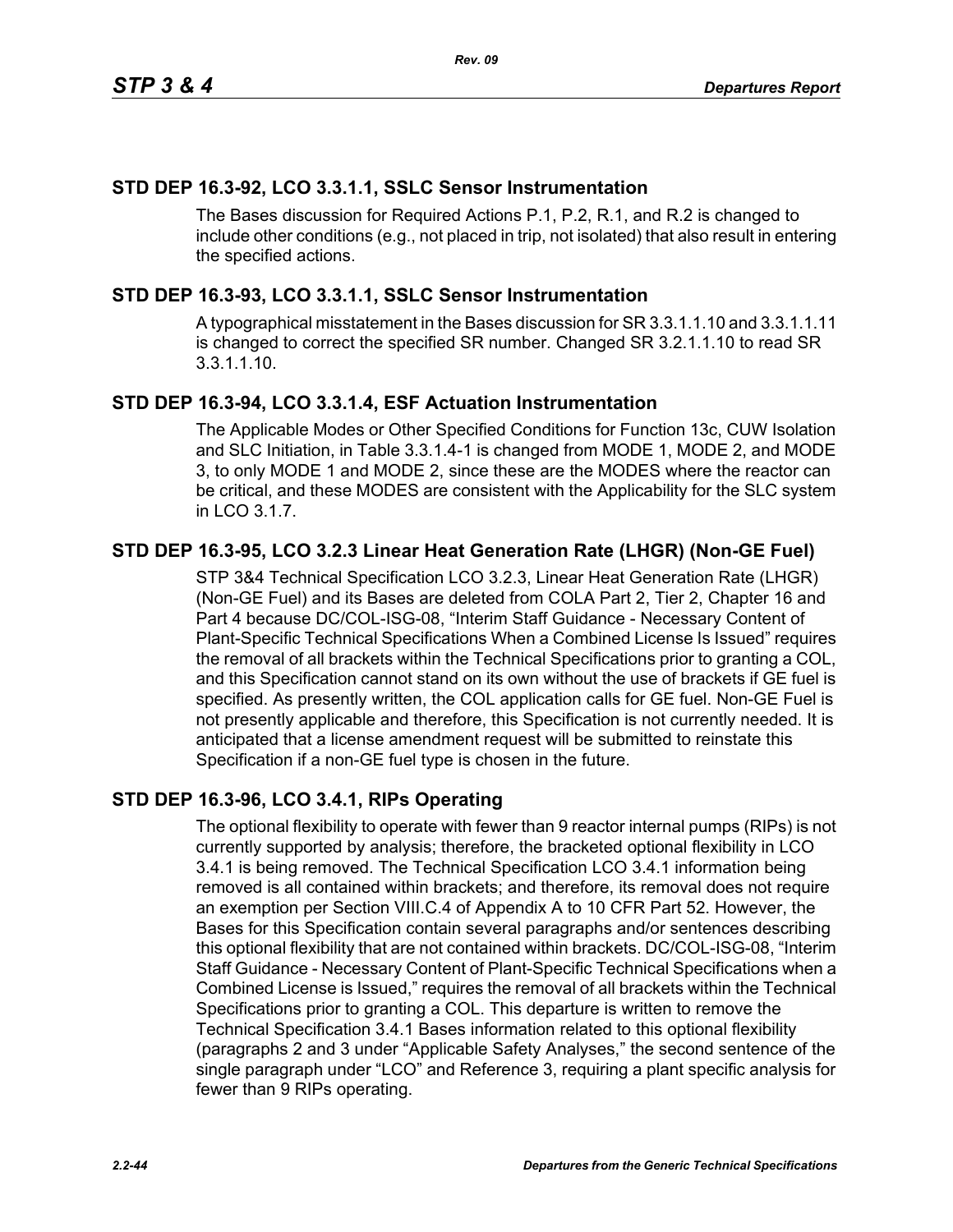# **STD DEP 16.3-97, Technical Specification Editorial Changes**

The following editorial changes have been made to COLA Part 4, and to a much lesser extent and only where indicated, to COLA Part 2, Chapter 16.3 to correct editorial and formatting discrepancies contained within the DCD:

## **General**

The periods are removed from all Table Function titles.

The following topics are separated into individual paragraphs:

- Number of channels required to be operable
- **Allowable Values**
- **Applicability**

The various forms of the term "Applicability Bases" and "Applicability" are changed to "Applicability Bases" and "Applicability" for consistency.

"DCD Tier 2, Section x.y.z" is changed to "FSAR, Section x.y.z."

"APPLICABLE SAFETY ANALYSIS, LCO, and APPLICABILITY" is changed to "APPLICABLE SAFETY ANALYSES, LCO and APPLICABILITY"

Formatting changes were made to conform to the latest accepted styles.

## **Specific**

## **Section 3.1 - Reactivity Control Systems**

Bases B3.1.1, SR 3.1.1.1, "ot" is replaced with "to."

Bases B3.1.3, ACTION "E.1" "Condition A, C, D or E" is replaced with "Condition A, C or D."

Bases B3.1.3, ACTIONS D.1 and D.2, a closed parenthesis is added following (BPWS).

Bases B3.1.6, ACTIONS B.1 and B.2, the word "modeswitch" is replaced with "mode switch."

Bases B3.1.7, ACTION C.1, the word "ACTIONS" is removed from the last sentence.

## **Section 3.2 - Power Distribution Limits**

**None**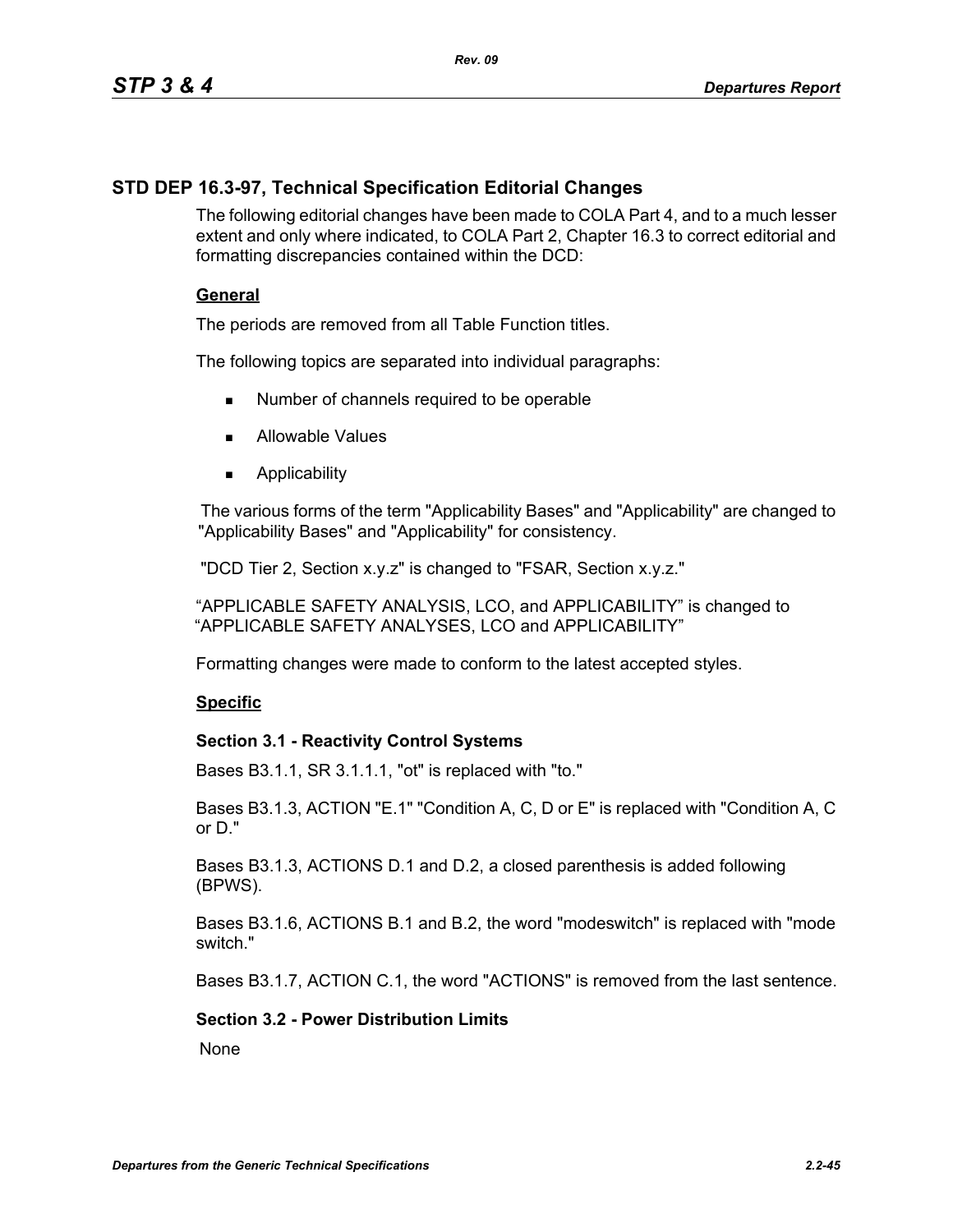# **Section 3.3 - SSLC Sensor Instrumentation**

# **3.3.1.1**

Technical Specifications

TS 3.3.1.1, ACTION A.2.2.2 and SR 3.3.1.1.8, "----NOTE----" is be revised to read "----NOTES----."

TS 3.3.1.1, Table 3.3.1.1-1 Function 31, the words "non-regenerative" in the Function 31 title are capitalized.

TS 3.3.1.3, Condition E, a period is added to the end of Condition E.

TS 3.3.1.3, Table 3.3.1.3-1, the period at the end of Function 1 is removed.

#### Bases

Page B 3.3.1.1-3, Background, second to last paragraph, the word "other" between the words "redundant" and "divisions" is deleted because it is redundant.

Page B 3.3.1.1-3, Background, the last paragraph is broken after the first sentence. The remaining sentence is combined with the first paragraph on Bases page B 3.3.1.1-4 to create a new paragraph.

Page B 3.3.1.1-4, Background, the last sentence in the third paragraph, the word "effect" is replaced with the word "affect."

Page B 3.3.1.1-10, Background, last paragraph, the word "then" is replaced with the word "than."

Page B 3.3.1.1-17, "Applicable Safety Analysis, LCO, and Applicability," the word "Polity" is replaced with the correct word "Policy."

Page B 3.3.1.1-18, "Applicable Safety Analysis, LCO, and Applicability," the word "normal" is replaced with the correct word "nominal."

Page B 3.3.1.1-26, "Applicable Safety Analysis, LCO, and Applicability," Function 2.f, the word "provided" is replaced with the correct word "provide."

Page B 3.3.1.1-28, "Applicable Safety Analysis, LCO, and Applicability," Function 2.g, the word "is" is replaced with the correct word "are."

Page B 3.3.1.1-28, "Applicable Safety Analysis, LCO, and Applicability," Functions 3.a, 3.b and 3.c, the word "results" is replaced with the correct word "result."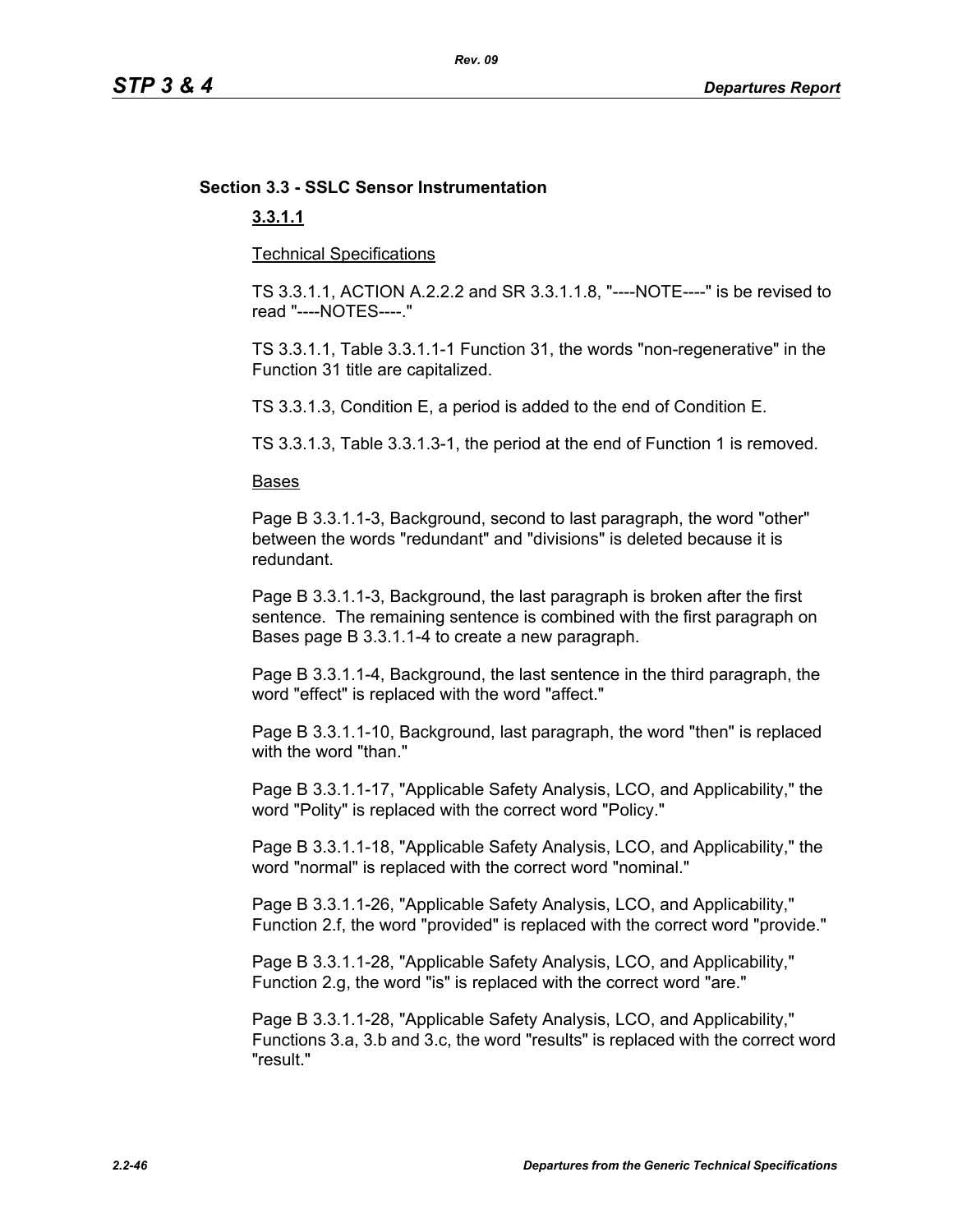Page B 3.3.1.1-36, "Applicable Safety Analysis, LCO, and Applicability, "Functions 9.a, 9.b and 9.c in the PTS 3.3.1.1 bases section entitled "ADS 0" will be replaced with "ADS B."

Page B 3.3.1.1-38, "Applicable Safety Analysis, LCO, and Applicability," Functions 11.a, 11b, 11.c, and 11.d, "Feedwater Line Break Differential Pressure - High" is capitalized.

Page B 3.3.1.1-39, Function 11, last paragraph, the phrase "isolation, and feedwater line break mitigation initiation" is written in title case as follows: "ESF, Isolation, and Feedwater Line Break Mitigation Initiation."

Page B 3.3.1.1-41, Function 15, the missing word "- High" is added to the title.

Page B 3.3.1.1-41, Function 15, the function title, Drywell Pressure - High, in the second sentence is capitalized.

Page B 3.3.1.1-42, Function 15, "measured drywell pressure" is changed to "feedwater line differential pressure" to be consistent with the Function title.

Page B 3.3.1.1-44, Function 18, "in MODE 1 and in MODES 2 and 3" is replaced with "in MODES 1, 2 and 3."

Pages B 3.3.1.1-48, -50 and -53, "Applicable Safety Analysis, LCO, and Applicability," Functions 23, 27, 30, 31, and 32, the units are revised from "1.58 x 10<sup>-3</sup> m<sup>3</sup>/s" to "95 L/min" for consistency.

Page B 3.3.1.1-50, "Applicable Safety Analysis, LCO, and Applicability," Function 27, "These Functions are not" is changed to "This Function is not."

Page B 3.3.1.1-60, Required Action N.1, second paragraph is revised from "Declaring the supported features inoperable will cause entry into the LCO that is appropriate for the inoperable Feature and suitable compensatory measurements taken" to "Declaring the supported features inoperable will cause entry into the applicable Conditions and Required Actions associated with the LCOs for the supported features, and will result in suitable compensatory measures being taken."

Page B 3.3.1.1-64, SR 3.3.1.1.5 and SR 3.3.1.1.6, "DIVISIONAL FUNCTIONAL TEST" is replaced with "DIVISION FUNCTIONAL TEST."

Pages B 3.3.1.1-64 through B 3.3.1.1-69, SRs 3.3.1.1.4, 3.3.1.1.9, 3.3.1.1.12, 3.3.1.1.13 and 3.3.1.1.14, the confusing participial phrases justifying the surveillance frequencies were modified for clarity.

Page B 3.3.1.1-69, References, Reference 8 is revised from "Overpressure protection" to "Overpressure Protection."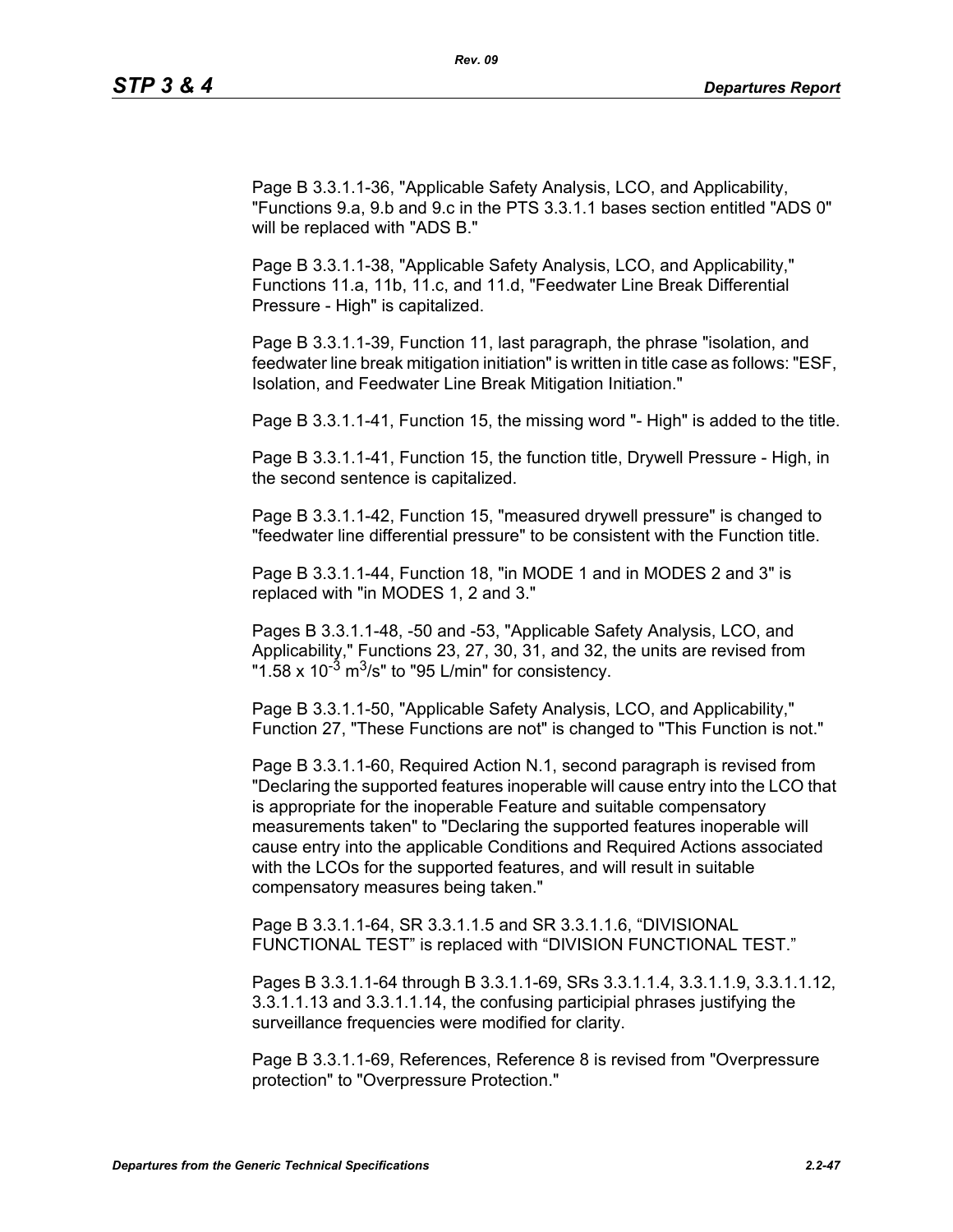Page B 3.3.1.1-71, Table 3.3.1.1-1, the title for Function 5 is revised from "Reactor Water Level - High, Level 8" to "Reactor Vessel Water Level - High, Level 8."

Page B 3.3.1.1-71, Table 3.3.1.1-1, the title for Function 8 is revised from "Reactor Vessel Water Level - Level 1.5" to "Reactor Vessel Water Level - Low, Level 1.5."

Pages B 3.3.1.1-71 through B 3.3.1.1-73, Table 3.3.1.1-1, Functions 1.a, 1.b, 2.b, 2.c, 9, 10, 11, 12, 13, 16, 20, 22, 23, 25, 26, 27, 28, 29, spaces are added to either side of the hyphens.

Page B 3.3.1.1-73, Function 31, the word "non-regenerative" is capitalized.

## **3.3.1.2**

Technical Specifications

Bases

Page B 3.3.1.2-8, Actions D.1 and D.2, second line, "on" is replaced with "one."

Pages B 3.3.1.2-12 and B 3.3.1.2-14, SRs 3.3.1.2.2 and 3.3.1.2.5, "DIVISIONAL FUNCTIONAL TEST" is replaced with "DIVISION FUNCTIONAL TEST."

Pages B 3.3.1.2-13 through B 3.3.1.1-15, SRs 3.3.1.2.4, 3.3.1.2.5, 3.3.1.2.6, and 3.3.1.2.7, the confusing participial phrases justifying the surveillance frequencies were modified for clarity.

## **3.3.1.3**

Technical Specifications

## Bases

Page B 3.3.1.3-1, a comma is placed after "LCO"

Page B 3.3.1.3-5, SR 3.3.1.3.1, "DIVISONAL FUNCTIONAL TEST" is replaced with "DIVISION FUNCTIONAL TEST."

Page B 3.3.1.3-6, SRs 3.3.1.3.2 and 3.3.1.3.3, the confusing participial phrases justifying the surveillance frequencies were modified for clarity.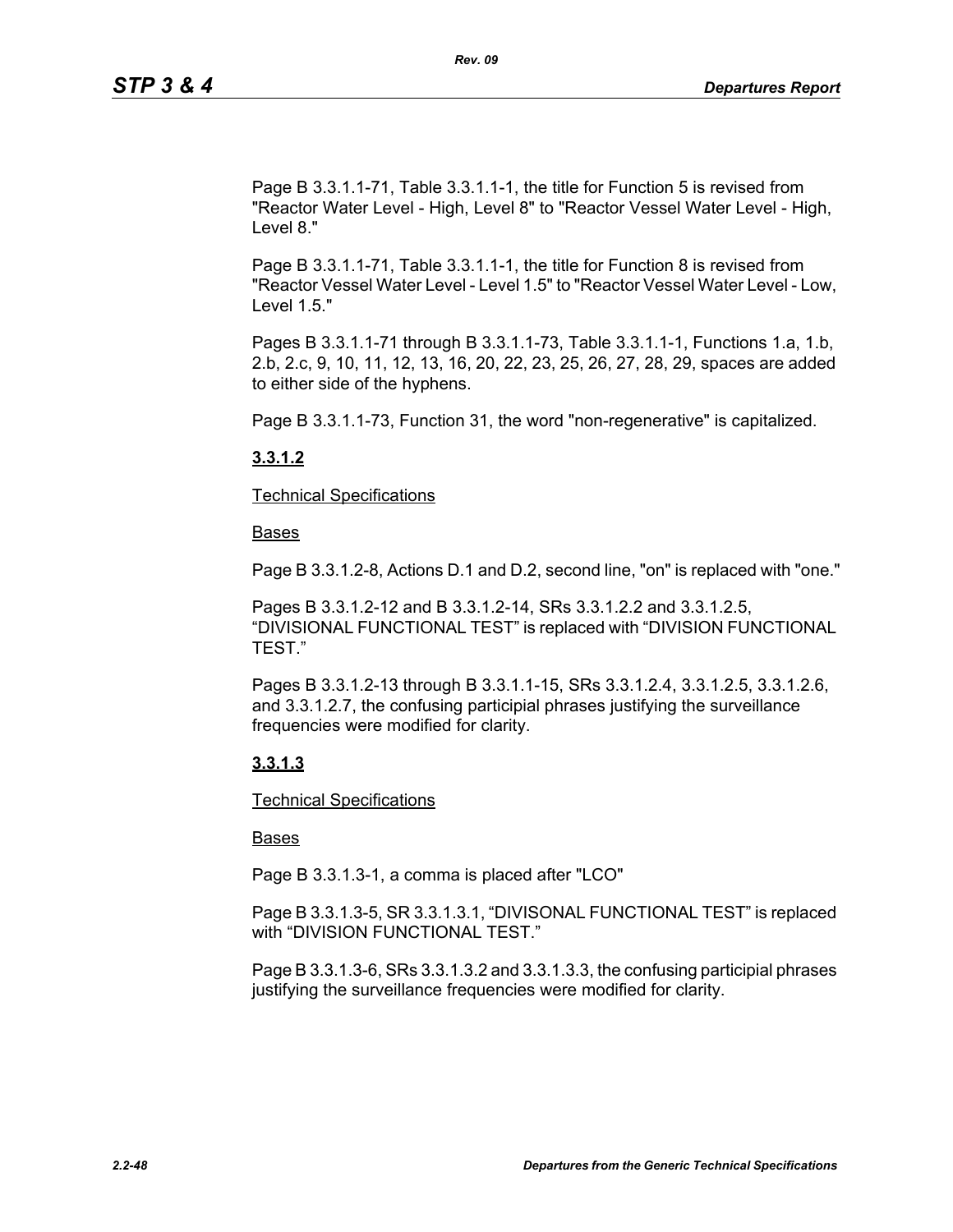# **3.3.1.4**

#### Technical Specifications

SR 3.3.1.4.3, "DIVISIONAL FUNCTIONAL TEST" is replaced with "DIVISION FUNCTIONAL TEST."

## Bases

Page B 3.3.1.4-26, SR 3.3.1.4.3, "DIVISIONAL FUNCTIONAL TEST" is replaced with "DIVISION FUNCTIONAL TEST."

Pages B 3.3.1.4-26 through B 3.3.1.4-29, SRs 3.3.1.4.2, 3.3.1.4.4, 3.3.1.4.5, and 3.3.1.4.7, the confusing participial phrases justifying the surveillance frequencies were modified for clarity.

# **3.3.3.1**

## Technical Specifications

## Bases

Page B 3.3.3.1.5, SR 3.3.3.1.2, the confusing participial phrase justifying the surveillance frequency was modified for clarity.

# **3.3.4.1**

## Technical Specifications

## **Bases**

Page B 3.3.4.1-13, Actions C.1.1, C.1.2.1, and C.1.2.2 and C.2, C.2.1 is replaced with C.1.1, C.2.2.1 is replaced with C.1.2.1, and C.2.2.2 is replaced with C.1.2.2.

Page B 3.3.4.1-14, Actions F.1 and F.2, the word "for" in the first paragraph is deleted.

Page B 3.3.4.1-14, Action G.1, the period following the word "Functions" in the last sentence is replaced with a comma.

Page B 3.3.4.1-17, SR 3.3.1.1.4, "DIVISIONAL FUNCTIONAL TEST" is replaced with "DIVISON FUNCTIONAL TEST."

Pages B 3.3.4.1-17 and B. 3.3.4.1-18, SRs 3.3.4.1.4, 3.3.4.1.5 and 3.3.4.1.6, the confusing participial phrases justifying the surveillance frequencies were modified for clarity.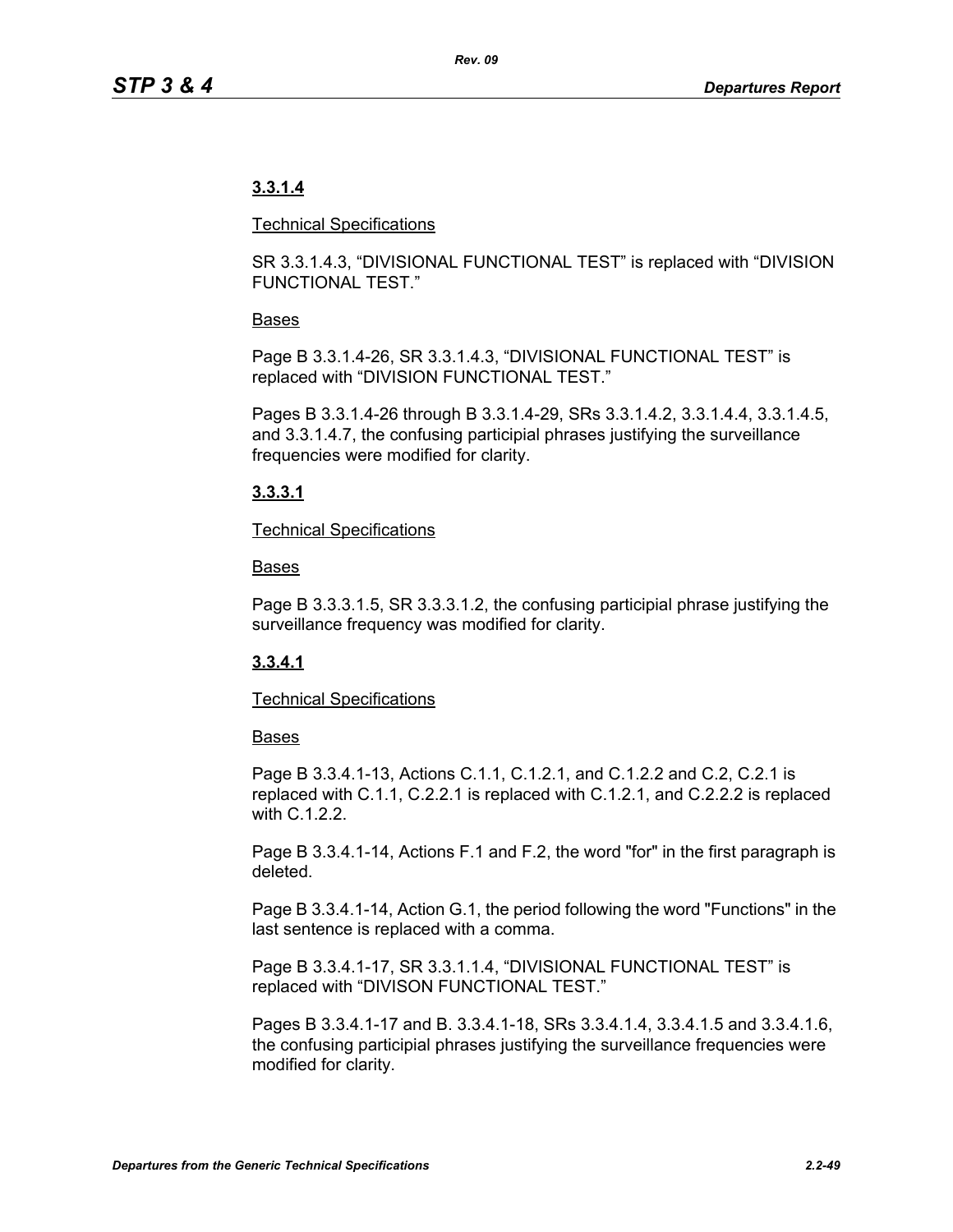## **3.3.4.2 (Part 2 and Part 4)**

#### Technical Specifications

The word "Pump" is added to the title for completeness.

#### Bases

The word "Pump" is added to the title for completeness.

# **3.3.5.1**

#### Technical Specifications

#### Bases

Page B 3.3.5.1-2, Background, second sentence, the redundant word "establish" is removed.

Page B 3.3.5.1-2, Applicable Safety Analysis, LCO, and Applicability, Function 1.a, "These analysis were…" is replaced with "This analysis was..."

Page B 3.3.5.1-3, Applicable Safety Analysis, LCO, and Applicability, Function 1.a, the words "rod withdrawal error" preceding RWE are deleted. The acronym "RTP" is replaced with "Rated Thermal Power (RTP)."

Page B 3.3.5.1.6, SR 3.3.5.1.1 and SR 3.3.5.1.2, the word "left" is deleted from the third sentence.

Page B 3.3.5.1-6, SR 3.3.5.1.1 and SR 3.3.5.1.2, the confusing participial phrases justifying the surveillance frequencies were modified for clarity.

Page B 3.3.5.1-7, SR 3.3.5.1.5, the extra phrase "one hour after" is removed and the word "provide" is replaced with "provides."

Page B 3.3.5.1-8, SR 3.3.5.1.7, the word "required" is replaced with "require".

## **3.3.6.1**

Technical Specifications

Page 3.3.6.1-1, ACTIONS and SURVEILLANCE "NOTE" is changed to "NOTES."

#### Bases

Page B 3.3.6.1-5, Functions 9 and 10, "10-6" is replaced with "1E-6."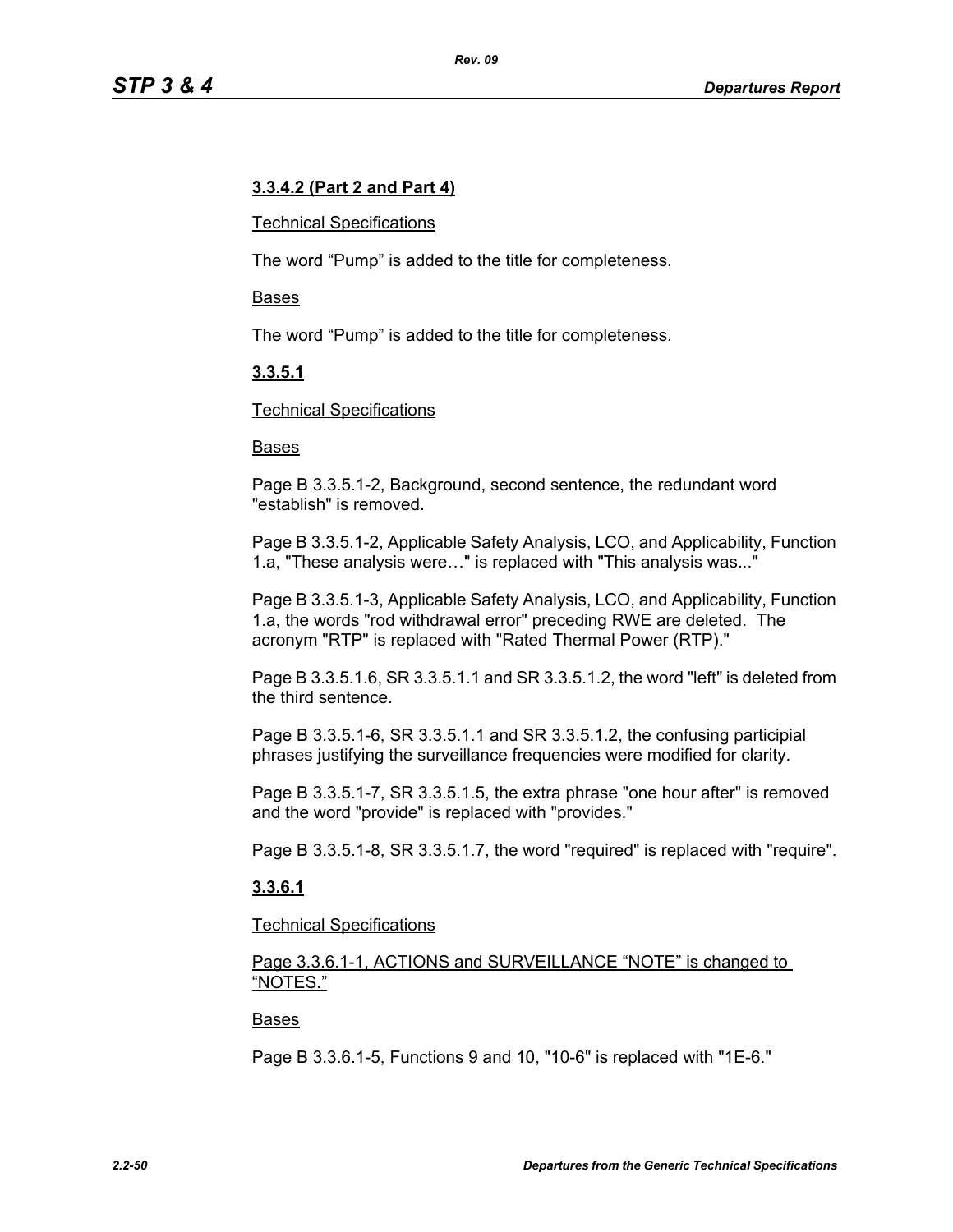# **3.3.6.2**

Technical Specifications

Bases

Page 3.3.6.2-1, ACTIONS "NOTE" is changed to "NOTES."

# **Bases**

# **3.3.7.1**

## Technical Specifications

## Bases

Page B 3.3.7.1.7, SR 3.3.7.1.4, the confusing participial phrase justifying the surveillance frequency was modified for clarity.

# **3.3.8.1 (Part 2 and Part 4)**

## Technical Specifications

The SR 3.3.8.1.2 is changed from [92] days to [18] months for consistency with the Bases

# **3.3.8.2**

# Technical Specifications

Pages 3.3.8.2-1 and 3.3.8.2-2, Headings and subsection title, "Reactor Coolant Temperature Monitoring - Shutdown" is changed to "Reactor Coolant Temperature Monitoring."

# Bases

# **Section 3.4 - Reactor Coolant System**

TS 3.4.2, ACTION A.1, Completion time is changed from "14 day" to "14 days."

Bases B3.4.4, Applicable Safety Analyses, a paragraph break is inserted prior to "RCS PIV leakage satisfies Criterion 2 of the NRC Policy Statement."

Bases B3.4.7, Applicable Safety Analyses, is revised to include the appropriate 10 CFR 50.36 criteria for LCO inclusion in Technical Specifications, namely Criterion 4.

Bases B3.4.7, Required Actions B.1, B.2 and B.3, "LCO Note" is replaced with "LCO Note 1" in the second line of the first paragraph.

Bases B3.4.8, Applicable Safety Analyses, is revised to include the appropriate 10 CFR 50.36 criteria for LCO inclusion in Technical Specifications, namely Criterion 4.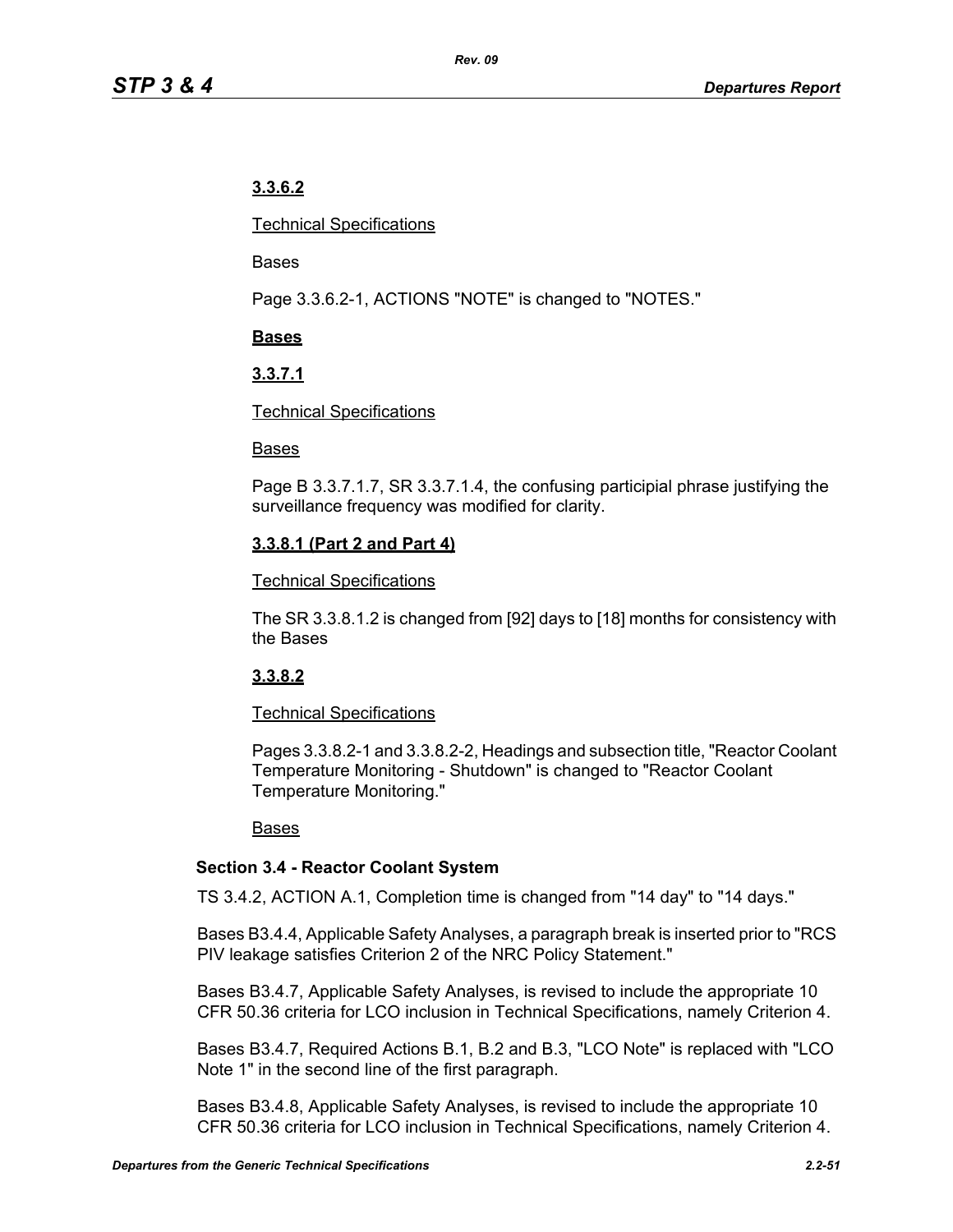Bases B3.4.8, Required Actions B.1 and B.2, "LCO Note" is replaced with "LCO Note 1" in the second line of the first paragraph.

## **Section 3.5 - Emergency Core Cooling Systems (ECCS)**

3.5.1

## Technical Specifications

Page 3.5.1-1 ACTION B and page 3.5.1-2 ACTION C, the "OR" is indented in accordance with the Technical Specifications Writer's Guide.

#### 3.5.2 (Part 2 and Part 4)

#### Technical Specifications

Page 3.5.2-2, SR 3.5.2.2.b, an "m" for meters is added following the brackets.

## **Section 3.6 - Containment Systems**

#### **Section 3.7 - Plant Systems**

## **Section 3.8 - Electrical Power Systems**

TS 3.8.2, APPLICABILITY, the conjunction "or" is removed, and the second condition of Operability begins on its own line, in alignment with the first line.

Bases B3.8.4 (Part 2 and Part 4), the missing heading SR 3.8.4.2 is inserted in the correct location.

## **Section 3.9 - Refueling Operations**

Bases B3.9.5 **(Part 2 and Part 4)**, LCO, the ">" symbol just prior to "12.75" is replaced by the "≥" symbol.

Bases B3.9.7, Applicable Safety Analyses is revised to include the appropriate 10 CFR 50.36 criteria for LCO inclusion in Technical Specifications, namely Criterion 4.

Bases B3.9.8, Applicable Safety Analyses is revised to include the appropriate 10 CFR 50.36 criteria for LCO inclusion in Technical Specifications, namely Criterion 4.

## **Section 3.10 - Special Operations**

TS 3.10.1, LCO 3.10.1.a - the closed bracket ( ] ) at the end of the line is removed.

# **STD DEP 16.3-98, SR 3.3.1.1.4, DIVISION FUNCTIONAL TEST for SRNMs**

The Bases for SR 3.3.1.1.4, DIVISION FUNCTIONAL TEST discuss the SRNM-High and the APRM-High Functions. SR 3.3.1.1.4 is specific to the SRNMs. The correct DIVISION FUNCTIONAL TEST for the APRMs is SR 3.3.1.1.5. Therefore, the SR 3.3.1.1.4 Bases are revised to remove mention of the APRM-High Function.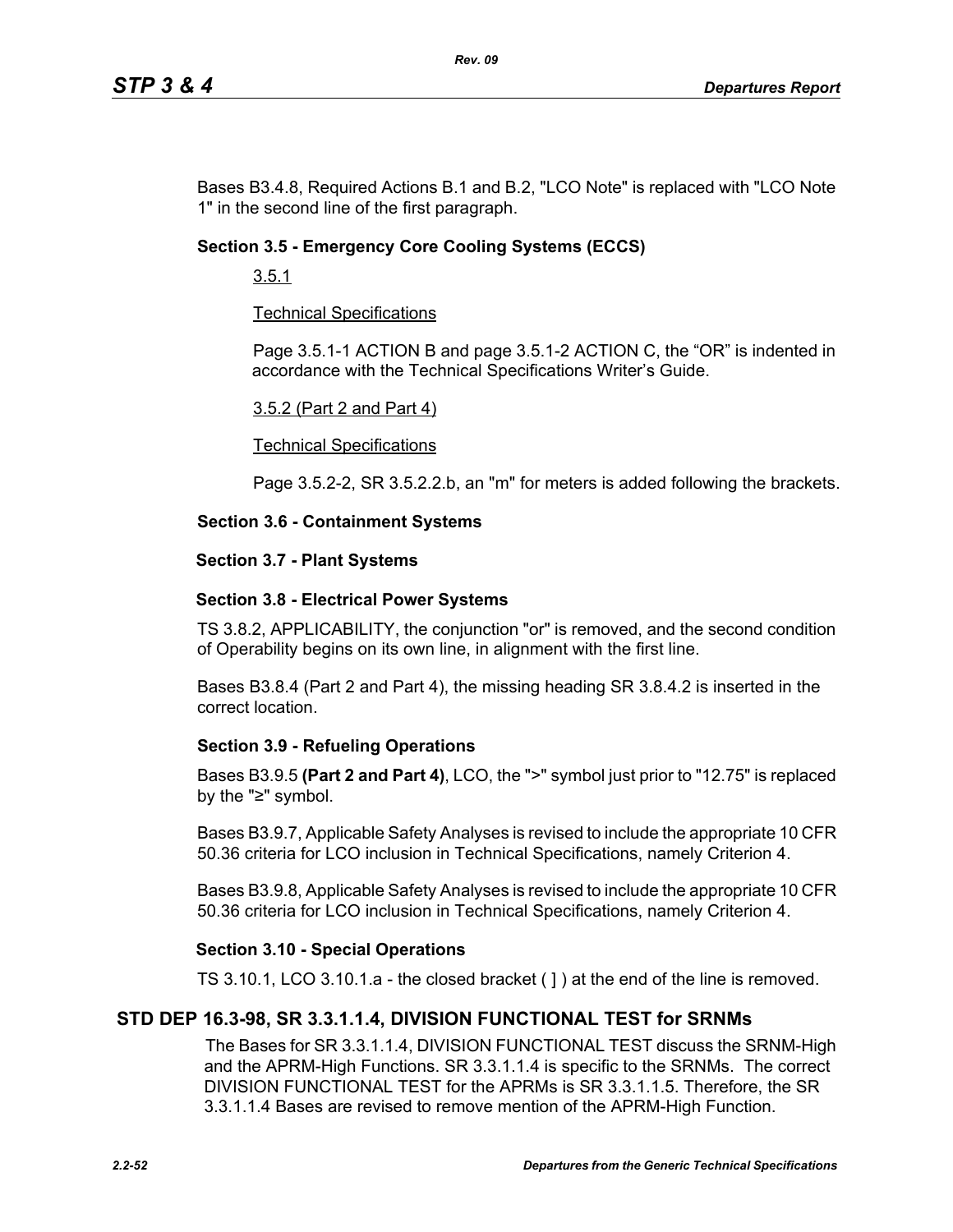## **STD DEP 16.3-99, Bases Allowable Value Misstatements**

The Bases for SRs 3.3.1.1.3, 3.3.1.1.5 and 3.3.1.1.6, 3.3.1.1.10 and 3.3.1.1.11, 3.3.1.4.6, 3.3.4.1.2, 3.3.4.1.3, 3.3.4.2.2, 3.3.4.2.3, 3.3.5.1.1 and 3.3.5.1.2, and 3.3.7.1.3 contain the following inaccurate statement "If the as found setpoint is not within its required Allowable Value, the plant specific setpoint methodology may be revised, as appropriate, if the history and all other pertinent information indicate a need for the revision," or something similar to this. These statements are deleted because they conflict with Specification 5.5.2.11, Setpoint Control Program. Additionally, the statements "The setpoint shall be left set consistent with the assumptions of the current plant specific setpoint methodology," and "The as left trip point shall be consistent with the assumptions of the current plant specific setpoint methodology," are redundant to the requirements of Specification 5.5.2.11, Setpoint Control Program and are deleted.

## **STD DEP 16.3-100, Setpoint Control Program Implementation**

#### **Description**

This departure adds a new Specification, 5.5.2.11, "Setpoint Control Program" in order to utilize the methodology approach (Option 3) specified in Interim Staff Guidance (ISG)-08 for instrument allowable values used in the Technical Specifications. The report upon which this methodology is based is WCAP-17119-P "Methodology for South Texas Project Units 3 & 4 ABWR Technical Specification Setpoints."

The resulting changes include removal of the "Allowable Value" columns and values from Tables 3.3.1.1-1, 3.3.1.4-1, 3.3.4.1-1 and 3.3.7.1-1, including applicable footnotes, restatement of the Allowable Values in SRs 3.3.4.2.3 and 3.3.8.1.2, addition of the SENSOR CHANNEL CALIBRATION (SR 3.3.1.1.10) to Functions 1b (SRNM Neutron Flux – Short Period), 1c (SRNM ATWS Permissive), 2a (APRM Neutron Flux – High Setdown), 2g (APRM ATWS ADS Permissive), 12 (CRD Water Header Charging Pressure – Low), 24a (Reactor Building Area Exhaust Air Radiation – High) and 24b (Fuel Handling Area Exhaust Air Radiation – High), modification of the definition for CHANNEL FUNCTIONAL TEST and DIVISIONAL FUNCTIONAL TEST to include instrument setpoint verification, restatement of the SENSOR CHANNEL CALIBRATION and CHANNEL CALIBRATION requirements in SRs 3.3.1.1.10, 3.3.1.1.11, 3.3.1.4.6, 3.3.4.1.3, 3.3.4.2.3, 3.3.7.1.3 and 3.3.8.1.2 and the CHANNEL FUNCTIONAL TEST and DIVISION FUNCTIONAL TEST requirements in SRs 3.3.1.1.3, 3.3.1.1.4, 3.3.1.1.5, 3.3.1.1.6, 3.3.1.4.3, 3.3.4.1.2, 3.3.4.2.2, 3.3.7.1.2 and 3.3.8.1.1 to reference TS 5.5.2.11, Setpoint Control Program. The corresponding changes are also made to the Bases and to the reference to the methodology document in Section 7.3.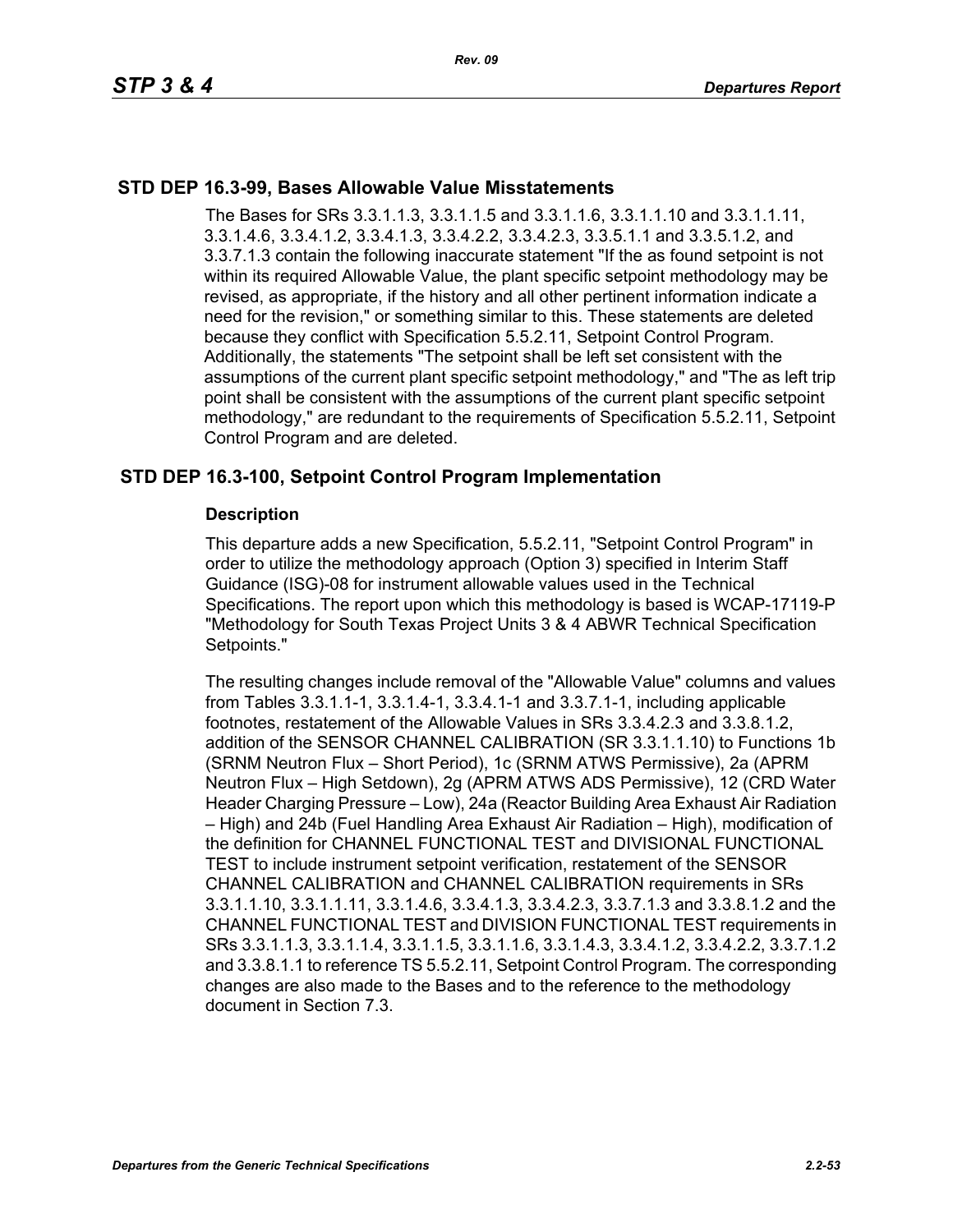# **STD DEP 16.3-101, Bases LCO 3.3.5.1, REQUIRED ACTIONS A.1 and C.1**

The Bases for LCO 3.3.5.1, REQUIRED ACTIONS A.1 and C.1 are revised to include additional justification for the restoration Completion Time of 72 hours for the Automated Thermal Limit Monitor (ATLM) and the Rod Worth Minimizer (RWM), namely, "the low probability of an event occurring coincident with a failure in the remaining OPERABLE channel."

## **STD DEP 16.3-102, Bases SR 3.3.5.1.6**

The SR 3.3.5.1.6 Bases are revised to include additional justification for the CHANNEL CHECK Frequency of 24 hours for the Automated Thermal Limit Monitor (ATLM); namely, the Frequency is based upon operating experience that demonstrates channel failure is rare and on the online-diagnostics that monitor the channels for proper operation.

## **STD DEP 16.3-103, SR 3.8.1.15, Note 1**

The values specified in SR 3.8.1.15, Note 1 of  $≥$  5225 kW and  $≤$  5500 kW for the emergency diesel generator continuous load rating of 5000 kW are replaced with the values ≥ 6480 kW and ≤ 7200 kW. In addition to changing the values based on larger, 7200 kW emergency diesel generators in accordance with STD DEP 8.3-1, the values are being changed by this standard departure to reflect 90 to 100% of the continuous rating rather than 105% to 110% of the continuous rating, as specified in the Note.

The values of ≥ 5225 kW and ≤ 5500 kW specified in SR 3.8.1.15, Note 1 are incorrect for the preliminary conditions necessary for performing SR 3.8.1.15, the hot restart test. SR 3.8.1.15, Note 1 contains the values for a load equal to 105% to 110% of the emergency diesel generator's continuous rating, based on the standard plant's 5000 kW emergency diesel generators. However, the Bases for SR 3.8.1.15, Note 1 specify that the surveillance will be performed after the diesel has operated for at least 2 hours at full load temperature conditions, not at the elevated load identified in SR 3.8.1.15, Note 1. Regulatory Guide (RG) 1.9, Revision 3, "Selection, Design, Qualification, and Testing of Emergency Diesel Generator Units used as Class 1E Onsite Electric Power Systems at Nuclear Power Plants," Section 2.2.10 Hot Restart Test confirms the Bases, stating that the test should be performed after the emergency diesel generator has operated for 2 hours at full load, not at the elevated 105% to 110% of continuous rating.

## **STD DEP 16.3-104, SR 3.3.4.2.2 - CHANNEL FUNCTIONAL TEST - Feedwater Pump and Main Turbine Trip Instrumentation**

The Bases for SR 3.3.4.2.2 state simply that the [92] - day Frequency is based on "the system capability to automatically perform self-tests and diagnostics." Additional justification, including the "specified high reliability, redundancy and low drift of the devices used to implement the Feedwater Pump and Main Turbine Trip Function" is provided for consistency with the Frequency statements for other similar instruments.